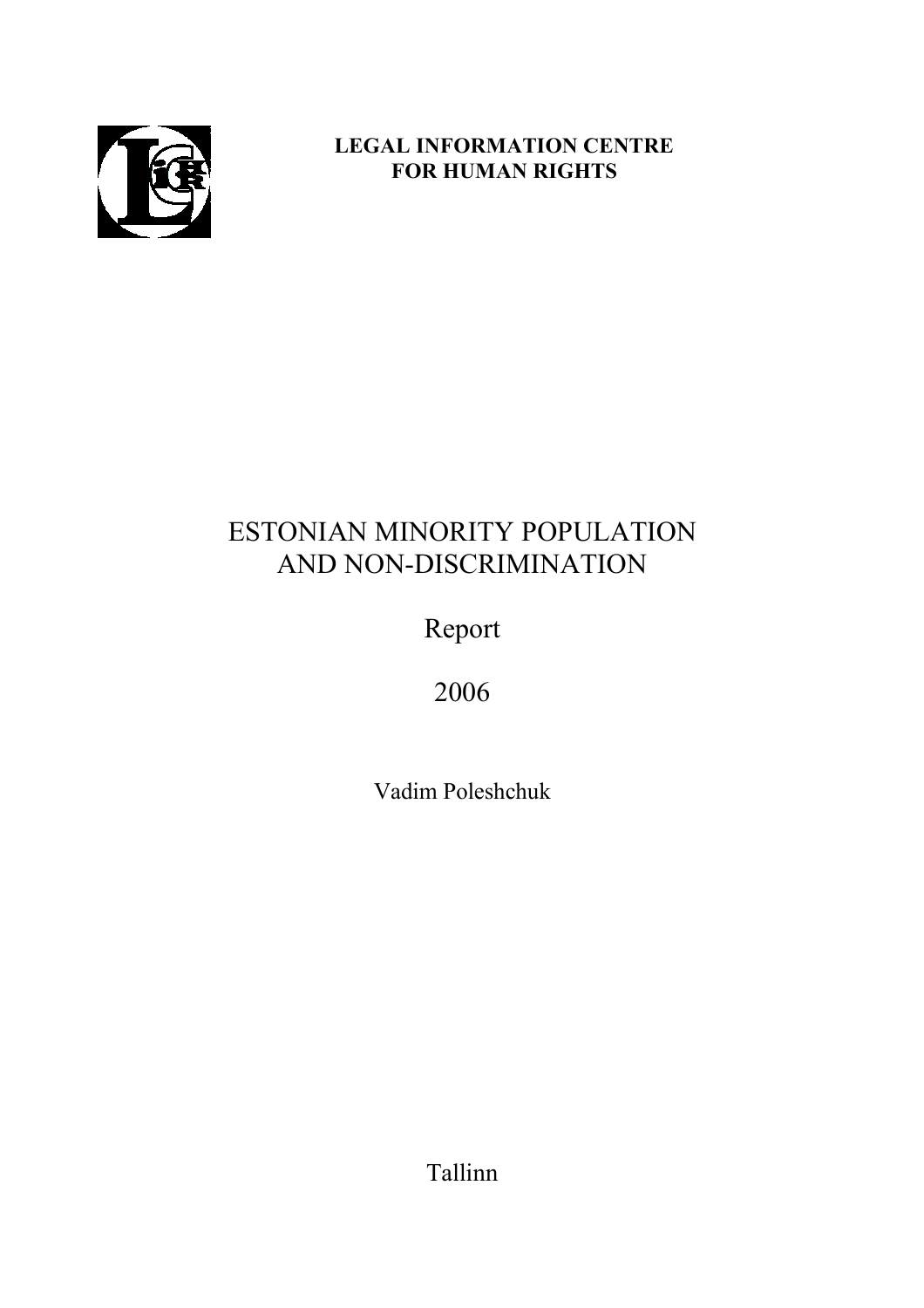# **Estonian minority population and non-discrimination**

Report 2006

Vadim Poleshchuk Legal Information Centre for Human Rights

ISBN 978-9985-9542-5-6 ISBN 9985-9542-5-4

## **LICHR**

The Legal Information Centre for Human Rights (LICHR) was created as a nongovernmental and non-profit organisation on 2 May 1994. Intimately involved in the setting up and consolidation of the LICHR were various non-governmental organisations of Denmark and Estonia. The LICHR was founded to promote constructive dialog and to enhance the awareness about human rights in Estonian society. The basic activities of the LICHR are free legal counselling, collection, analysis and dissemination of human and minority rights related information.

© Inimõiguste Teabekeskus, 2006



**Legal Information Centre for Human Rights**  Nunne 2, Tallinn 10133, Estonia http://www.lichr.ee phone: 372 64 64 270 fax: 372 64 64 272 e-mail: centre@lichr.ee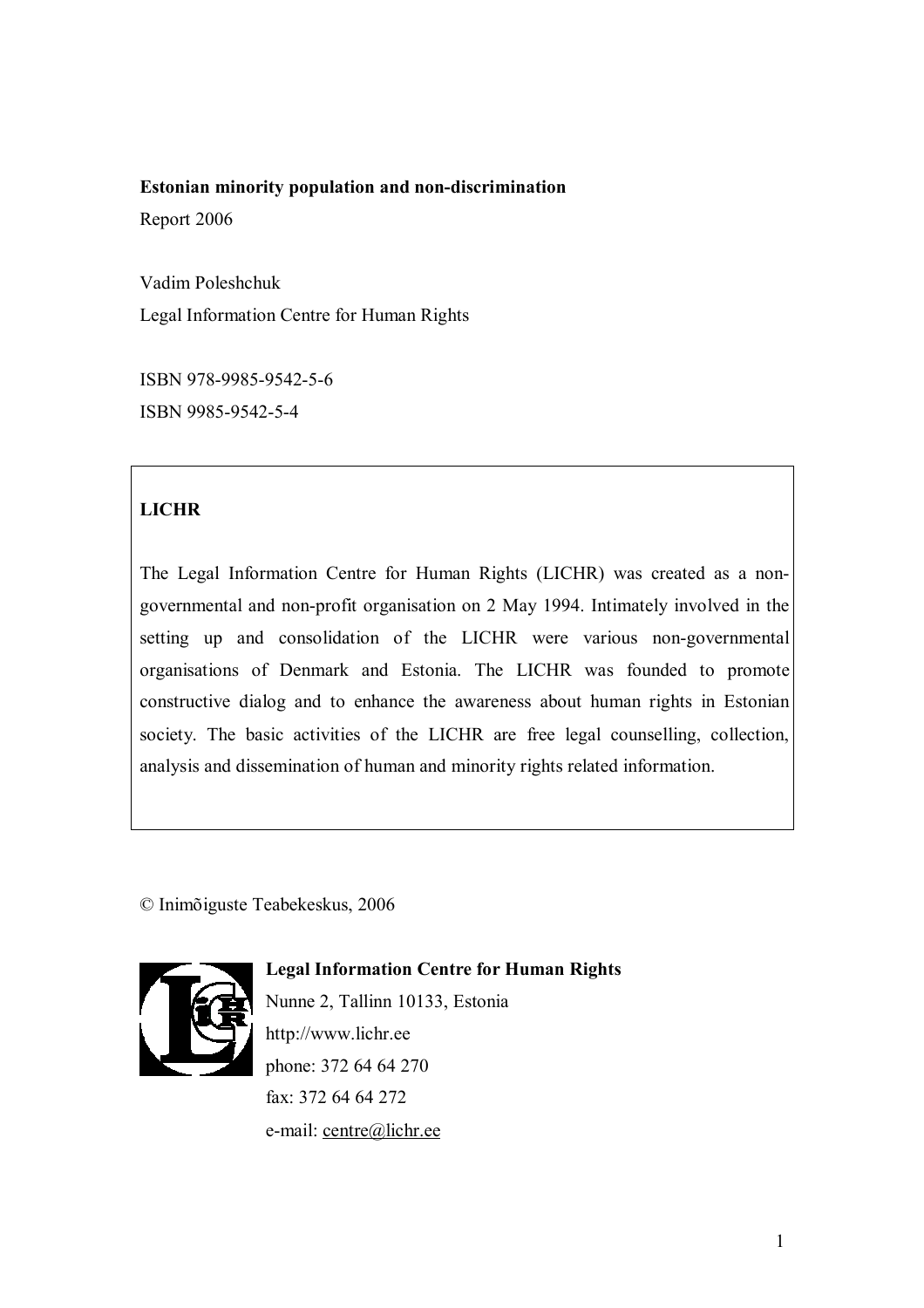# **CONTENTS**

| PART TWO. NON-DISCRIMINATION AND ETHNIC VIOLENCE: |  |
|---------------------------------------------------|--|
|                                                   |  |
|                                                   |  |
|                                                   |  |
|                                                   |  |
|                                                   |  |
|                                                   |  |
|                                                   |  |
|                                                   |  |
|                                                   |  |
|                                                   |  |
|                                                   |  |
|                                                   |  |
|                                                   |  |
|                                                   |  |
|                                                   |  |
|                                                   |  |
|                                                   |  |
|                                                   |  |
|                                                   |  |
|                                                   |  |
|                                                   |  |
|                                                   |  |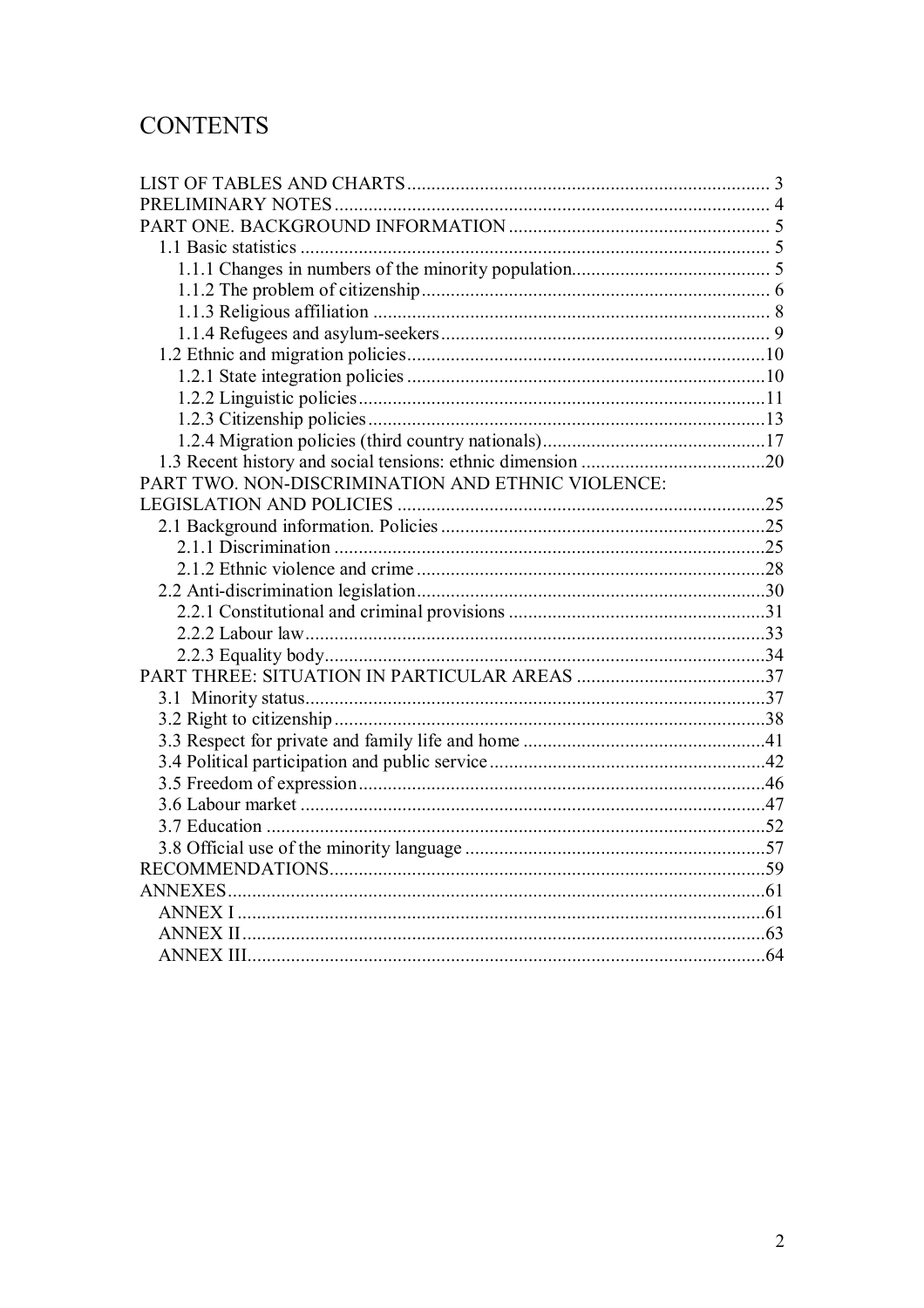# LIST OF TABLES AND CHARTS

| Table 1. Ethnic composition of the population of Estonia in 1989, 2000 and 2005, % 6     |
|------------------------------------------------------------------------------------------|
|                                                                                          |
| Table 3. Estonian population by religious affiliation and ethnic origin, persons aged    |
|                                                                                          |
|                                                                                          |
| Table 5. Ethnicity, native language and citizenship of the population of Tallinn,        |
| Maardu and the biggest towns of the Ida-Viru County, 2000 national census, %12           |
|                                                                                          |
| Table 7. For what reason have you personally not obtained citizenship yet? By            |
|                                                                                          |
| Table 8. Experience of the infringement of rights or maltreatment in the past three      |
|                                                                                          |
| Table 9. Have you come across, in the last two years, any conflicts between ethnic       |
| Estonians and non-Estonians, cases of hostile attitudes to Estonians and non-            |
| Estonians? Responses to ranking 'yes, frequently' and 'yes, sometimes', in 2000 and      |
| .29                                                                                      |
| Table 10. Have you ever been in Estonia a victim or a witness of ethnicity related       |
| 30                                                                                       |
| Table 11. Population of Tallinn, Maardu and the biggest towns of the Ida-Viru County     |
|                                                                                          |
| Table 12. Participation rate of citizens and non-citizens at local elections in Estonia, |
|                                                                                          |
| Table 13. Estonians and Russians among legislators and senior government officials,      |
|                                                                                          |
| Table 14. Ethnic Estonians and non-Estonians by unemployment rate and sex, persons       |
|                                                                                          |
|                                                                                          |
| Table 16. Disposable income of ethnic Estonians and non-Estonians by income              |
| groups, $2005, \%$<br>$\dots$ 49                                                         |
| Table 17. Percentage of persons who successfully passed the proficiency level tests in   |
| .50                                                                                      |
| Table 18. Educational level of ethnic Estonians and non-Estonians, national census in    |
| 52                                                                                       |
| Table 19. Opinions of ethnic Estonians and non-Estonians regarding the 2007 reform       |
|                                                                                          |

|--|--|--|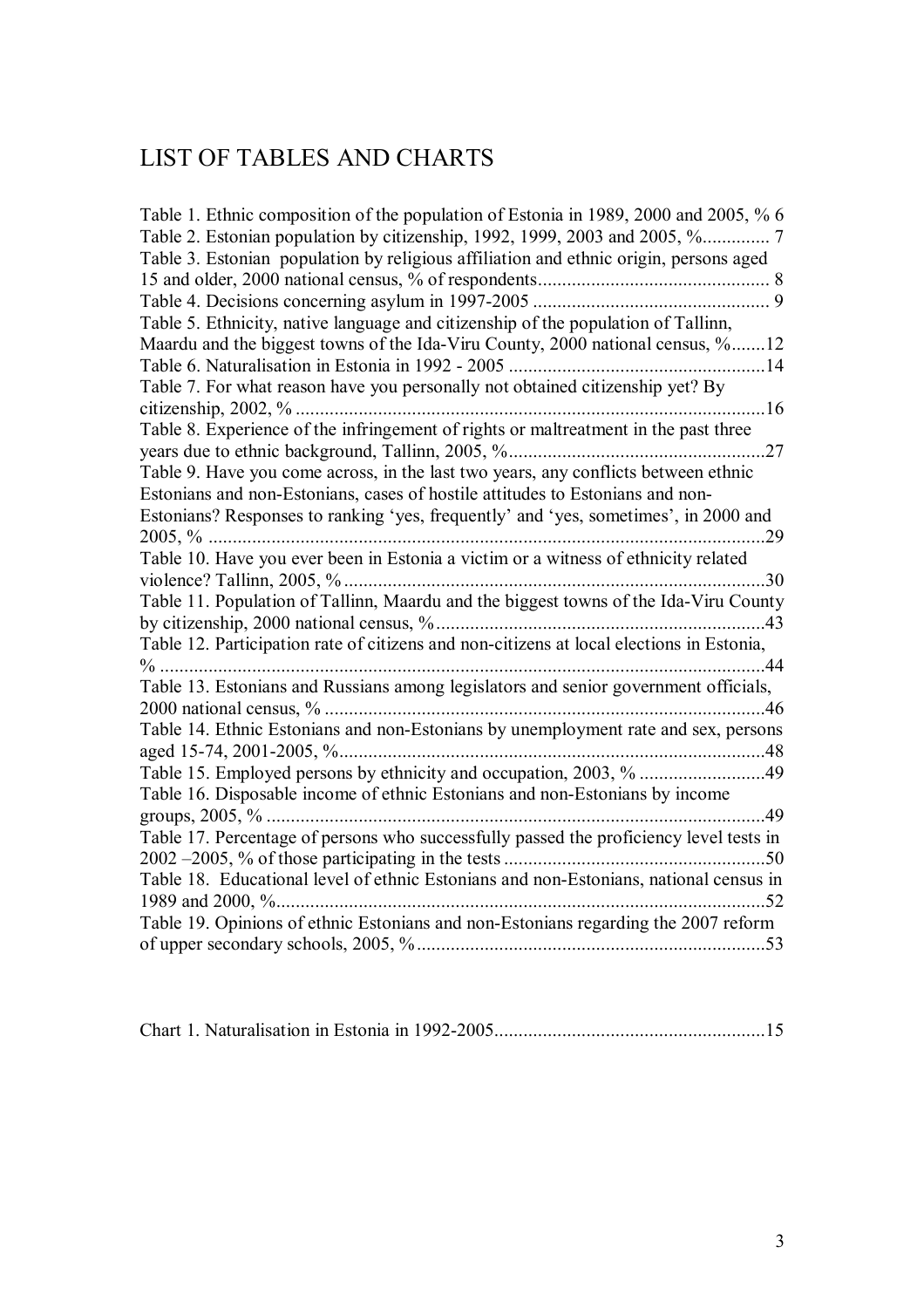## PRELIMINARY NOTES

The report of the Legal Information Centre for Human Rights *Estonian minority population and non-discrimination* shall give an overview of the situation of ethnic non-Estonians as of 15 July 2006. Our task was to address the most challenging problems of minority members with and without Estonian citizenship while special emphasis was made on the problems of non-discrimination. The report is prepared for the  $69<sup>th</sup>$  session of the Committee on the Elimination of Racial Discrimination (CERD), 31 July – 18 August 2006, Geneva.

In drafting this report, the author has tried to avoid unnecessary duplication of data provided in the  $7<sup>th</sup>$  periodic report submitted by Estonia to the CERD,<sup>1</sup> which included a comprehensive account of positive developments and measures in the field of official ethnic policies. Additionally, the legal status and related problems of the alien population were not addressed in every detail, while its description could be found in Chapter I of the report *Non-citizens in Estonia*, which had been submitted to the CERD by the Legal Information Centre for Human Rights in 2004.

In this report the term 'non-Estonians' will refer to both citizens and non-citizens of minority ethnic origin. Additionally, in Estonia the terms 'an Estonian' and 'a Russian' are the indication of a person's ethnic origin. 'Non-citizens' will refer to all Estonian residents without domestic citizenship. Almost all of them resided on the territory of Estonia before 1991 when the country restored independence (or their descendants). Sometimes, such persons will be specially referred to as 'Soviet era residents'. The term 'stateless' will be used for Soviet era residents who have not any citizenship. Estonian authorities normally call them 'persons with undefined citizenship'.

> *Vadim Poleshchuk LICHR Legal Advisor-Analyst*

 $\overline{a}$ 1 CERD/C/465/Add.1, 1 April 2005.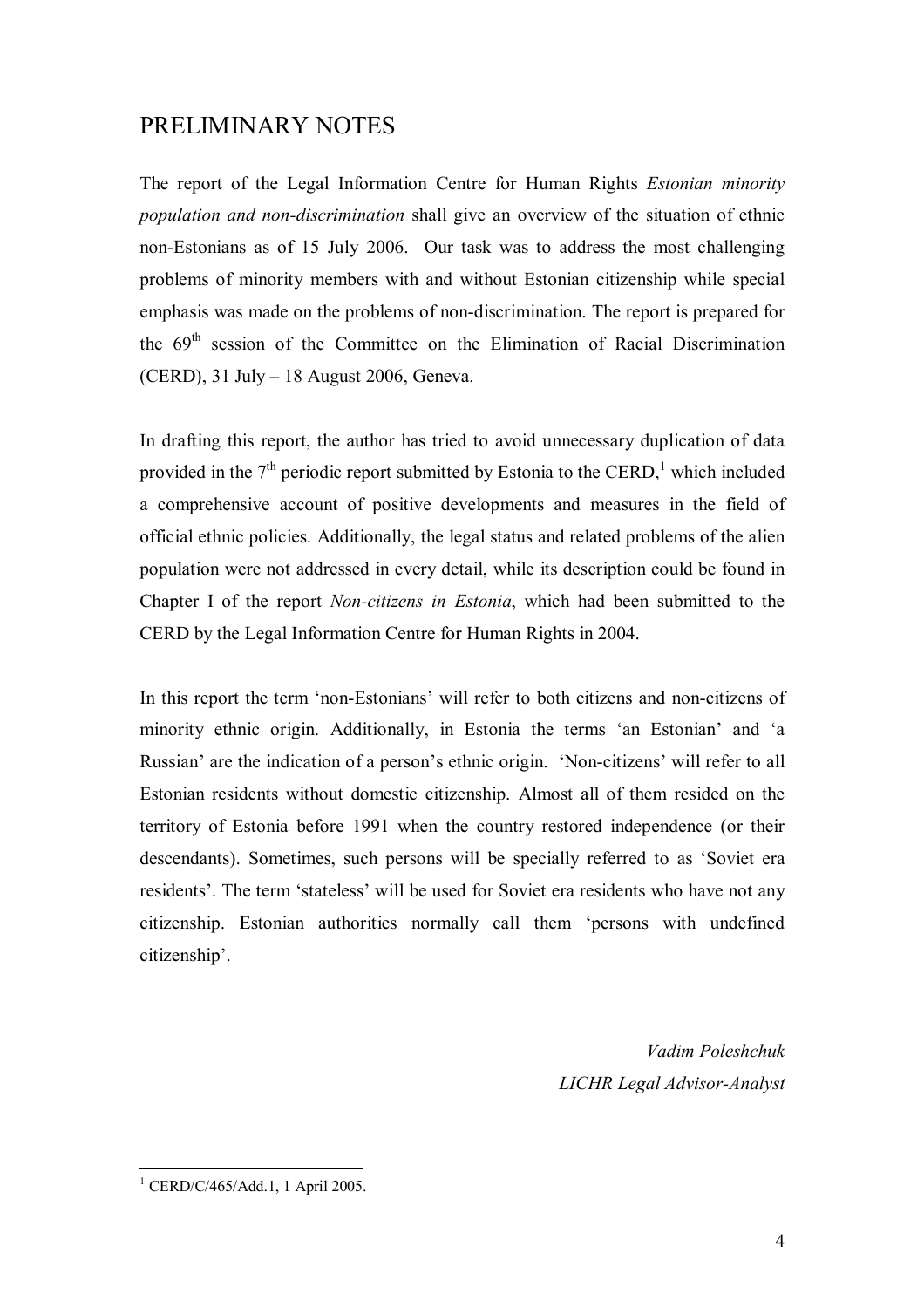# PART ONE. BACKGROUND INFORMATION

## *1.1 Basic statistics*

 $\overline{a}$ 

#### **1.1.1 Changes in numbers of the minority population**

Since the early 1700s Estonia had been a part of the Russian Empire. After the October Revolution (1917) in Russia Estonia became an independent state. The Bolshevik Government recognised Estonian independence in 1920. In 1940 Estonia was made part of the Soviet Union. Its independence was regained in August-September 1991 after the failed August coup d'état in Moscow. According to the official position of Estonian authorities the country was occupied by the Soviets in 1940-41, 1944-91. The Russian Federation believes that Estonia acceded to the Soviet Union in 1940.

There were considerable changes in numbers of the minority population in Estonia in the XX century. According the censuses in 1922 and 1934, ethnic minorities made up 12% of all the population, in  $1959 - 25%$  and in  $1989 - 39%$ . The largest minority group has always been Russians. Their number has increased from 8% in 1922 to  $30\%$  in 1989.<sup>2</sup> A reverse trend was registered after 1991. Thus, according to the  $2000$ census the number of minorities has dropped to 32%. In March 2000 – January 2005 the share of ethnic Estonians has further increased by 0.6% (Table 1).

<sup>2</sup> P. Järve and C. Wellmann, *ECMI Baltic Seminar 'Minorities and Majorities in Estonia: Problems of Integration on the Threshold of EU', ECMI Report no. 2*, Flensburg, 1999, p. 43.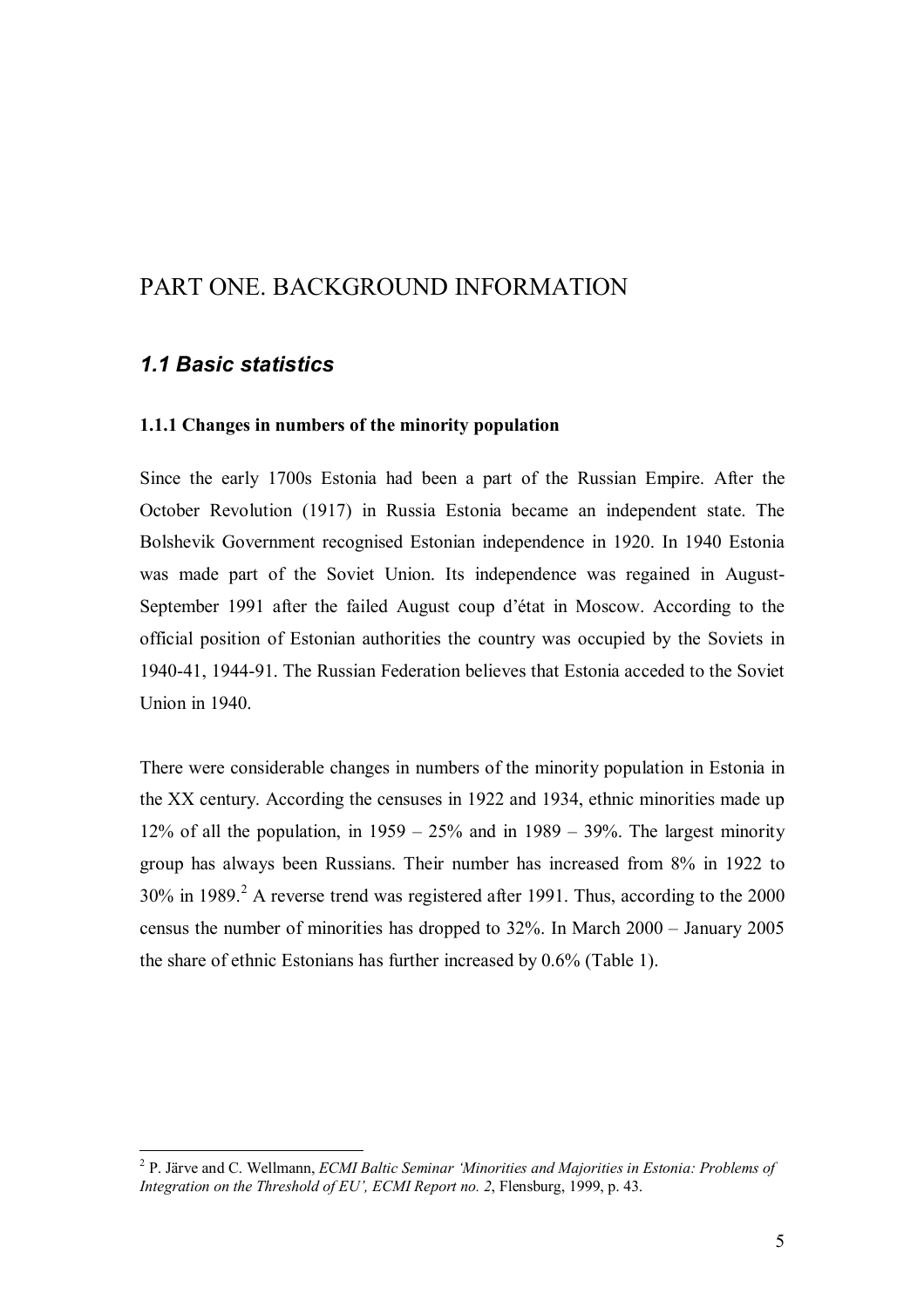| <b>Ethnic origin</b> | 1989*     |               | 2000*     |               | 2005**    |               |  |
|----------------------|-----------|---------------|-----------|---------------|-----------|---------------|--|
|                      | N         | $\frac{0}{0}$ | N         | $\frac{0}{0}$ | N         | $\frac{6}{6}$ |  |
| Estonians            | 963,281   | 61.5          | 930,219   | 67.9          | 922,989   | 68.5          |  |
| Russians             | 474,834   | 30.3          | 351,178   | 25.6          | 346,339   | 25.7          |  |
| Ukrainians           | 48,271    | 3.1           | 29,012    | 2.1           | 28,456    | 2.1           |  |
| <b>Byelorussians</b> | 27,711    | 1.8           | 17,241    | 1.3           | 16,487    | 1.2           |  |
| Finns                | 16,662    | 1.1           | 11,837    | 0.9           | 11,080    | 0.8           |  |
| Others               | 34,903    | 2.2           | 30,565    | 2.2           | 22,159    | 1.7           |  |
| <b>Total</b>         | 1,565,662 | 100.0         | 1,370,052 | 100.0         | 1,347,510 | 100.0         |  |

**Table 1. Ethnic composition of the population of Estonia in 1989, 2000 and 2005,**   $0/3$ 

*\* Data of national census (January 1989 and March 2000)* 

*\*\* As of 1 January 2005* 

As one can see in Table 1, every third Estonian resident belongs to ethnic and national minorities. In 2005 the Russians constitute more than 80% among all minority members.

#### **1.1.2 The problem of citizenship**

 $\overline{a}$ 

When Estonia regained independence in 1991, only citizens of the pre-WWII Republic of Estonia or their successors were automatically recognised as citizens. Citizenship was also granted to persons considered eligible under Articles 3 and 4 of the Law on Citizenship (1938) in the pre-war version. Primarily it concerned women who had married citizens of Estonia, even in the Soviet period, and their children, who were under age at the moment the marriage was registered (decision of the Supreme Soviet on application of the Law on Citizenship<sup>4</sup>). According to the data of the Citizenship and Migration Board, in 1992 only 68% of all population were citizens of Estonia. By 2005 their share had considerably increased to 82% (Table 2).

<sup>3</sup> Data for 1989 and 2000: Statistical Office of Estonia, *2000 Population and Housing Census: Citizenship, Nationality, Mother Tongue and Command of Foreign Languages II*, Tallinn, 2001, Tables 7-8. Data for 2005: Statistical Office of Estonia, public database at http://www.stat.ee, (01.07.2006). 4

RT 1992, 7, 109. RT (*Riigi Teataja*) is the Official Journal of Estonia.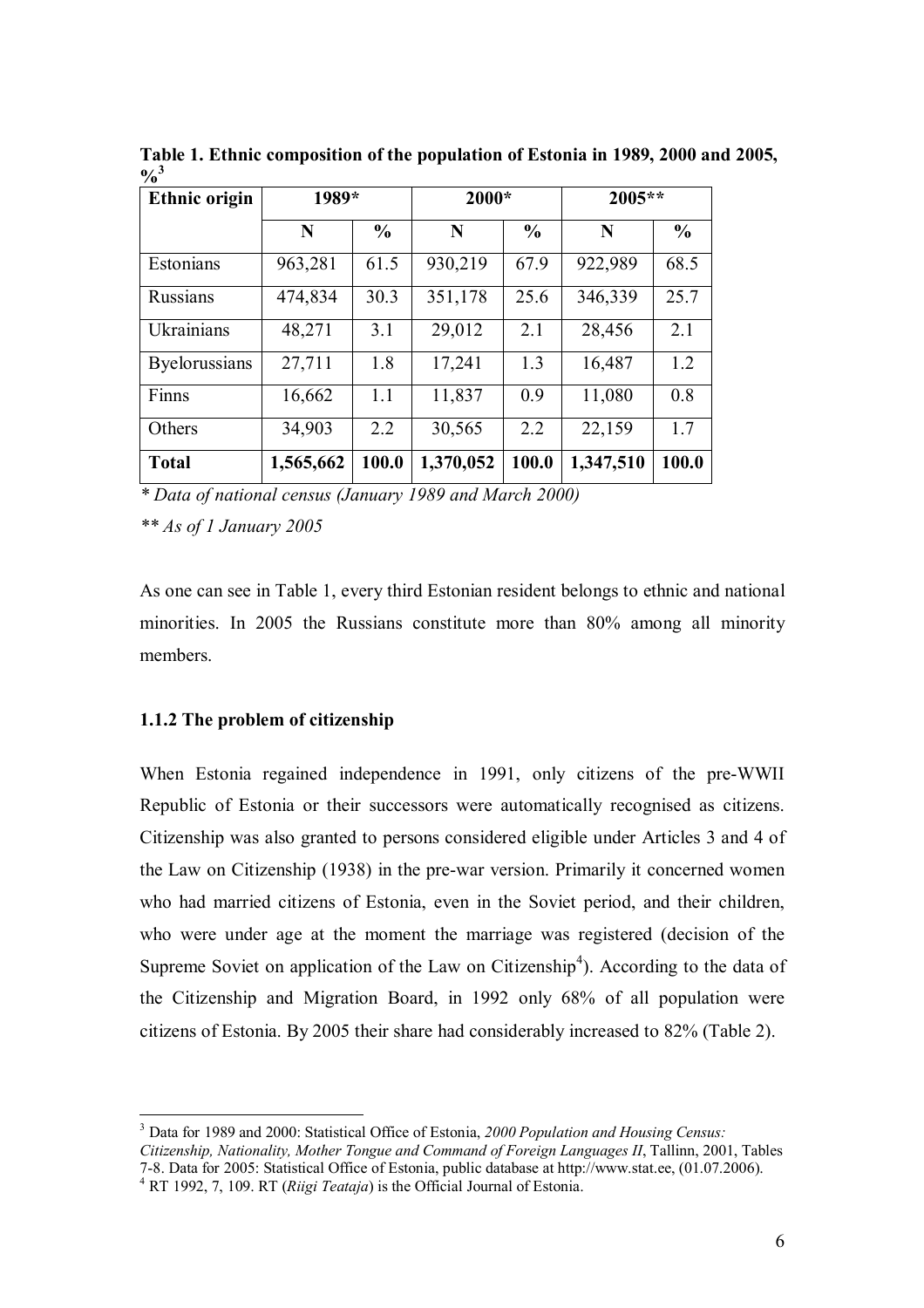|                                                             | 1992 | 1999 | 2003 | 2005 |
|-------------------------------------------------------------|------|------|------|------|
| Citizens of Estonia                                         | 68   | 80   | 81   | 82   |
| Stateless persons ('persons with undefined<br>citizenship') | 32   | 13   | 12   | 10   |
| Citizens of foreign states                                  |      |      |      |      |
| <b>Total</b>                                                | 100  | 100  | 100  | 100  |

**Table 2. Estonian population by citizenship, 1992, 1999, 2003 and 2005, %5**

The number of stateless persons who are former Soviet citizens ('persons with undefined citizenship') is relatively large in Estonia. However, in recent years there were positive changes due to migration, naturalisation and natural processes. According to the 2000 national census, their number was  $170,349$ . As of 1 January 2006, there were 136,000 'persons with undefined citizenship' with valid residence permits.<sup>7</sup>

The largest group of foreign citizens in Estonia are citizens of the Russian Federation, which are mostly former Soviet citizens who have adopted Russian citizenship after 1991 while remaining resident in Estonia. As of 1 January 2006 there were 93,027 Russian citizens residing in Estonia with valid residence permits (38% of all such aliens). The number of citizens of EU, European Economic Zone and Switzerland with valid residence permits was  $7,067$   $(3\%)$ .<sup>8</sup>

According to the 2000 national census, 53% of ethnic Russians were born in Estonia and 42% in Russia.<sup>9</sup> Only 21% of Russian citizens were born in Estonia. However, the majority of stateless people  $(52\%)$  were born in Estonia.<sup>10</sup>

 $\overline{a}$ 5 Citizenship and Migration Board, *Yearbook 2003*, Tallinn, 2003, p. 8; Citizenship and Migration Board, *Yearbook 2006*, Tallinn, 2006, p. 13. 6

Statistical Office of Estonia, *2000 Population and Housing Census: Citizenship, Nationality, Mother Tongue and Command of Foreign Languages II*, Tallinn, 2001, Table 1.

Citizenship and Migration Board, *Yearbook 2006*, Tallinn, 2006, p. 24. 8

<sup>&</sup>lt;sup>8</sup> Ibid.

<sup>9</sup> Statistical Office of Estonia, *2000 Population and Housing Census: Place of Birth and Migration, III*, Tallinn, 2002, Table 2.

<sup>&</sup>lt;sup>10</sup> Statistical Office of Estonia, 2000 Population and Housing Census: Citizenship, Nationality, Mother *Tongue and Command of Foreign Languages II*, Tallinn, 2001, Table 3.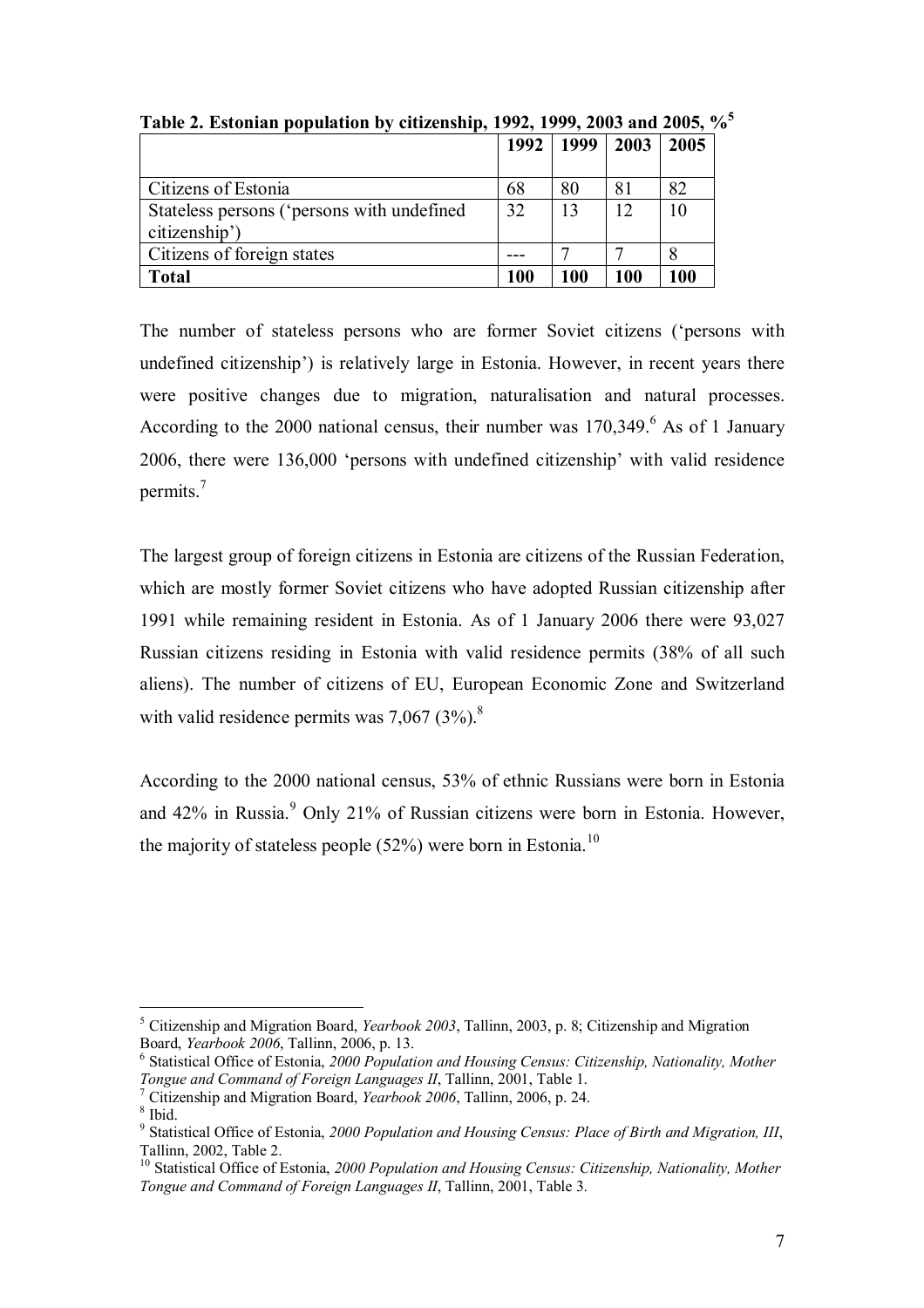#### **1.1.3 Religious affiliation**

According to the 2000 national census, the following faiths have the biggest number of followers in Estonia: Lutheranism (14.8% of all population aged 15 and older) and Orthodox Christianity (13.9%). Ethnic Estonians prevail among Lutherans and Russians and other Eastern Slavs - among Orthodoxies. While Lutheranism has traditionally been the principal religion of Estonians and although most Estonians who declare a religion are now Lutherans, followers of the Orthodox Church constitute about 10% of religious Estonians.<sup>11</sup> It is worth mentioning that followers of the Orthodox Church are now separated into two groups, divided largely along ethnic lines: supporters of the Estonian Apostolic Orthodox Church under the Constantinople Patriarchate and supporters of the Estonian Orthodox Church under the Moscow Patriarchate. As one can see in Table 3, ethnic non-Estonians are significantly more religious than Estonians.

**Table 3. Estonian population by religious affiliation and ethnic origin, persons**  aged 15 and older, 2000 national census, % of respondents<sup>12</sup>

| <b>Religious affiliation</b>   | <b>Total</b> | <b>Estonians</b> | <b>Russians</b> | <b>Other</b><br>ethnic<br>groups |
|--------------------------------|--------------|------------------|-----------------|----------------------------------|
| All respondents                | 100.0        | 100.0            | 100.0           | 100.0                            |
| Follower of a particular faith | 31.8         | 26.3             | 42.0            | 46.6                             |
| Has no religious affiliation   | 37.0         | 41.3             | 28.8            | 26.9                             |
| Atheist                        | 6.7          | 5.9              | 8.5             | 6.6                              |
| Cannot define the affiliation  | 15.8         | 16.6             | 14.5            | 13.5                             |
| Refused to answer              | 8.7          | 9.9              | 6.2             | 6.4                              |

On 28 June 2004 the Law on Churches and Congregations<sup>13</sup> was amended<sup>14</sup> to remove any obstacles for registration of religious organisations of the followers of indigenous Estonian paganism (it was permitted to use in the official name of a religious organisation words other than 'church', 'congregation, 'association of congregations' and 'monastery'/'convent'). This legal move was also important to promote in the society tolerance towards minor religious groups and communities.

<sup>11</sup> People aged 15 and older. Statistical Office of Estonia, *2000 Population and Housing Census, Education and Religion, IY, Tallinn, 2002, Table 92.* <sup>12</sup> Ibid. Table G.

<sup>&</sup>lt;sup>13</sup> See references to official publication of all laws in Annex I.

<sup>&</sup>lt;sup>14</sup> RT I 2004, 54, 391.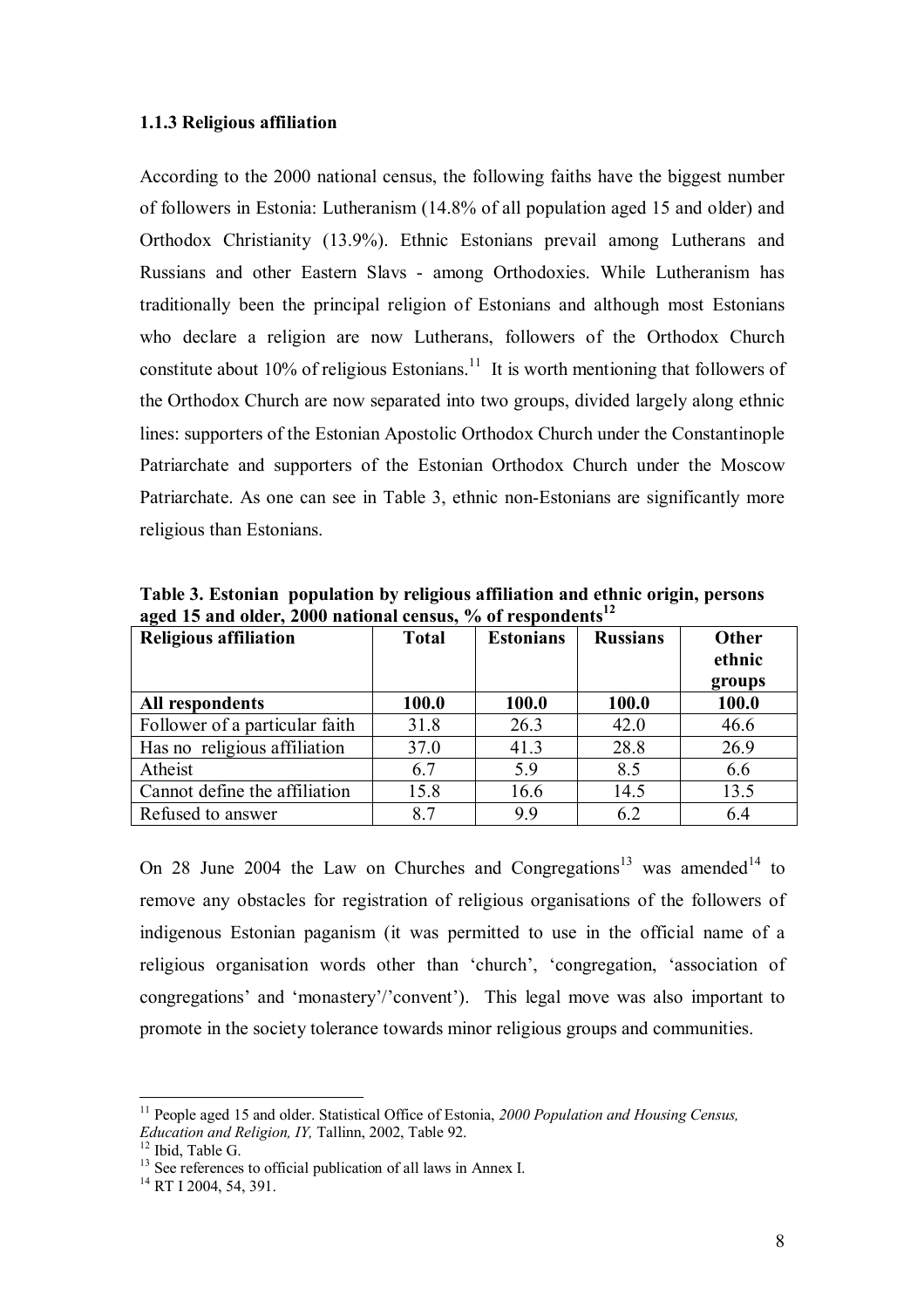#### **1.1.4 Refugees and asylum-seekers**

In Estonia the number or asylum-seekers and refugees is insignificant. The first Law on Refugees was adopted by the parliament in February 1997. At the same time Estonia joined the Convention relating to the Status of Refugees and its Protocol of 31 January 1967. The amendments to the Law on Refugees, which entered into force in May 2003, harmonised Estonian asylum procedures with the relevant EU legislation.<sup>15</sup> However, only four persons were granted the status by January 2006. Additionally ten persons received subsidiary protection status in 1997-2005 (see Table 4). The new Law on Granting International Protection to an Alien is valid in Estonia since 1 July 2006.

|                                     | 2005 | <b>Total</b><br>number of<br>decisions<br>since 1997 | <b>Total</b><br>number of<br>decisions<br>$\left( \frac{9}{0} \right)$ |
|-------------------------------------|------|------------------------------------------------------|------------------------------------------------------------------------|
| Asylum granted                      |      |                                                      |                                                                        |
| Subsidiary protection granted       |      | 10                                                   |                                                                        |
| Rejection of asylum application     |      | 15                                                   | 14                                                                     |
| Refusal                             |      | 49                                                   | 47                                                                     |
| Proceedings terminated or suspended |      | 28                                                   | 26                                                                     |
| <b>Total</b>                        | 14   | 106                                                  | 100                                                                    |

**Table 4. Decisions concerning asylum in 1997-2005<sup>16</sup>**

The research centre Faktum – Ariko Marketing presented on 6 March 2006 the results of the study "The level of awareness and approaches of Estonian residents towards refugees". The researchers came to the conclusion that Estonian population is rather inexperienced in the refugees-related issues. This might be explained by a very small number of asylum seekers in the country. The majority of respondents demonstrated a positive or neutral approach towards refugees. Nevertheless, 2/3 of them were in support of rather rigid official refugee policies. Considerably more tolerance was claimed regarding (potential) refugees from the Russian Federation and CIS

<sup>&</sup>lt;sup>15</sup> Citizenship and Migration Board, *Yearbook 2003*, Tallinn, 2003, p. 17-18.

<sup>&</sup>lt;sup>16</sup> Citizenship and Migration Board, *Yearbook 2006*, Tallinn, 2006, p. 30.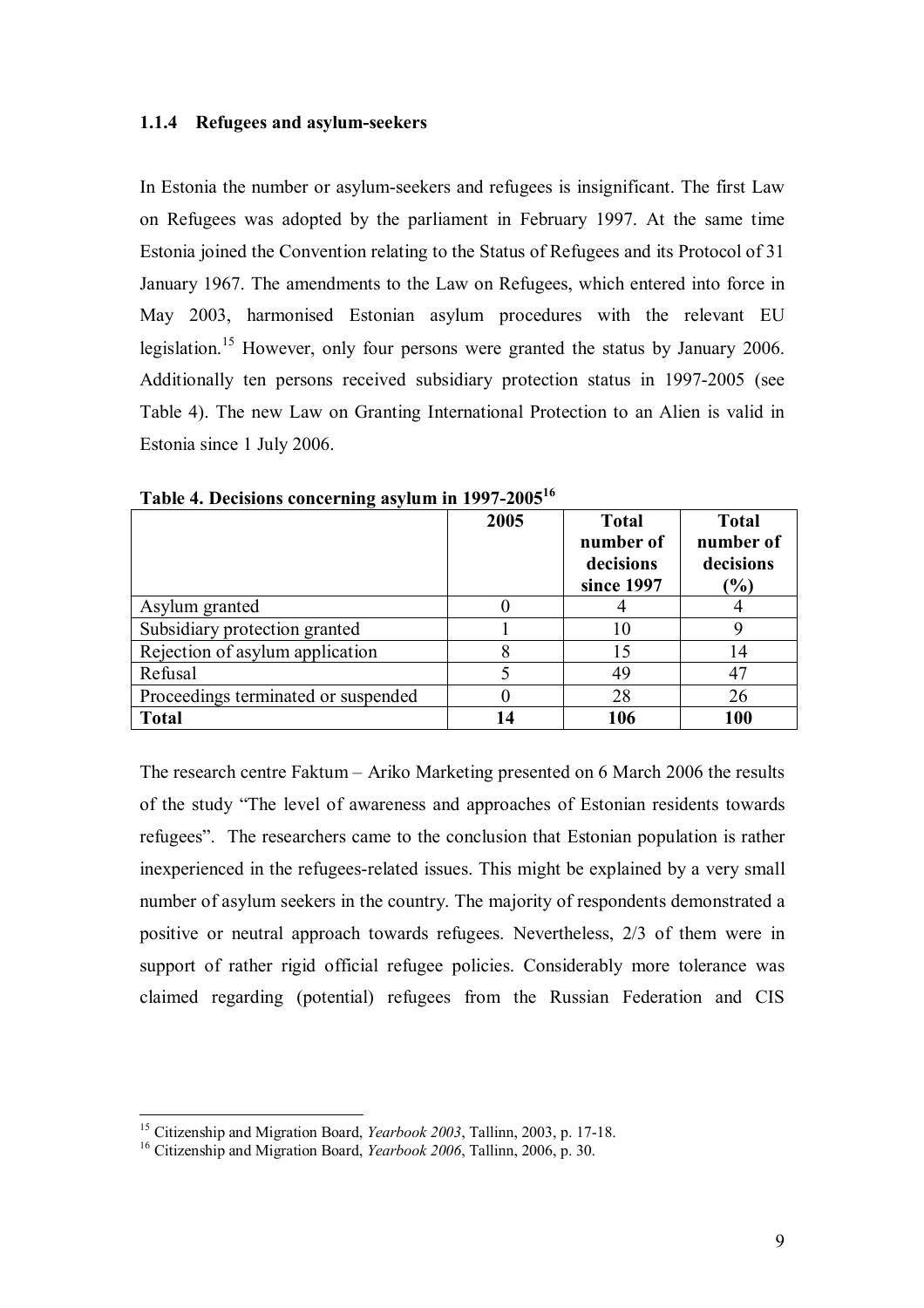countries<sup>17</sup>. North America and Japan. The lowest level of tolerance was registered regarding (potential) refugees from Muslim and African countries.<sup>18</sup>

### *1.2 Ethnic and migration policies*

#### **1.2.1 State integration policies**

 $\overline{a}$ 

In Estonia state policies on minorities and non-citizens are overlapping, as some 50- 60% of minority members do not have Estonian citizenship.19 Estonian society can be divided into those with Estonian or Russian as their mother tongue.

In the early 1990s Estonian political elite cherished hopes that minority population would leave for Russia or other CIS countries. However, the majority of ethnic non-Estonians decided to stay in Estonia. In 1998 the first integration program was adopted in the country. It was followed by a detailed program "Integration of Estonian Society 2000-2007".<sup>20</sup> The document gives the following description of the integration process (3.2):

The *nature* of the integration of Estonian society is shaped by two processes: on the one hand the social *harmonisation* of society on the basis of knowledge of the Estonian language and the possession of Estonian citizenship, and on the other hand the *enabling of the maintenance of* ethnic *differences* on the basis of the recognition of the cultural rights of ethnic minorities. The harmonisation of society also means the integration of both Estonians and non-Estonians around a unifying common core (italics of the original – V.P.).

The programme included measures and activities in the framework of four subprogrammes: general education, education and culture of ethnic minorities, teaching adult minorities the Estonian language and social language competence. Regretfully,

<sup>&</sup>lt;sup>17</sup> CIS is the Commonwealth of Independent States, an international organisation of the former 'Union republics' of the URSS (except for Estonia, Latvia and Lithuania).

<sup>18</sup> *Eesti elanike teadlikkus ja hoiakud pagulasteema küsimustes, veebruar 2006*, Arko Marketing, Faktum uuringukeskus. Materials of the presentation on file with the author. The study was conducted in January 2006.

<sup>&</sup>lt;sup>19</sup> According to the 2000 national census, 60% of all ethnic non-Estonians did not have Estonian citizenship: Statistical Office of Estonia, *2000 Population and Housing Census: Citizenship, Nationality, Mother Tongue and Command of Foreign Languages II*, Tallinn, 2001, Table 42.<br><sup>20</sup> See English translation at http://www.riik.ee/saks/ikomisjon, (01.07.2006).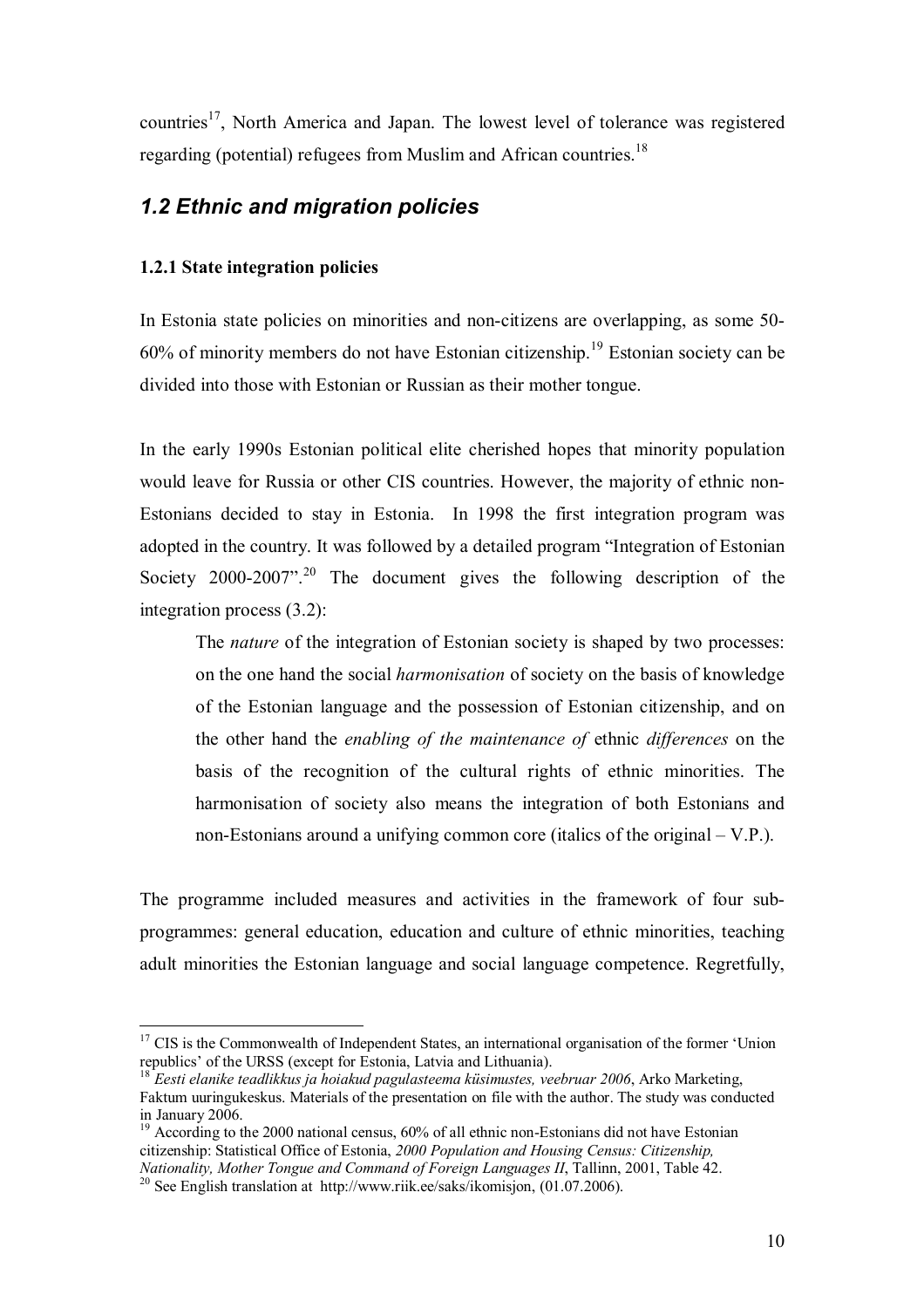the program does not address in any detail the topics of discrimination of ethnic or national minorities.

The Minister of Population Affairs was appointed head of the Steering Committee which oversees the implementation of the 2000 State Integration Program. The members of the committee are the representatives of seven ministries, as well as of the government-founded NGO-like institution, Integration Foundation, and the publicly funded Institute of International and Social Studies. Most of the integration programme funds are allocated to various projects of Estonian language training inside and outside public educational institutions. A considerable portion of the Integration Programme budget was foreign  $aid^{21}$ . In 2000-2003, various projects of the Integration Program received financial support of ca 225 million Estonian Kroons (EUR 14.4 million) and half of this sum was received from the state budget and another half from Western donors.<sup>22</sup> For the years 2004-2007, the sum of ca 300 million Estonian Kroons (EUR 19.2 million) was planed to support different Integration Program activities, including ca 131 million Kroons (EUR 8.4 million) of foreign aid. $^{23}$ 

The implementation of the Integration Program is based on valid legislation. The program does not intend to alter the previous and existing linguistic or naturalisation policies. Rather, it based on them. At the moment the process of drafting a new integration program is initiated by the authorities.

#### **1.2.2 Linguistic policies**

 $\overline{a}$ 

The core legal act of Estonian legal policies is the Law on Language (1995). Article 1 (1) of the Law repeats Article 6 of the Constitution that "Estonian is a State language of Estonia". According to Article 4(1) of the Law, "[e]veryone has the right to access public administration and to communicate in Estonian in state agencies, local selfgovernments, bureaus of notaries, bailiffs and certified interpreters and translators,

<sup>&</sup>lt;sup>21</sup> See details in "Minority Protection in Estonia: An Assessment of the Program Integration in Estonian Society", in: Open Society Institute, EU Accession Monitoring Program, *Monitoring the EU* 

<sup>&</sup>lt;sup>22</sup> Riikliku programmi "Integratsioon Eesti ühiskonnas 2000–2007" rakendamine 2002. aastal, *Aruanne*. juuli 2003. p. 86.

<sup>&</sup>lt;sup>23</sup> Riikliku programmi "Integratsioon Eesti ühiskonnas 2000–2007" rakendamine 2004. aastal, *Aruanne*, juuni 2005, p. 72.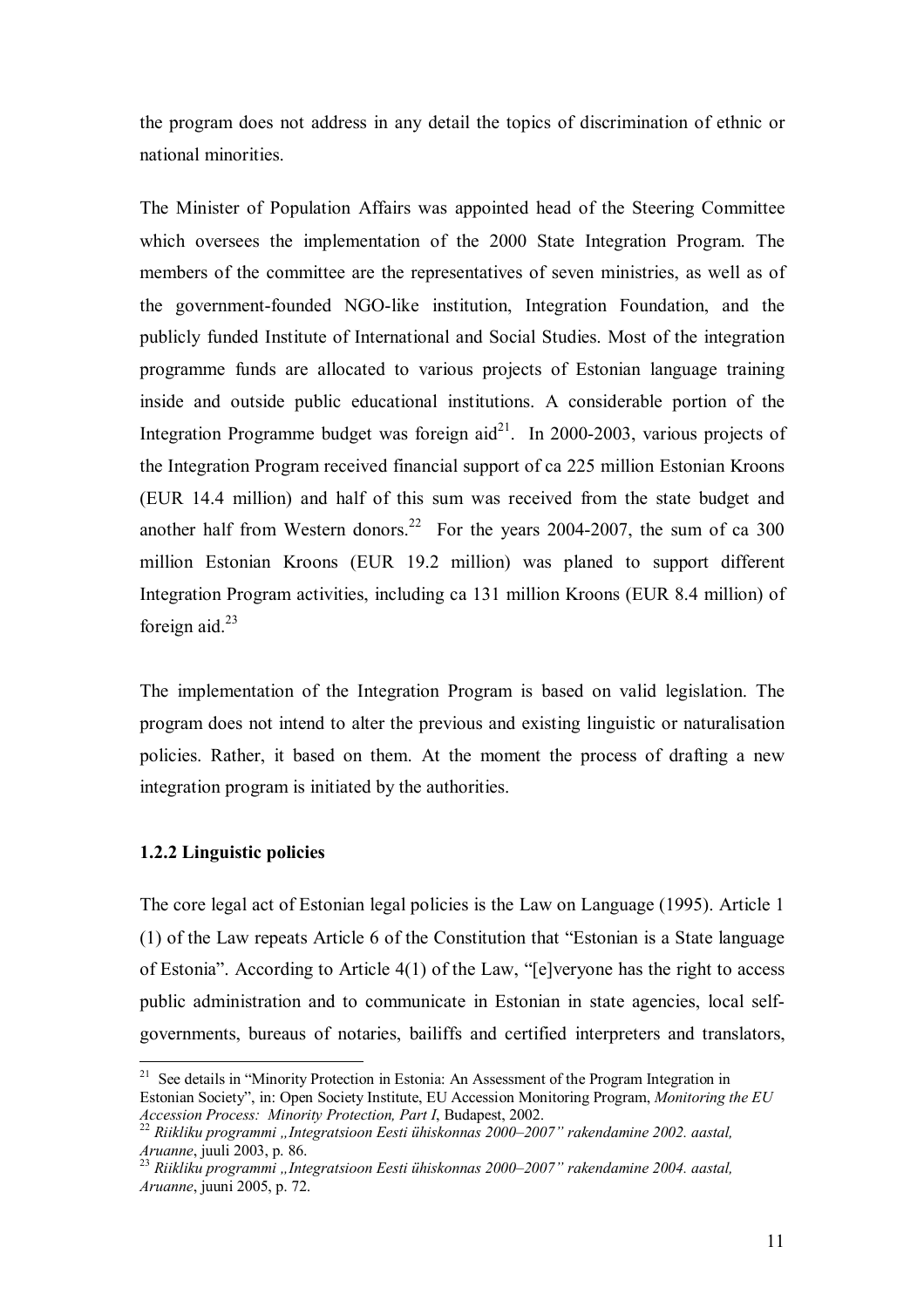cultural autonomy bodies and institutions, companies, non-profit associations and foundations". This rule is supported by numerous provisions that regulate the scope and control over use of Estonian in both official and public domain.

In the process of integration a considerable consolidation effect is attributed to the official language. Indeed, Estonian is the main (and in most spheres the only) language of the official communication and of advanced levels of publicly funded education. Nevertheless, the role of Estonian in everyday interethnic communication is still modest. Additionally, Russian may compete with other languages in Estonia even lacking an official status: in some places it dominates the linguistic milieu.

**Table 5. Ethnicity, native language and citizenship of the population of Tallinn, Maardu and the biggest towns of the Ida-Viru County, 2000 national census, %24** 

| <b>City</b>  | Minority in all | <b>Native</b>  | <b>Native</b>   | All             |
|--------------|-----------------|----------------|-----------------|-----------------|
|              | population      | speakers of    | speakers of     | speakers of     |
|              |                 | <b>Russian</b> | <b>Estonian</b> | <b>Estonian</b> |
| Tallinn      | 46              | 43             | 52              | 74              |
| Maardu       | 80              | 75             | 18              | 46              |
| Narva        | 95              | 93             |                 | 17              |
| Jõhvi        | 67              | 63             | 31              | 56              |
| Kohtla-Järve | 82              | 80             |                 | 39              |
| Sillamäe     |                 | 94             |                 |                 |

According to the 2000 national census, Russian is the mother tongue for 1/3 of all the Estonian population.<sup>25</sup> Additionally, 20% of the Estonian population did not have proficiency in the official language.<sup>26</sup> The same year the level of proficiency in Estonian for ethnic Russians was  $40\%$  (and  $59\%$  in the age group 15-19).<sup>27</sup> One has to note, however, that the level of proficiency of ethnic Russians has rapidly increased as compared with the late 1980s. According to the 1989 national census only 15% of ethnic Russians could speak Estonian.<sup>28</sup>

According to the data published in the Integration Monitoring 2005, in 1997-2005 there was no significant change in self-appraisal of ethnic non-Estonians (as a whole

<sup>24</sup> Statistical Office of Estonia, *2000 Population and Housing Census: Citizenship, Nationality, Mother Tongue and Command of Foreign Languages II*, Tallinn, 2001, Tables 12 and 15. <sup>25</sup> Ibid, Table 18.

 $26$  Ibid, Table 15.

 $27$  Ibid, Table 48.

<sup>28</sup> Data published in: M. Heidmets (ed.) *Vene küsimus ja Eesti valikud*, Tallinn, 1998, p. 17. However, the 1989 data refer only to those who could speak the Estonian language fluently (the questionnaire of the 1989 national census is on file with the author).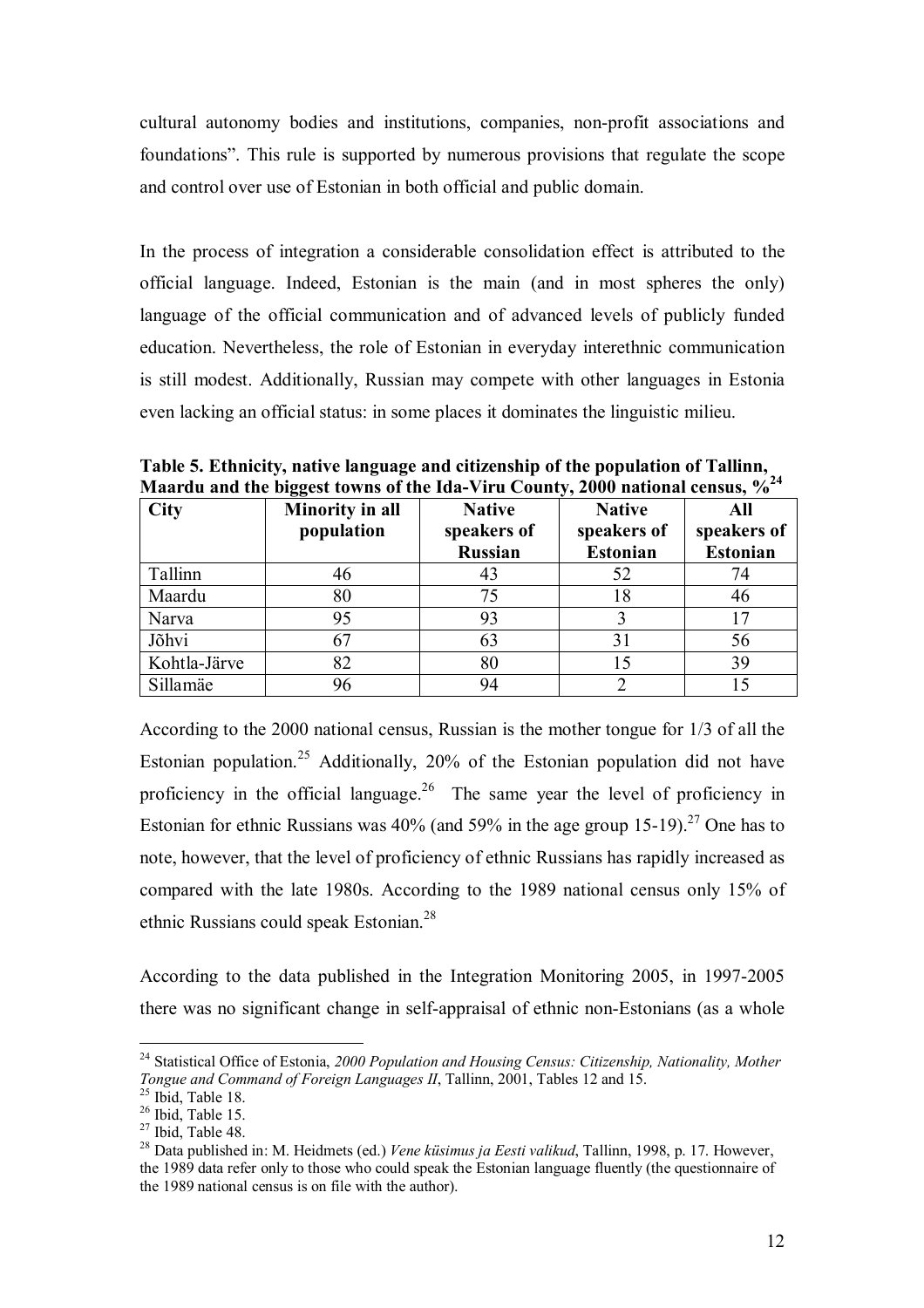group) regarding their proficiency in the official language. Nevertheless, a positive trend was registered for Estonian citizens of minority origin (especially the young).<sup>29</sup>

#### **1.2.3 Citizenship policies**

In Estonia naturalisation requirements are now stipulated by the Law on Citizenship of 1995. The previous law (valid until 1995) provided only for a language exam. The new law has additionally introduced a civic exam (exam on knowledge of the Estonian Constitution and the Law on Citizenship). Article 6 of the Law enlisted the following basic requirements for an alien who wishes to acquire Estonian citizenship by naturalisation. He or she shall:

- be at least 15 years of age;
- have a long-term resident's residence permit or a right of permanent residence (not applicable to Soviet era residents);
- have stayed in Estonia on the basis of a residence permit or a right of residence for at least eight years, of which last five years permanently, prior to the date on which he or she submits an application for Estonian citizenship;
- have stayed in Estonia legally and permanently on the basis of a longterm resident's residence permit or a right of permanent residence for six months from the day following the date of registration of the application (not applicable to Soviet era residents);
- have a registered place of residence in Estonia;
- have knowledge of the Estonian language in accordance with the requirements provided for in the Law (see Annex II for details);
- have knowledge of the Constitution of the Republic of Estonia and the Law on Citizenship in accordance with the requirements provided for in the Law (see Annex II for details);
- have a permanent legal income which ensures his or her own subsistence and that of his or her dependants;
- be loyal to the Estonian State;

<sup>29</sup> I. Pross, "Eestivenelaste keeleoskus ja suhtumine 2007. aasta gümnaasiumireformi", in *Uuringu Integratsiooni monitooring 2005 aruanne,* Tallinn, 2005, p. 22.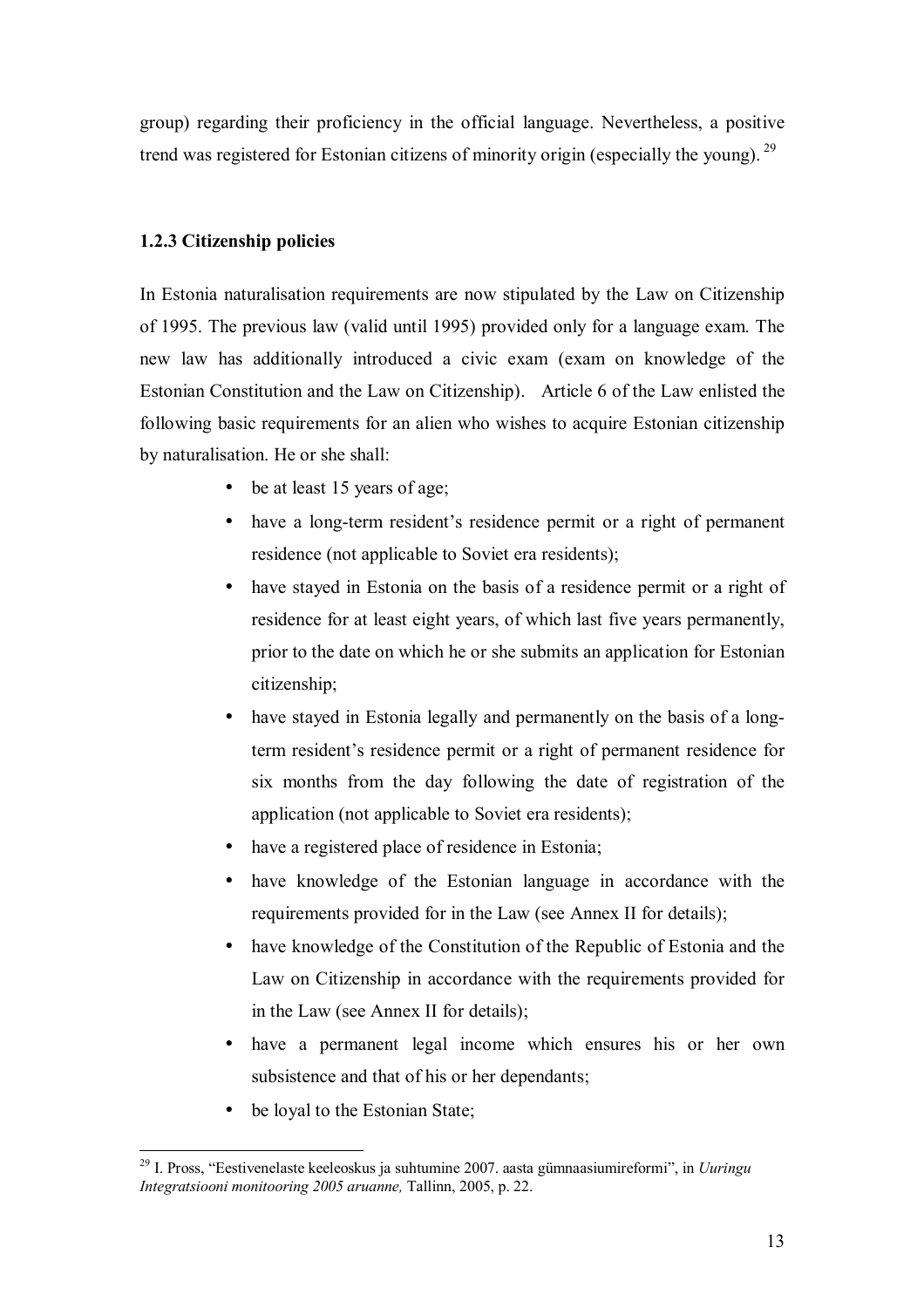• take an oath: "In applying for Estonian citizenship, I swear to be loyal to the constitutional order of Estonia".

The Law stipulates a simplified procedure for minors under 15 years of age whose parents are going to naturalise or have Estonian citizenship. Since 1999 stateless children of stateless parents can be naturalised according to the similar simplified procedure (see Chapter III of the Law). People born prior 1 January 1930 are exempted from written part of the language exam (Article 34). However, they should pass the written civic exam. Since 2001, a privileged approach is employed for disabled (Article 35). Ten persons per year may be naturalised without exams on the ground of 'special merits' (Article 10). A person who received a diploma of an Estonian-language educational institution shall pass only the civic exam (Article 8  $(5)$ ).

In 1992-1995, ethnic Estonians could naturalise without a language test. They constitute a large group among those who naturalised on the basis of the previous Law on Citizenship. Minors under 15 year of age are over represented among those who naturalised on the basis of the new Law on Citizenship (1995): The previous Law did not foresee privileges for children of naturalised citizens. In general, the majority of all persons naturalised on the basis of the previous and new citizenship laws did so by simplified procedure without a language test.

| <b>Basis</b>                            | <b>Period</b> | $\bf No$ | $\frac{0}{0}$ |
|-----------------------------------------|---------------|----------|---------------|
| On general conditions (with a language) | 1992-         | 58,016   | 42.0          |
| certificate or diploma)                 |               |          |               |
| Minors under 15 years of age            | 1992-         | 29,461   | 21.3          |
| For special merits                      | 1992-         | 726      | 0.5           |
| Aliens who has a certificate<br>of      | 1992-95       | 24,102   | 17.4          |
| supporting the pro-independence         |               |          |               |
| Congress of Estonian citizens (the so-  |               |          |               |
| called green card)                      |               |          |               |
| Ethnic Estonians                        | 1992-95       | 25,293   | 18.3          |
| Disabled persons                        | $2001 -$      | 648      | 0.5           |
| <b>Total</b>                            |               | 138,246  | 100.0         |

**Table 6. Naturalisation in Estonia in 1992 - 2005<sup>30</sup>**

<sup>30</sup> Citizenship and Migration Board, *Yearbook 2006*, Tallinn, 2006, p. 20.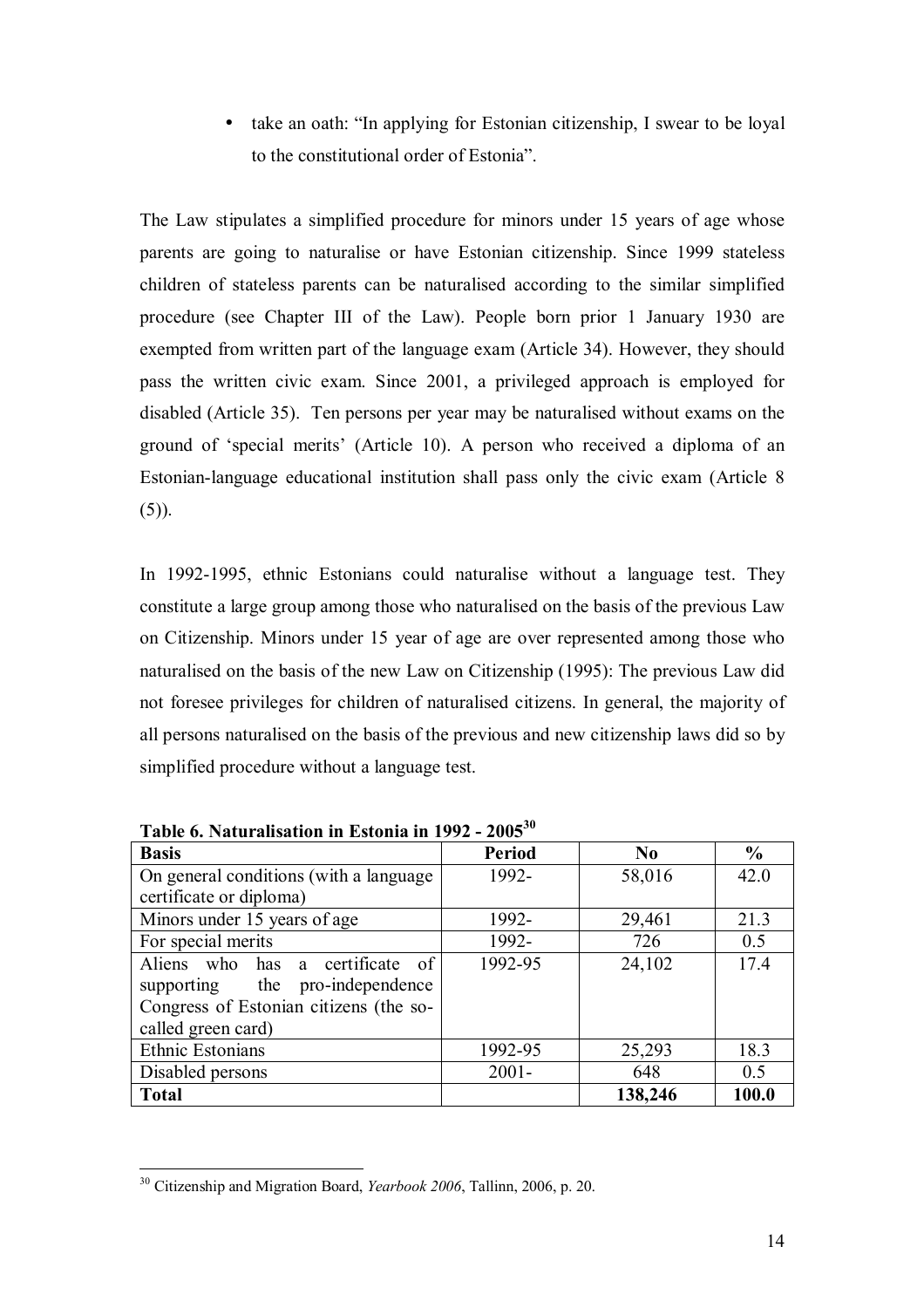The tempo of naturalisation was relatively modest in early 2000s. However, it increased when the country became the member of the European Union (2004). The annual number of naturalised persons peaked in the middle 1990s (Chart 1).



**Chart 1. Naturalisation in Estonia in 1992-200531**

Since 2000 the Estonian language tests for employees (for any official proficiency level) and the final school language exams (lowest and middle levels) were equated with the naturalisation tests.<sup>32</sup> The average pass rate for the test of the lowest proficiency level was quite high in 2002-2004 (see Table 17).

Since 1 January 2004 the state can reimburse up to 100% of the fee paid by a person to a private school holding an education license if he or she passed a language test and test on knowledge of the Constitution and the Law on Citizenship (Article  $8<sup>1</sup>$  of the Law on Citizenship). Partial compensation of expenses for language training was also

<sup>&</sup>lt;sup>31</sup> Data of the Citizenship and Migration Board. For 1992-1998: Citizenship and Migration Board, *Yearbook 2003*, Tallinn, 2003, p. 14; for 1999-2005: Citizenship and Migration Board, *Yearbook 2006*, Tallinn, 2006, p. 19.

 $32$  Governmental regulation no. 219 of 30 June 2000 (RT I 2000, 54, 567) and Regulation of the Minister of Education no. 5 of 2 March 2000 (published RTL 2000, 32, 425).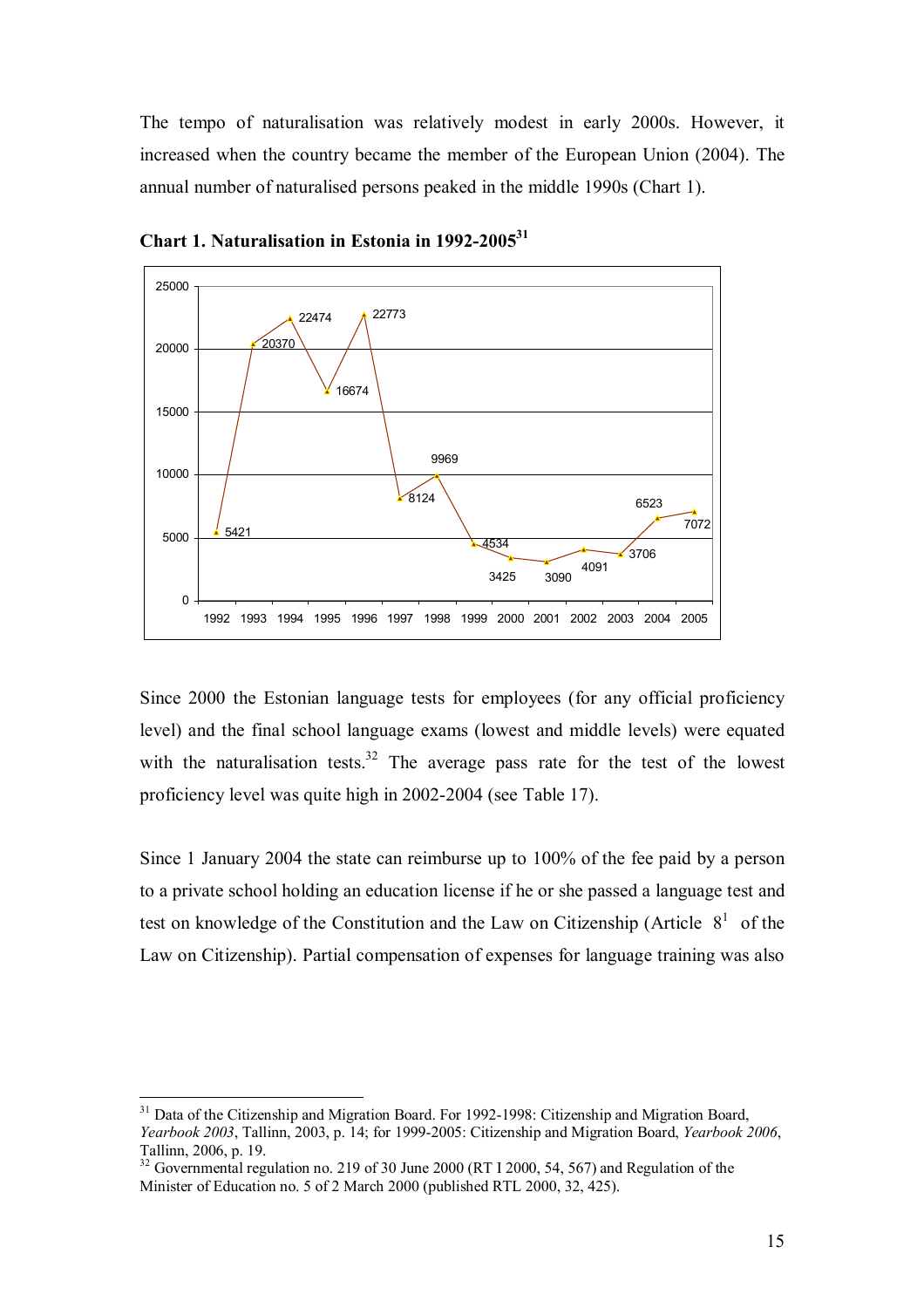possible in the frame of several projects funded by the Integration Program in previous years.<sup>33</sup>

The 2000 national census provides us with the data on Estonian language proficiency of non-citizens. Thus, 19% of the Russian citizens, 32% of stateless persons and 38% of other countries' citizens claimed that they could speak Estonian.<sup>34</sup> These figures make us raise a question why people with this language proficiency ignore the naturalisation procedure. Additionally, it is useful to learn how many persons have mentioned that their poor command in Estonian is an obstacle for naturalisation. According to the Integration Monitoring 2002, the Russian citizens and stateless people mentioned the following reasons for not having Estonian citizenship:

**Table 7. For what reason have you personally not obtained citizenship yet? By citizenship, 2002, %35**

|                                                       | <b>Stateless</b><br>persons | <b>Russian</b><br>citizens |
|-------------------------------------------------------|-----------------------------|----------------------------|
| I am already a citizen of another country             |                             | 85                         |
| Cannot learn the Estonian language                    | 61                          | 73                         |
| Requirements of citizenship exam are humiliating      | 61                          | 69                         |
| Lack of citizenship does not hinder living in Estonia | 55                          | 78                         |
| Easier to travel to Russia and other CIS states       | 38                          | 72                         |
| Estonia is too small for its citizenship to have any  | 21                          | 34                         |
| value in the world                                    |                             |                            |
| It would be of little use to me and my family         | 18                          | 44                         |
| Do not feel as belonging to Estonia                   | 9                           | 12                         |
| Wish to avoid military service in Estonian army       | 8                           | 3                          |

High-level language requirements, humiliating nature of the exams and absence of demanding practical necessities of naturalisation were the most often mentioned reasons in *all* age groups of non-citizens.<sup>36</sup> 95% of stateless persons and 92% of Estonian citizen of non-Estonian origin mentioned their 'wish to gain security to live

<sup>&</sup>lt;sup>33</sup> "Minority Protection in Estonia: An Assessment of the Program Integration in Estonian Society", in: Open Society Institute, EU Accession Monitoring Program, *Monitoring the EU Accession Process:* 

<sup>&</sup>lt;sup>34</sup> Statistical Office of Estonia, 2000 Population and Housing Census: Citizenship, Nationality, Mother *Tongue and Command of Foreign Languages II*, Tallinn, 2001, Table 42.

<sup>&</sup>lt;sup>35</sup> R. Vetik, "About formation of a common foundation in legal-political integration", in K. Hallik (ed.) *Integration of Estonian Society: Monitoring 2002*, Tallinn: Institute of International and Social Studies and Integration Foundation, 2002, p. 62.

<sup>36</sup> Ibid, p. 61.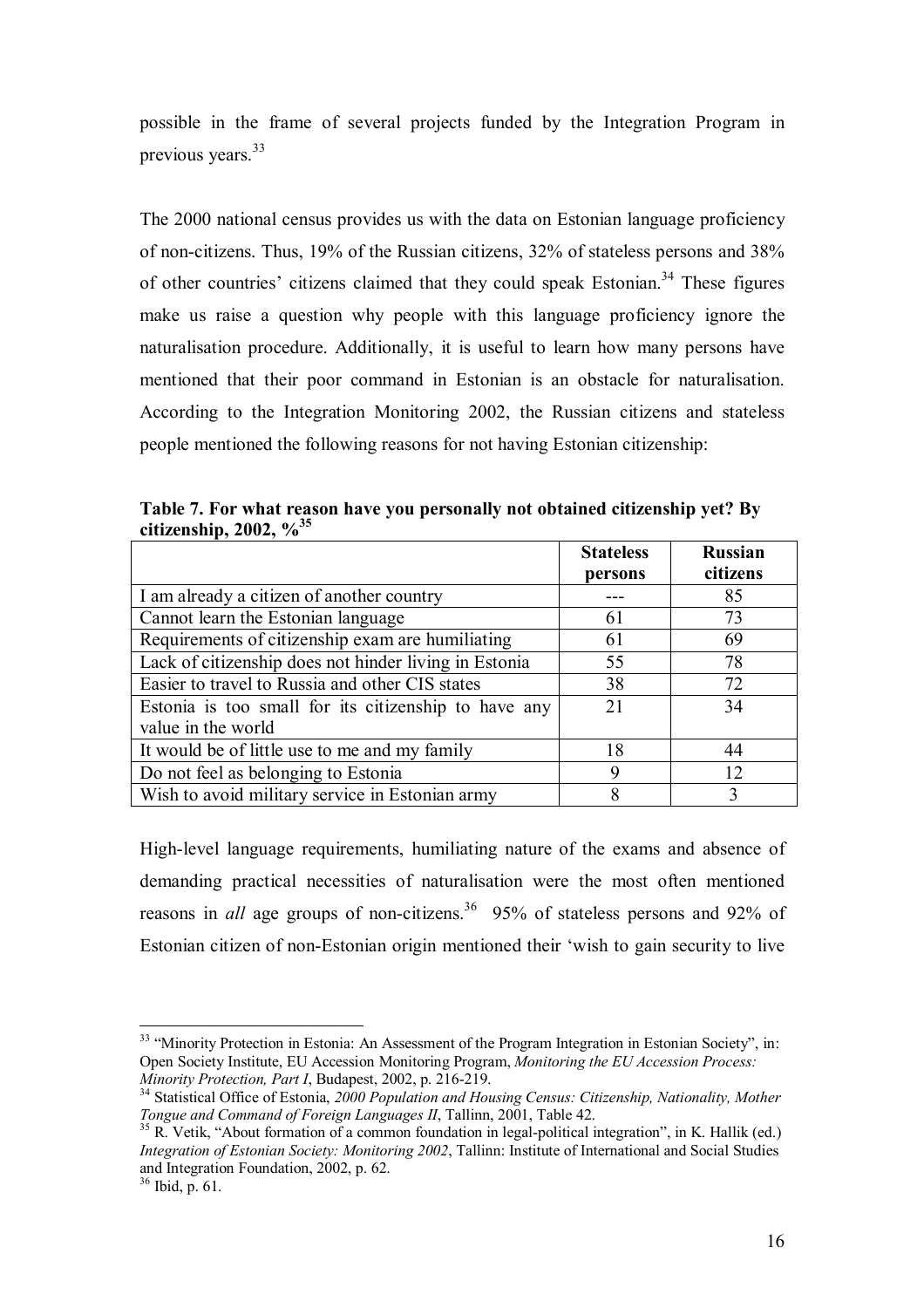in Estonia' answering the question "Why is it important for you personally to have/to obtain Estonian citizenship?"37

According to the Integration Monitoring 2005, the attitudes of different ethnic groups to Estonian citizenship policies were not the same. Sixty per cent of Estonians regarded them as normal and corresponding to international standards. As for ethnic non-Estonians, 70% of them believed that the citizenship policies are rigid and violate human rights. $38$ 

#### **1.2.4 Migration policies (third country nationals)**

In general, Estonian migration policies in 1990s – early 2000s appear rather rigid. That resulted in a very small number of newcomers. For instance, only 3% (2000) of all residents born abroad arrived in Estonia in 1990-2000.<sup>39</sup>

Before the EU accession several amendments to the Law on Aliens were adopted by the parliament in order to revise the procedures for issuing residence permits. As a result the procedure was made more complicated. Furthermore, the officials of the Citizenship and Migration Board received additional rights to check aliens at home and at their workplace (see amendments of 18 December  $2002^{40}$  and 14 April 2004<sup>41</sup>).

At the same time the expulsion procedure of illegal aliens was made even easier in 2004. According to the Law on Obligation to Leave and Prohibition on Entry, an illegal alien may receive precepts of two types: precept to leave and precept to legalise. Both precepts may be appealed against in the court (Article 13). However, according to the amendment of 9 June  $2004^{42}$ , an alien who entered Estonia with a visa and the visa expired may be expelled without issuance of a precept and without the permission of an administrative court (before this date the visa should be expired at least seven days ago - Article 14  $(3^2)$ ).

 $37$  Ibid, p. 63.

<sup>38</sup> K. Hallik, "Kodakondsus ja poliitiline kaasatus", in *Uuringu Integratsiooni Monitooring 2005 Aruanne*, Tallinn, 2005, p. 60-61. 39 Statistical Office of Estonia, *2000 Population and Housing Census: Place of Birth and Migration,* 

*III*, Tallinn, 2002, Table 21.<br><sup>40</sup> RT I 2003, 4, 20.

<sup>41</sup> RT I 2004, 28, 189.

<sup>42</sup> RT I 2004, 53, 369.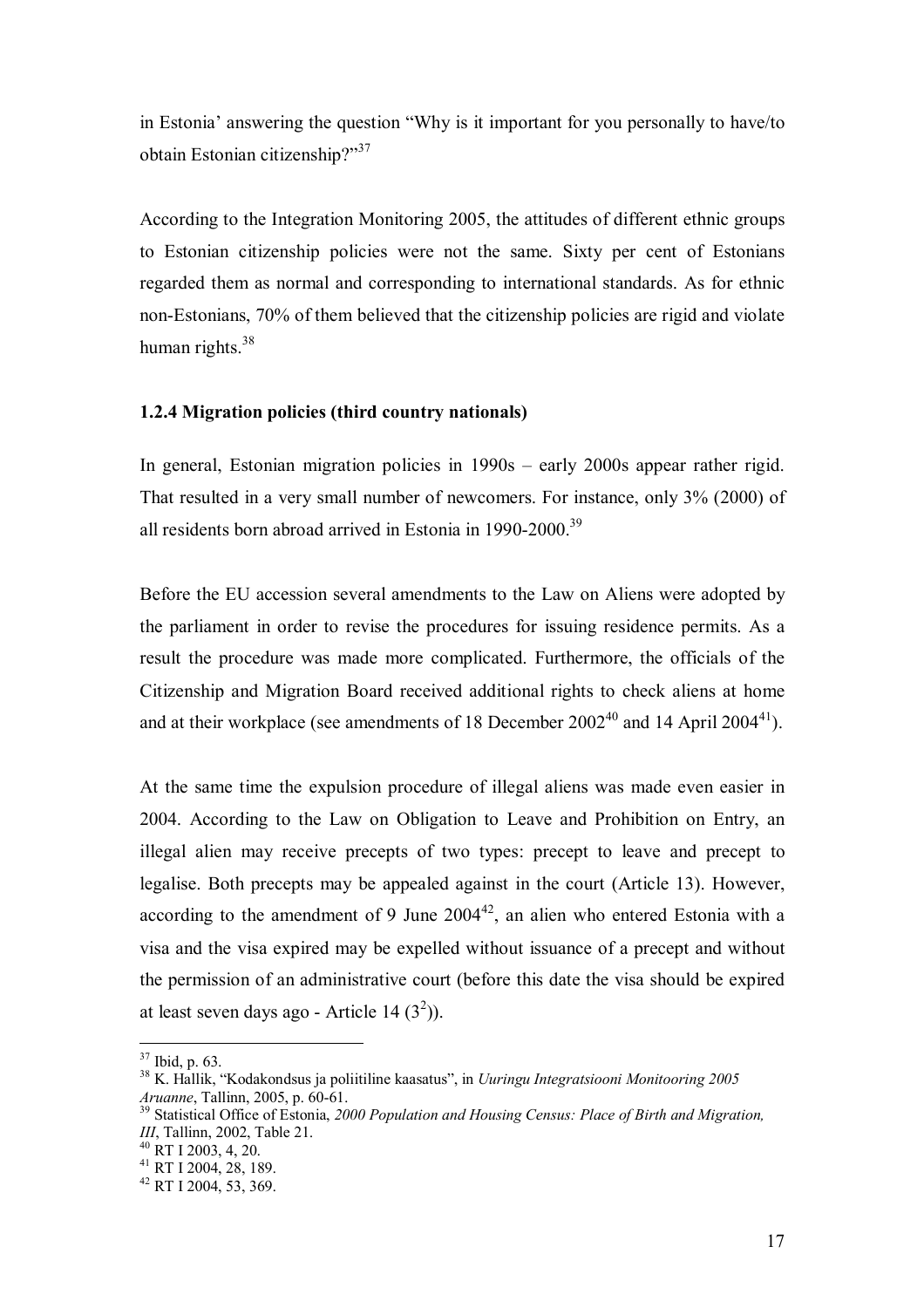Several changes in Estonian migration legislation were made to provide citizens of the EU member states and their family members with special status to meet the requirements of *acquis communitaire* (e.g. the previous Law on Citizen of the EU of 20 November 2002 and changes in the Law on Aliens of 14 April 2004<sup>43</sup> and the new Law on Citizen of the EU of 17 May 2006). According to the relatively recent amendments<sup>44</sup> to the Law on Public Service and according to the new Law on Election of Local Self-government Council, citizens of the EU member states now enjoy the right of passive suffrage at local elections and the right to work under certain circumstances as public officials. The majority of minority members do not have the same rights being stateless persons or Russian citizens.

The Law on Aliens (Article 6) provides for an annual migration quota. In 2000, the National Court recognised<sup>45</sup> that this quota may under certain circumstances violate the right to private and family life. As a result the parliament had to make several changes in the text of the law: It excluded from the application of the quota the members of families and close relatives of Estonian citizens and aliens with residence permits. Additionally, the current version of Article 6 of the Law on Aliens (valid since 1 May  $2004^{46}$ ) established a preferential treatment for citizens of the US and Japan: The annual migration quota will not be applied to them in any case. These preferences were preserved from the previous version of this provision that was rightfully criticised by the international community (see e.g. the CERD observations of 19 April  $2000^{47}$ ).

In 2004 visa provisions of the Law on Aliens were amended<sup>48</sup> to the effect that no denials to grant a visa should be explained to an applicant. Before 1 May 2004 a relevant provision could be found on the level of the governmental decree, not law. While similar rules are widespread internationally, they make it quite difficult to

<sup>43</sup> RT I 2004, 28, 189.

<sup>44</sup> RT I 2004, 29, 194.

<sup>45</sup> Decision of the Administrative Law Chamber of the State Court of 18 May 2000 no. 3-3-1-11-00, published RT III 2000, 14, 149.

 $6$  RT I 2002, 102, 599.

<sup>47</sup> CERD/C/304/Add.98, 19 April 2000, *Concluding Observations by the Committee on the Elimination of Racial Discrimination: Estonia*, para. 11. 48 RT I 2004, 28, 189.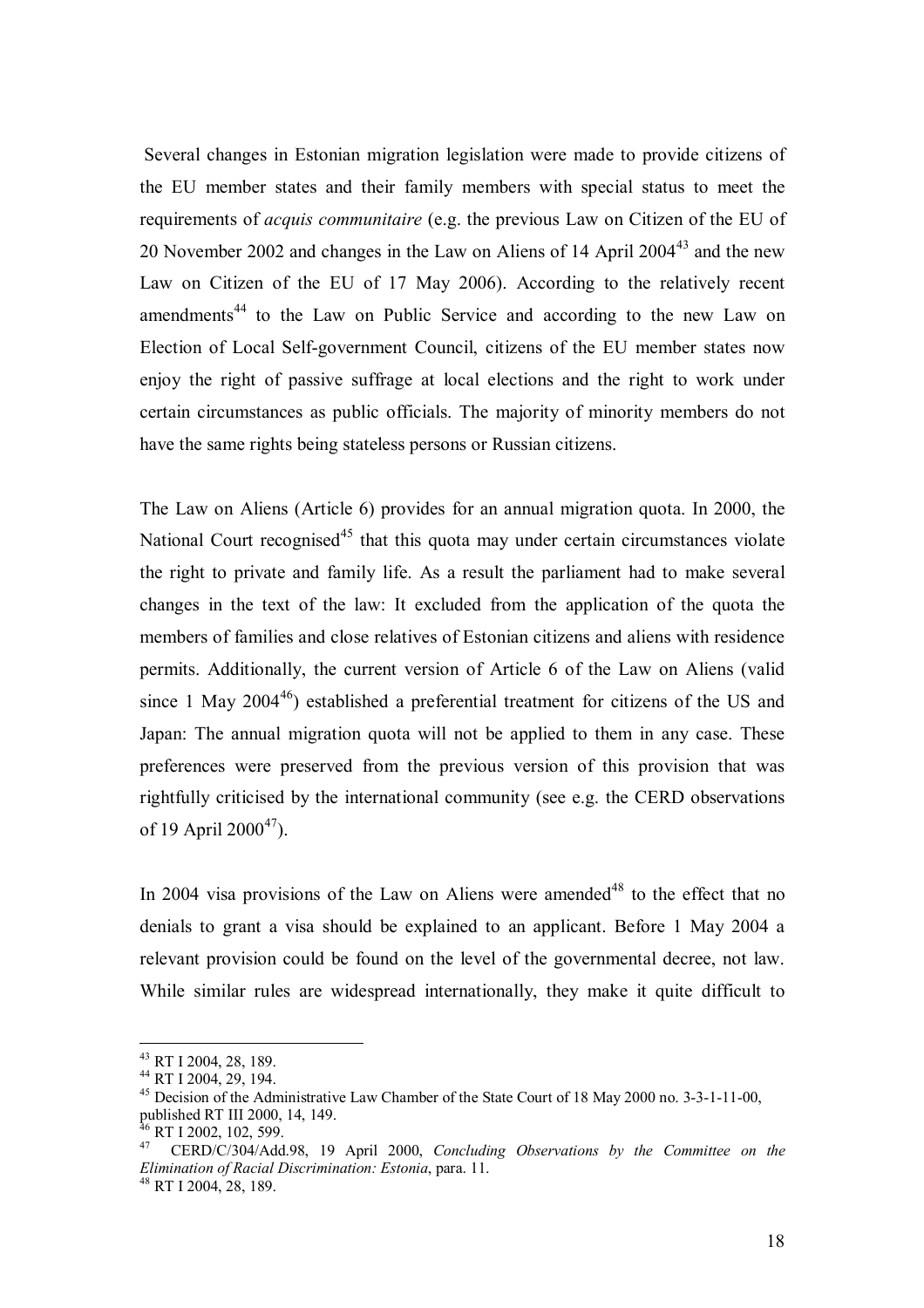question the visa denial in case of suspected racial discrimination against an applicant. However, the Ministry of Foreign Affairs has clearly stated its intention to control the current practices of consular officials.<sup>49</sup>

Following the requirements of the EU, the Law on Aliens was amended on 19 April  $2006<sup>50</sup>$  to introduce the status of a long-term resident (the status provides its holders with additional opportunities in EU member states<sup>51</sup>). In Estonia, all persons who possessed the permanent residence permits were automatically recognised as persons with long-term resident's residence permits (Article  $23^7(1)$  of the Law on Aliens). As of 1 January 2006, 85% of all residence permits valid in Estonia were permanent  $(207, 448)^{52}$ 

Additionally, in January 2006, 72% (ca 26,000) of all temporary residence permits were based on an international agreement.<sup>53</sup> Mostly they were former Soviet/Russian military servicemen and their family members. Until quite recently, Estonian legislation has been interpreted to the effect that members of this group cannot get permanent residence permits.<sup>54</sup> Importantly, there are *no* obstacles for them to get a residence permit of a long-term resident.

According to the general rule, a person applied for a long-term resident's status has to fulfil an integration requirement - a test on knowledge of Estonian. However, this rule is not applicable to aliens younger than 15, older than 65 and to those with restricted active legal capacity (Article  $14<sup>5</sup>$ ). As the language requirement is valid only from 1 July 2007, there is a window of opportunity for holders of temporary residence permits, who reside in the country.<sup>55</sup> Nevertheless, one should note that the residential criterion necessary to get permanent residence permit was 3 years (see Article 12 (3) in the version valid until 1 June 2006). As for the long-term resident's residence

<sup>49</sup> Ministry of Foreign Affairs; Written communication no. 27.1/653 of 24 May 2004.

<sup>&</sup>lt;sup>50</sup> RT I 2006, 21, 159.

<sup>&</sup>lt;sup>51</sup> See Council Directive 2003/109/EC of 25 November 2003 concerning the status of third-country nationals who are long-term residents, Official Journal L 016, 23/01/2004 P. 0044 – 0053.

<sup>&</sup>lt;sup>52</sup> Citizenship and Migration Board, *Yearbook 2006*, Tallinn, 2006, p. 23<br><sup>53</sup> Ibid, p. 25.<br><sup>54</sup> See e.g. V. Poleshchuk, *Non-citizens in Estonia: Report 2004*, Tallinn, 2004, p. 10-12.

<sup>&</sup>lt;sup>55</sup> Law on Amendments to the Law on Aliens and to the Other Related Laws (RT I 2006, 21, 159), Article 17 (2).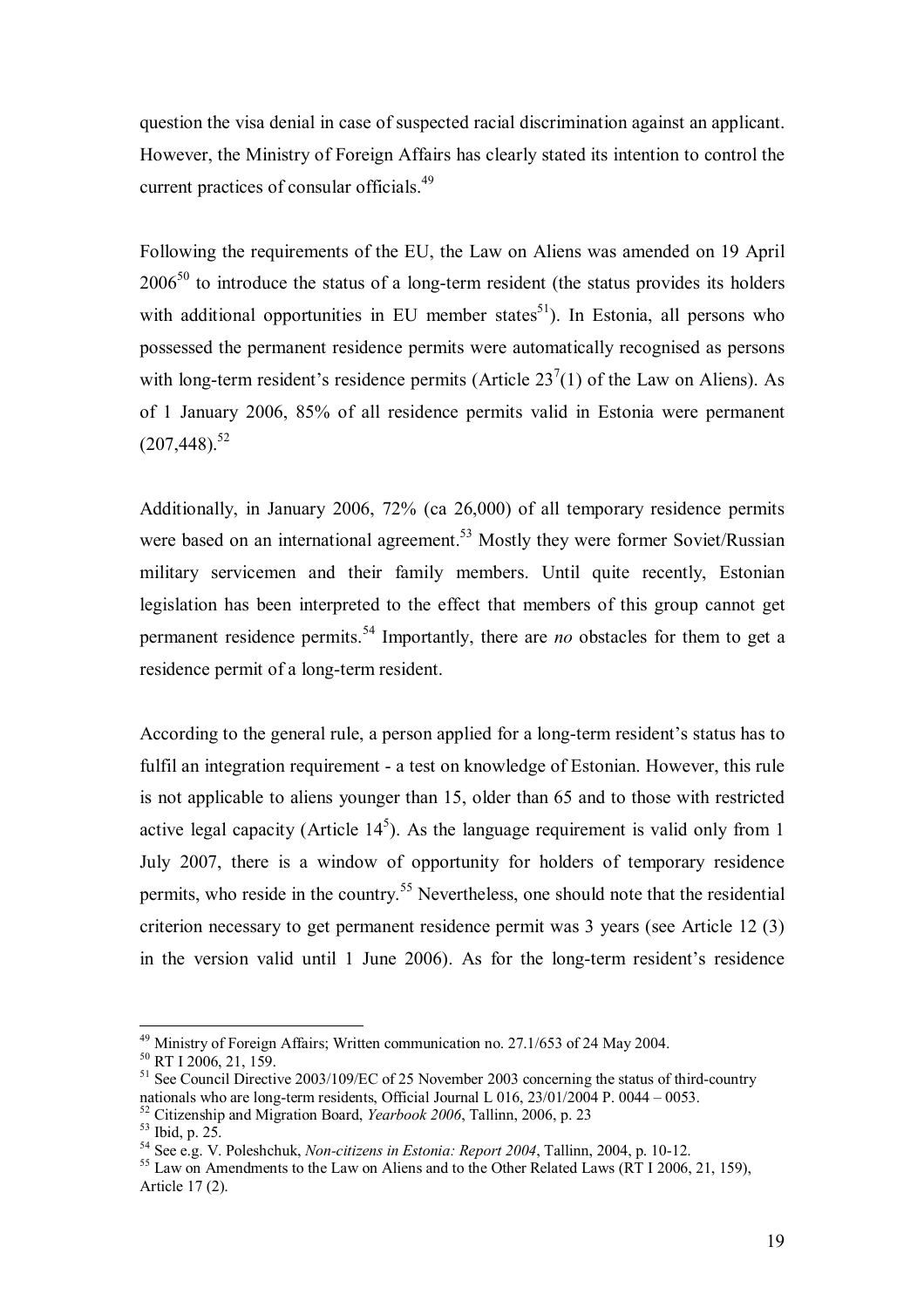permit, a person has to live 5 years on the basis of a residence permit in order to receive it (Article  $14^4(1)$ ).

At the moment the number of guest workers in Estonia is limited. For instance, on 1 January 2006 only 7% of valid temporary residence permits (ca 2,500) were issued for work.<sup>56</sup> It is quite possible that the number of guest workers will soar in the near future as an aftermath of the EU accession. In the course of the sociological study Integration Monitoring 2005, majority of ethnic Estonians and non-Estonians have chosen the answer 'I am not against it' and 'I do not care' answering a question regarding possible labour migrants from the Nordic countries and the EU. However, the answer 'Better not' was chosen by the majority of both ethnic Estonians and non-Estonians answering the question regarding labour immigrants from Asia, Africa and Turkey. Ethnic non-Estonians have always demonstrated more liberal approach as compared with ethnic Estonians. 84% of minority members decided that they are not against or they are indifferent towards possible labour immigrants from Russia. For ethnic Estonians the figure was 36%. Nevertheless, it was much higher than in the case of Asians, Africans and Turks - 21, 21, 19% (for ethnic non-Estonians the relevant figures were 36, 33, and  $34\%$ <sup>57</sup>).

#### *1.3 Recent history and social tensions: ethnic dimension*

In the Estonian context, different interpretations of recent historical events may provoke tensions with an ethnic dimension. It became evident after the 2004 incident in Lihula, which was the result of the activities of local right-wing radicals.

The right-wing radicals' movement has never been very influential in Estonia. It is worth mentioning, however, that in the early 1990s marginal groups appeared in the country that wanted to continue the 'traditions' of semi-fascist organisations that existed before 1940. For instance, after independence was regained, Tiit Madisson, a Soviet-era dissident, created a radical nationalistic political party that failed at the

 $56$  Citizenship and Migration Board. *Yearbook 2006*. Tallinn. 2006. p. 25.

<sup>&</sup>lt;sup>57</sup> I. Pettai, "Sallivus rahvussuhetes Eestis", in *Uuringu Integratsiooni Monitooring 2005 Aruanne*, Tallinn, 2005, p. 38.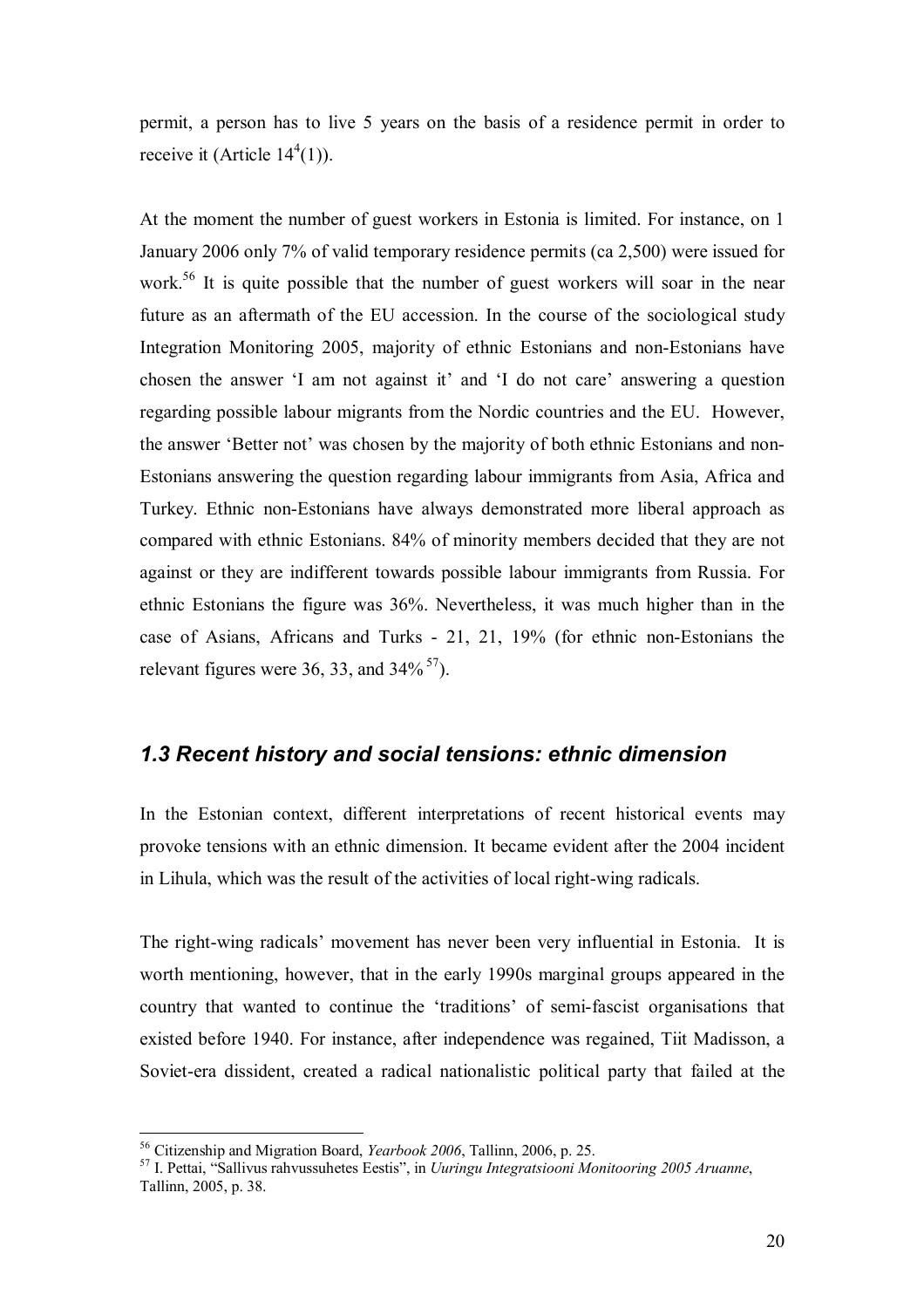1995 national elections.58 In 1997 the National Court found him guilty of the preparation of a coup d'état.59 Madisson published several books, e.g. "New World Order: Conspiracy of Judaists and Masons to Subdue Nations and States<sup>60</sup><sup>3</sup> (2004) or "Holocaust: The Most Depressing Zionist Lie in the XX Century"  $(2006)$ <sup>61</sup> In 2002 Madisson won a local election in Lihula<sup>62</sup>. In 2004 his actions provoked 'the war of monuments' which was inspired by the incident regarding the so-called Lihula monument.

The Lihula monument was a bas-relief of a submachine-gunner in SS uniform decorated with German Iron Cross and an Estonian order. The inscription on the monument stated that it is dedicated to "the Estonian men who fought for restoration of Estonian independence and against Bolshevism in 1940-1945"63. It was erected not far from the tomb placed at the wartime common grave of Soviet soldiers. The Lihula monument stood since 20 August till 2 September 2004 when it was removed by the police authorities by order of the Government of the Republic<sup>64</sup>. The police commissioned experts in semiotics who claimed that the monument does not propagate Nazi ideology, but it was made in a 'bad style' and created 'spatial conflict.<sup>'65</sup> On the basis of the results of this expertise the police decided to cease investigation on the basis of Article 151 of the Penal Code (incitement to hatred) $66$ .

In September 2004 the Government claimed that it regards highly the bravery of those who defended Estonia against all occupations, but not the 'uniform induced on them.'67 Later it was decided that the Government will support financially a monument to immortalise 'those who fought and perished for Estonian independence

<sup>&</sup>lt;sup>58</sup> National Electoral Committee, information available at http://www.vvk.ee, (01.07.2006).

<sup>&</sup>lt;sup>59</sup> Decision of the Criminal Law Chamber of the State Court of 14 January 1997 no. 3-1-1-5-97, published RT III 1997, 6, 62.

<sup>60</sup> T. Madisson, *Maailma uus kord: judaistide ja vabamüürlaste varjatud tegevus rahvaste ning riikide allutamisel*, Lihula, 2004.<br><sup>61</sup> T. Madisson, *Holokaust: XX sajandi masendavaim sionistlik vale*, Lihula, 2006. This book became

the bestseller no. 1 in a large chain of bookshops *Rahva Raamat*. Holocaust denial is not criminalised in Estonia and there is no efficient legal mechanism to fight distribution of similar literature in the country. The regular rating of bestsellers is published by the weekly *Eesti Ekspress*, (12.04.2006). <sup>62</sup> National Electoral Committee, information available at  $\frac{http://www.vvk.ee}{http://www.vvk.ee}$ , (01.07.2006).<br><sup>63</sup> Baltic News Service, (10.08.2004).<br><sup>64</sup> RTL 2004, 119, 1861.<br><sup>65</sup> Baltic News Service, (30.09.2004).

<sup>&</sup>lt;sup>66</sup> *Baltic News Service,* (28.09.2004). <sup>67</sup> Government of the Republic: Press-release of the Government's Press Office of 2 September 2004; available at http://www.riik.ee/brf/?id=1208, (01.05.2006).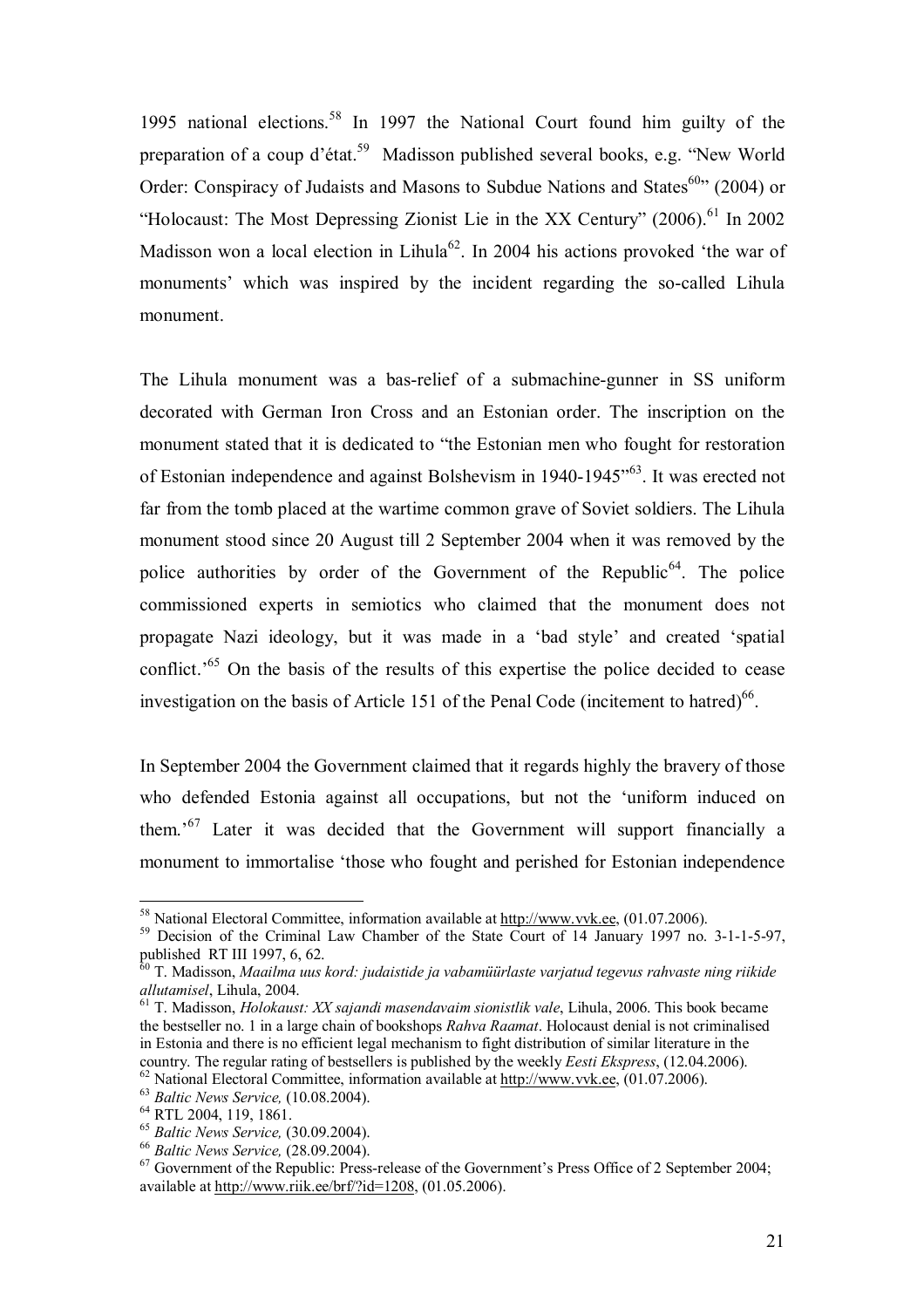and the victims of foreign regimes<sup>568</sup>. According to the sociological study the destruction of Lihula monument (when the police used physical compulsion) was criticised by a majority of Estonians and supported by a majority of Russians<sup>69</sup>.

In September 2004 a dozen monuments of Soviet soldiers were vandalised in Estonia. The same month, the memorial signboard of the 1987 meeting in support of Estonian independence in Tallinn was spoiled with a Nazi swastika.<sup>70</sup> 'The war of monuments' continued in 2005. Certain regrettable incidents were observed on 7-10 May 2005 when the end of the Second World War was commemorated in the country and abroad. For instance, monuments to Soviet soldiers were vandalised in Tallinn (9 May) and Rakvere (9-10 May) while a German military cemetery was vandalised in Narva  $(7 \text{ May})^{71}$ .

The official attitude to the Second World War in Estonia could be summarised as: Estonia did not participate in the war and its people were terrorised by the two great powers with one occupation following the other. In fact, Estonians served in the armies of both the Soviet Union and Nazi Germany. However, the prevailing tendency is to regard Estonians who were in the Nazi Army (including SS divisions) as fighters for independence. As the Prime Minister Andrus Ansip put it in his recent speech at the Gathering of fighters for freedom (mainly Estonians who fought in 1944 in German Army and 'forest brothers<sup>'72</sup>), "[y]our fight is a heroic deed that must be highly appreciated now and in the future. Although Estonia's independent statehood was not restored at the time, your fight played a large role in the ability of the Estonian nation to keep up their struggle for freedom throughout the Soviet occupation. As you have said between yourselves: we lost the battle, but we won the war in the end."<sup>73</sup>

<sup>&</sup>lt;sup>68</sup> Government of the Republic: Press-release of the Government's Press Office of 17 September 2004; available at <u>http://www.riik.ee/brf/?id=1208</u>, (01.05.2006).<br><sup>69</sup> Baltic News Service, (06.09.2004).<br><sup>70</sup> Baltic News Service, (06.09.2004) and (13.06.2004) and *Delfi*, (7.09.2004).<br><sup>71</sup> Delfi, (09.05.2005) and (10.09.2

<sup>1940</sup>s-1950s). Some of them were engaged in armed actions against the Soviet administration and Soviet-minded Estonians.

 $^{73}$  Government of the Republic: Press-release of the Government's Press Office of 10 July 2006; available at http://www.valitsus.ee/?id=5642, (15.07.2006).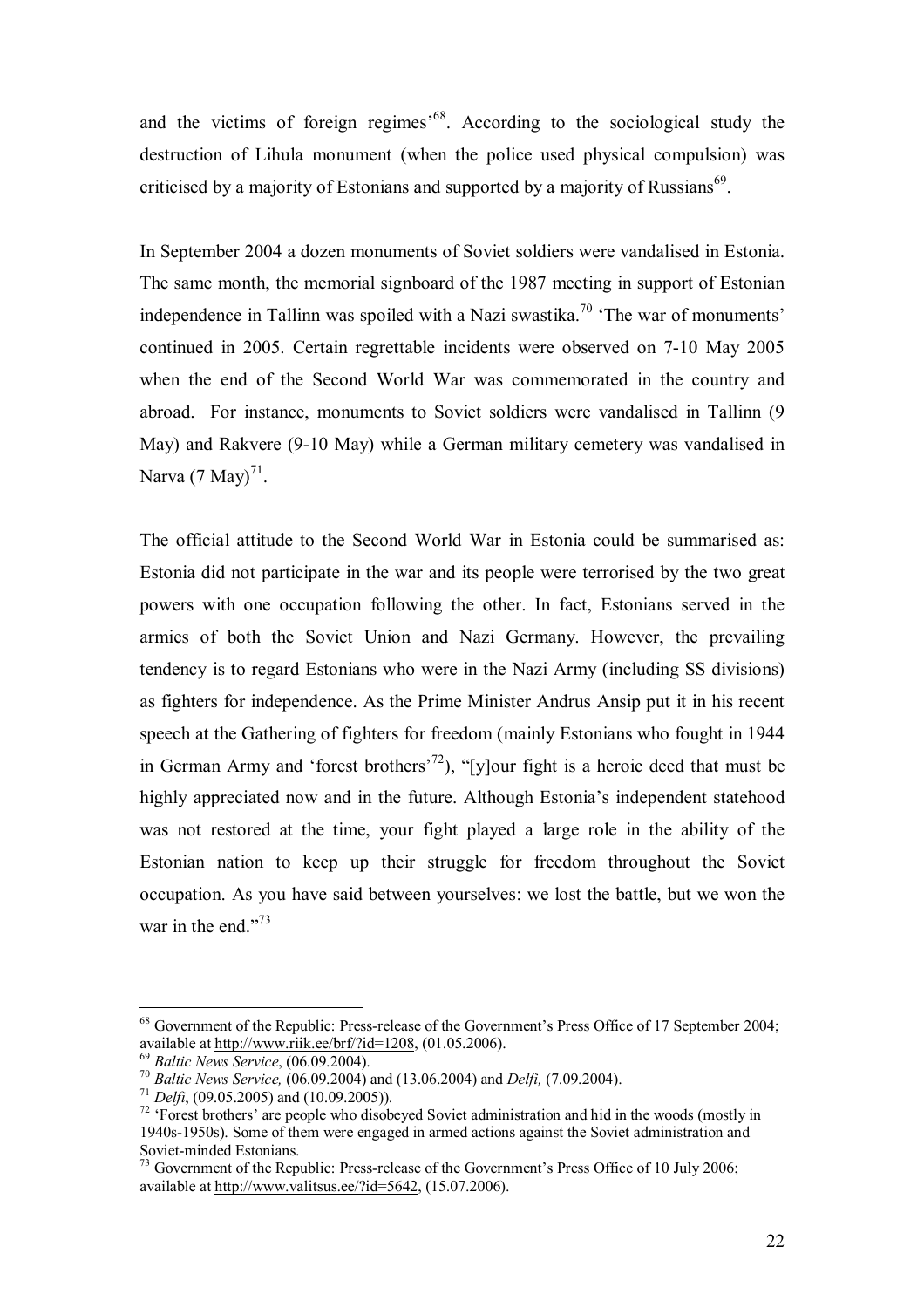Without doubt, right-wing radicals tend to misinterpret the public statements of Estonian officials regarding the events of the Second World War. Additionally, it seems that criticism of Nazi ideology cannot be comprehensive when some politicians try to avoid criticism of high-ranked Estonian collaborationists (those who cooperated with the Nazi Germany occupation administration).

There are considerable differences between majority and minority members as regards interpretation of the historical events, which took place during the Second World War. Importantly, according to the Integration monitoring, only 6% (2002) and 7% (2005) of ethnic non-Estonians fully agreed with the idea of Soviet occupation of Estonia in 1940 (and accordingly 26 and 23% chosen the answer that Estonia was 'rather' occupied). At the same time according to the Ministry of Interior, the statements that Estonia acceded voluntary to the Soviet Union, or that deny occupation, or that justify annexation shall be regarded as an 'assault against the Constitution'.<sup>74</sup>

In May 2006 a number of incidents near the Tõnismäe monument in Tallinn provoked heated debates regarding the future of the monument and the interpretation of the Second World War results. The Tõnismäe monument is placed in the centre of the Estonian capital at the common grave of the Red Army soldiers who perished in 1944 in Tallinn (mostly in military operations against the German Army, which is now officially regarded as the second Soviet occupation). The central detail of the monument is a statue of the soldier in the Soviet uniform with his head bent (the 'Bronze soldier'). There are signs on the monument in Estonian and Russian: "To those who perished in the Second World War".

On the  $9<sup>th</sup>$  of May annually thousands of members of the Russian community place flowers near the monument 'in memory of those who perished in the Second World War'. For them the statue plays the role of the 'Unknown soldier' monument. At the same time, for many members of the Estonian community (including high-ranking politicians) it became a 'symbol of the Soviet occupation' and therefore shall be replaced. Due to numerous recent incidents near the 'Bronze soldier' (most noticeable actions against the monument were organised by Tiit Madisson and a group of young

<sup>&</sup>lt;sup>74</sup> Ministry of Interior; Written communication no. 9.1-5-1/6562 of 13 July 2006.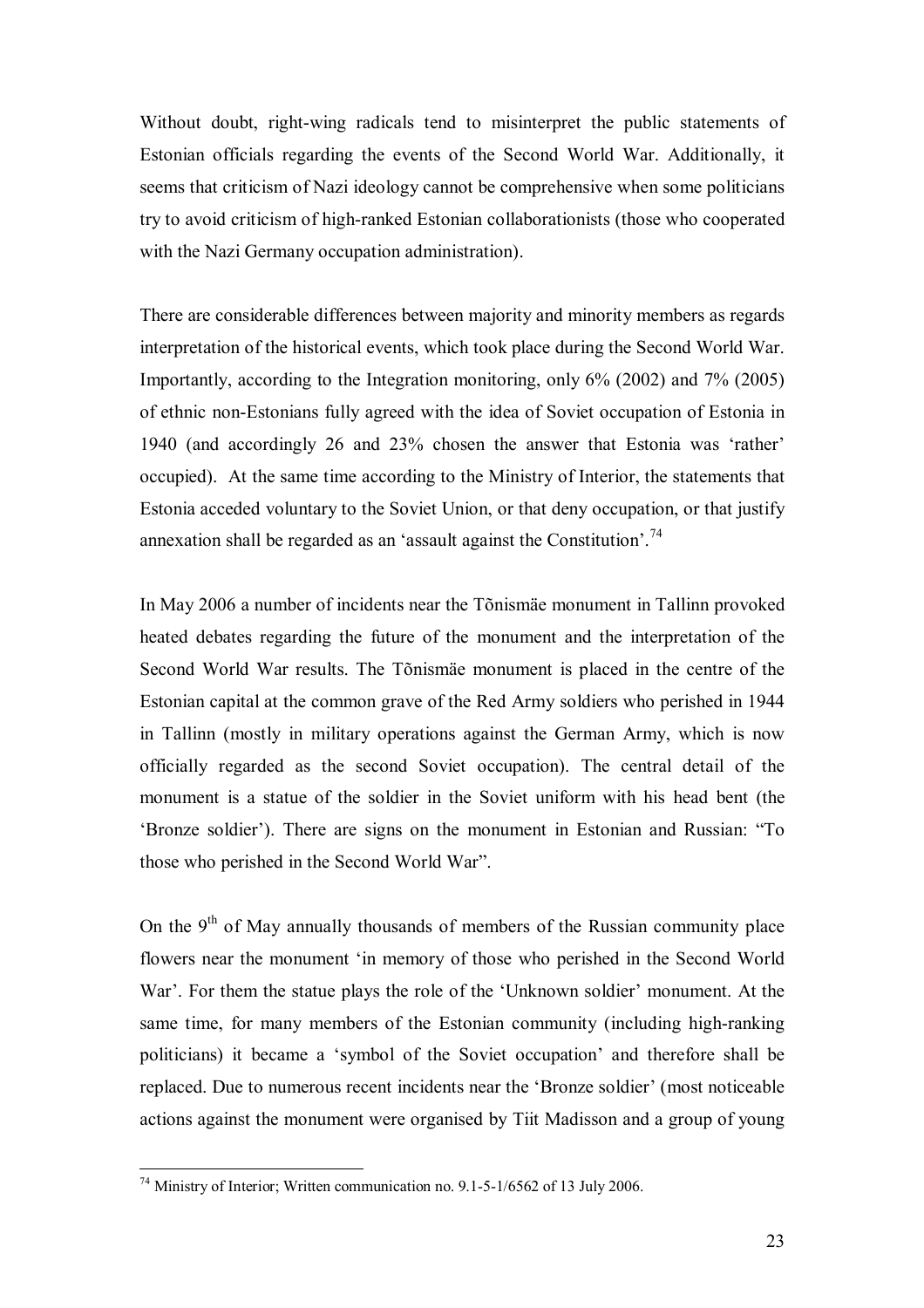skinheads) the authorities banned at the end of May 2006 any public access to the 'Bronze soldier', which is now under the special protection of the police. The discussion regarding the future of the monument resulted in several mass actions in the streets with the participation of members of both Estonian and Russian communities on the opposite sides (e.g. on 27 May 2006).<sup>75</sup>

 $75$  The above-mentioned incidents near the 'Bronze soldier' (May-June 2006) were witnessed by the staff members of the Legal Information Centre for Human Rights (Tallinn).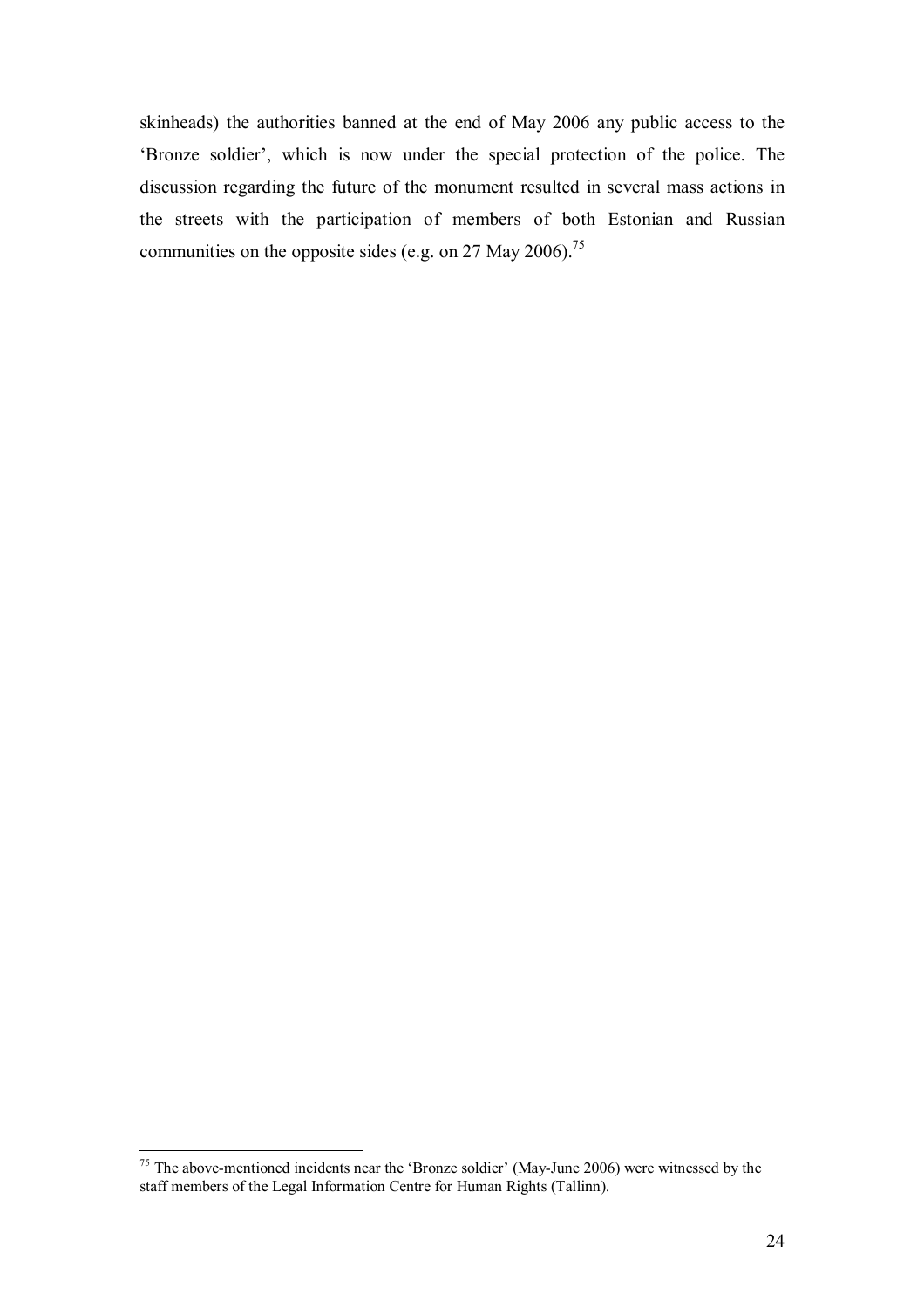# PART TWO. NON-DISCRIMINATION AND ETHNIC VIOLENCE: LEGISLATION AND POLICIES

## *2.1 Background information. Policies*

#### **2.1.1 Discrimination**

In general, the problem of ethnic *discrimination* is not recognised by many social scientists in Estonia and this approach is followed by local policy makers. For instance, in 2004 in the interview to the prominent Russian newspaper *Izvestia* then Prime Minister of Estonia Juhan Parts claimed that no cases of labour market discrimination of local Russians were known to him.<sup>76</sup> There was no public recognition of the problem of discrimination of Russians or other ethnic groups articulated at the highest political level in Estonia.

State organs' statistics can say nothing about minority discrimination cases: the organs either do not collect such data or can only report individual complaints. For instance, in 2005 the Estonian Labour Inspectorate did not collect data about ethnic or racial discrimination,<sup>77</sup> although existing Estonian labour laws included detailed norms concerning such discrimination at workplace.

The Estonian equality body – the Legal Chancellor – deals with discrimination cases in private and public domain. The body has had a mandate to deal with discrimination by private legal and natural persons only since January 2004. In 2004-2005 there was only one complaint regarding discrimination on the basis of ethnicity and it referred to access to services (the total number of discrimination complaints was six).<sup>78</sup> This was a complaint of people who were not permitted to stay in a restaurant, allegedly because of their Russian ethnicity. To the best of our knowledge the Legal Chancellor did not address the issue of ethnic discrimination in public statements in 2004-2005.

<sup>&</sup>lt;sup>76</sup> *Izvestia*, (13.05.2004).<br><sup>77</sup> Labour Inspectorate; Written communications no. 1-05/13815v of 28 July 2005 and no. 1-05/13815-3 of 19 August 2005.

 $78$  Legal Chancellor; Written communications no. 5-3/0503214 of 14 June 2005 and no. 5-3/0600912 of 1 February 2006.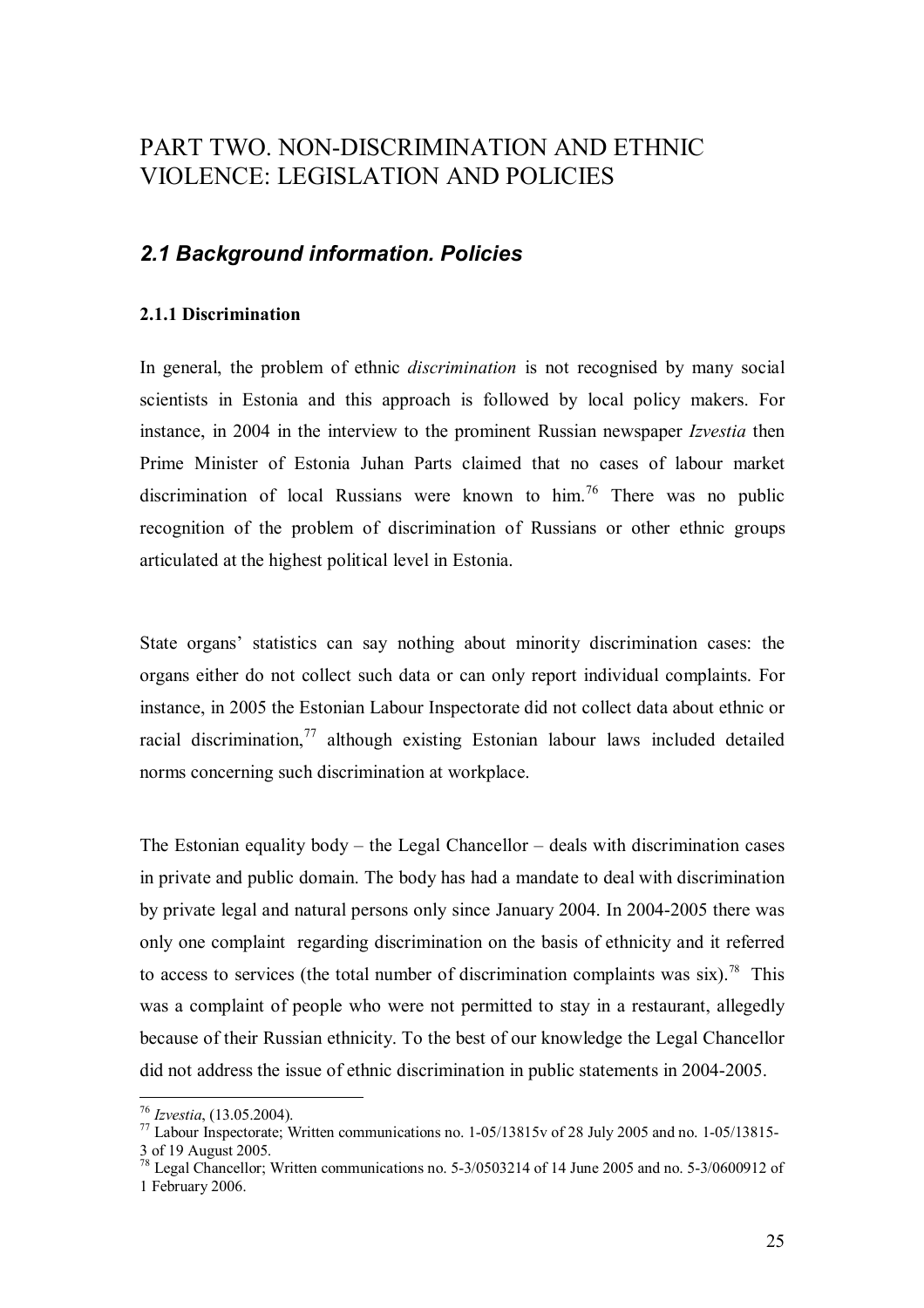As for discrimination by public bodies, the Legal Chancellor does not keep separate statistics of such cases. One of the most recent cases was a complaint of a person who alleged discrimination on the ground of skin colour committed by border guard officers (unjustified checks at the State border). However, the Legal Chancellor has found that this person was treated differently because of his previous illegal crossing of the State border known to the officials and because of suspected contacts of this person with human and drug traffickers.<sup>79</sup> Interestingly, according to our information this person was a former asylum-seeker from Turkey who received a subsidiary protection status in Estonia.

In the 2005 sociological study in Tallinn 10% of ethnic Estonians and 41% of non-Estonians (naturalised citizens – 38%) answered 'yes, frequently' or 'yes, rather frequently' to the direct question whether any ethnic groups are discriminated against in Estonia. On the other hand, the answer 'not so frequently' was chosen by 33% of Estonians and 43% of non-Estonians. Here we should also note that among Estonians who believed in the discrimination of some ethnic groups, one in four meant their own ethnic group, i.e. the discrimination of Estonians. The answer 'not at all' was chosen by every second Estonian and every tenth representative of minorities.<sup>80</sup>

In the course of the same study in Tallinn the respondents were asked whether their rights had been infringed upon in the past three years, or whether they had experienced humiliating treatment due to their ethnic background in a number of areas and situations. Both ethnic Estonians and non-Estonians have most frequently experienced (or think they have experienced) infringement of their rights and maltreatment due to their ethnic background in shops and transport. 17% of non-Estonians have had this kind of experience at work, and another 23% mentioned that their mother tongue was a reason for the infringement of rights or undignified treatment. Remarkably enough, among naturalised citizens (i.e. people with regulated status, normally speaking Estonian) 15% (ethnicity) and 23% (mother tongue)

 $79$  Legal Chancellor; Written communication no. 9-3/1081 of 22 July 2004.

<sup>&</sup>lt;sup>80</sup> LICHR and Saar Poll; Sociological study in Tallinn, September 2005. Database of the study on file with the author.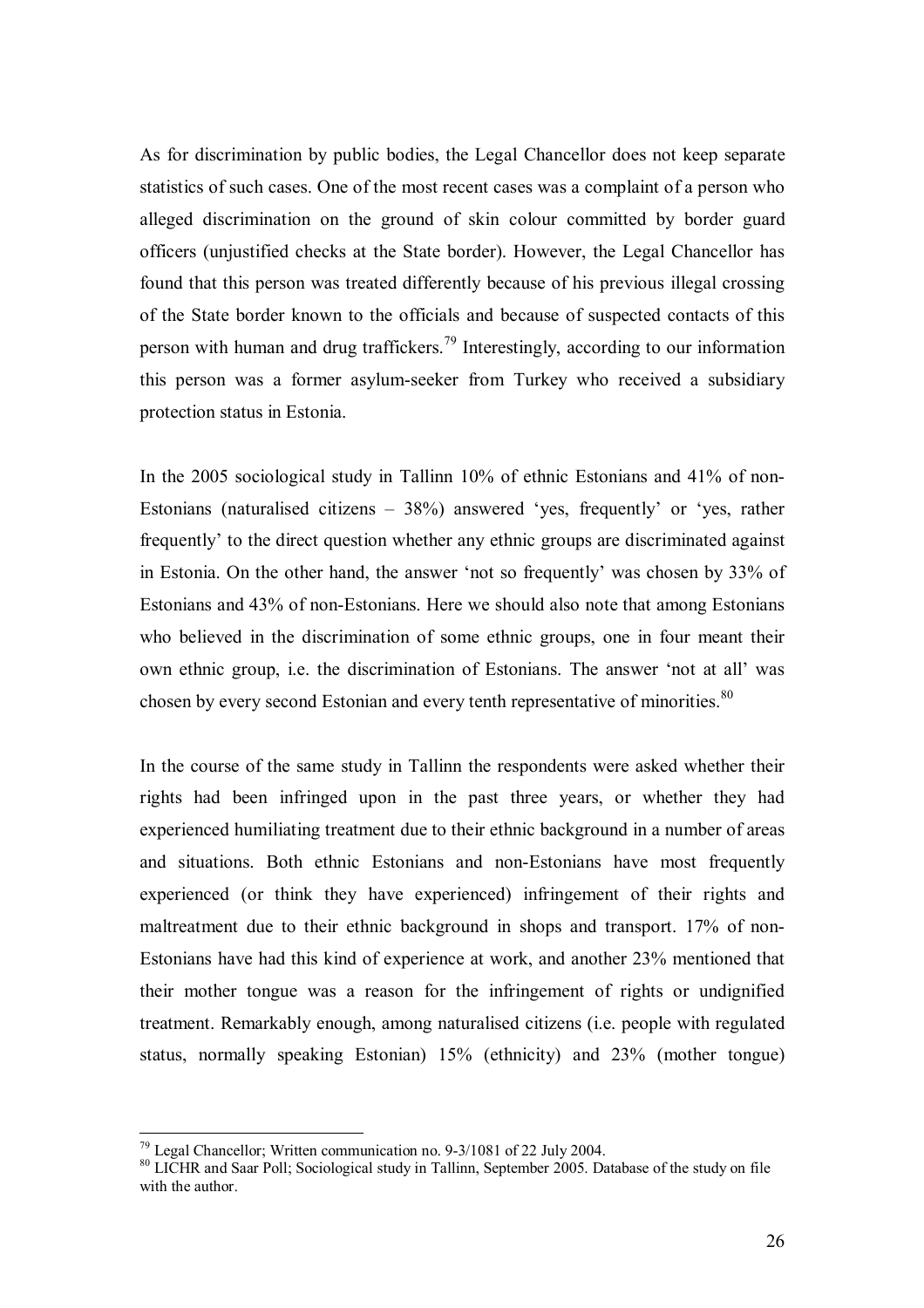reported discrimination at workplace.<sup>81</sup> Although the question about discrimination with regard to language was only asked in relation to work, the reason for the inappropriate treatment of non-Estonians in other spheres might also be the use of Russian rather than their ethnic background.

|                               | Estonians  |      | Non-Estonians |      | of Estonia<br>Naturalised<br>citizens |      | citizens<br>Russian |      | <b>Stateless</b> |      |
|-------------------------------|------------|------|---------------|------|---------------------------------------|------|---------------------|------|------------------|------|
|                               | <b>ves</b> | no   | <b>ves</b>    | no   | yes                                   | no   | yes                 | no   | <b>ves</b>       | no   |
| Educational<br>establishments | 2.8        | 58.5 | 11.2          | 53.6 | 11.4                                  | 59.3 | 5.1                 | 41.0 | 12.0             | 55.0 |
| Shops,<br>supermarkets        | 12.3       | 74.2 | 28.8          | 65.6 | 21.1                                  | 74.0 | 38.5                | 55.1 | 38.0             | 58.0 |
| Bars,<br>restaurants          | 5.8        | 72.0 | 9.9           | 74.9 | 6.5                                   | 82.9 | 7.7                 | 64.1 | 12.0             | 75.0 |
| Accommodation,<br>housing     | 3.1        | 63.7 | 12.5          | 66.4 | 13.0                                  | 67.5 | 12.8                | 61.5 | 15.0             | 72.0 |
| Public transport              | 8.0        | 75.1 | 21.3          | 73.3 | 15.4                                  | 78.9 | 23.1                | 73.1 | 29.0             | 69.0 |
| Workplace                     | 1.8        |      | 17.1          |      | 15.4                                  |      | 16.7                |      | 23.0             |      |

**Table 8. Experience of the infringement of rights or maltreatment in the past three years due to ethnic background, Tallinn, 2005, %82**

The data of sociological studies provide us with evidence that the situation at the national level may differ as compared with the situation in Tallinn (in the capital city the population is divided almost equally into ethnic Estonians and non-Estonians). According to the Working Life Barometer 2005 (commissioned by the Ministry of Social Affairs), some respondents also claimed that, either often or from time to time, they had been at their present workplace witnesses of unequal treatment of other workers on the grounds of official language proficiency (11%) and ethnic origin (6%). At the same time accordingly 3 and 2% of respondents claimed to have the same

 $81$  Ibid.

<sup>&</sup>lt;sup>82</sup> Ibid. The whole question was worded as follows: "Have you experienced any infringement of your rights or maltreatment due to your ethnic background in the past three years?" As to educational establishments, we should note that 25% of naturalised citizens, 51% of Russian citizens and 30% of people without citizenship had not been there in the specified period. 24% of Russian citizens had not visited bars or restaurants within this period. This can explain a remarkable difference in answers for these categories compared to other ethnic non-Estonians.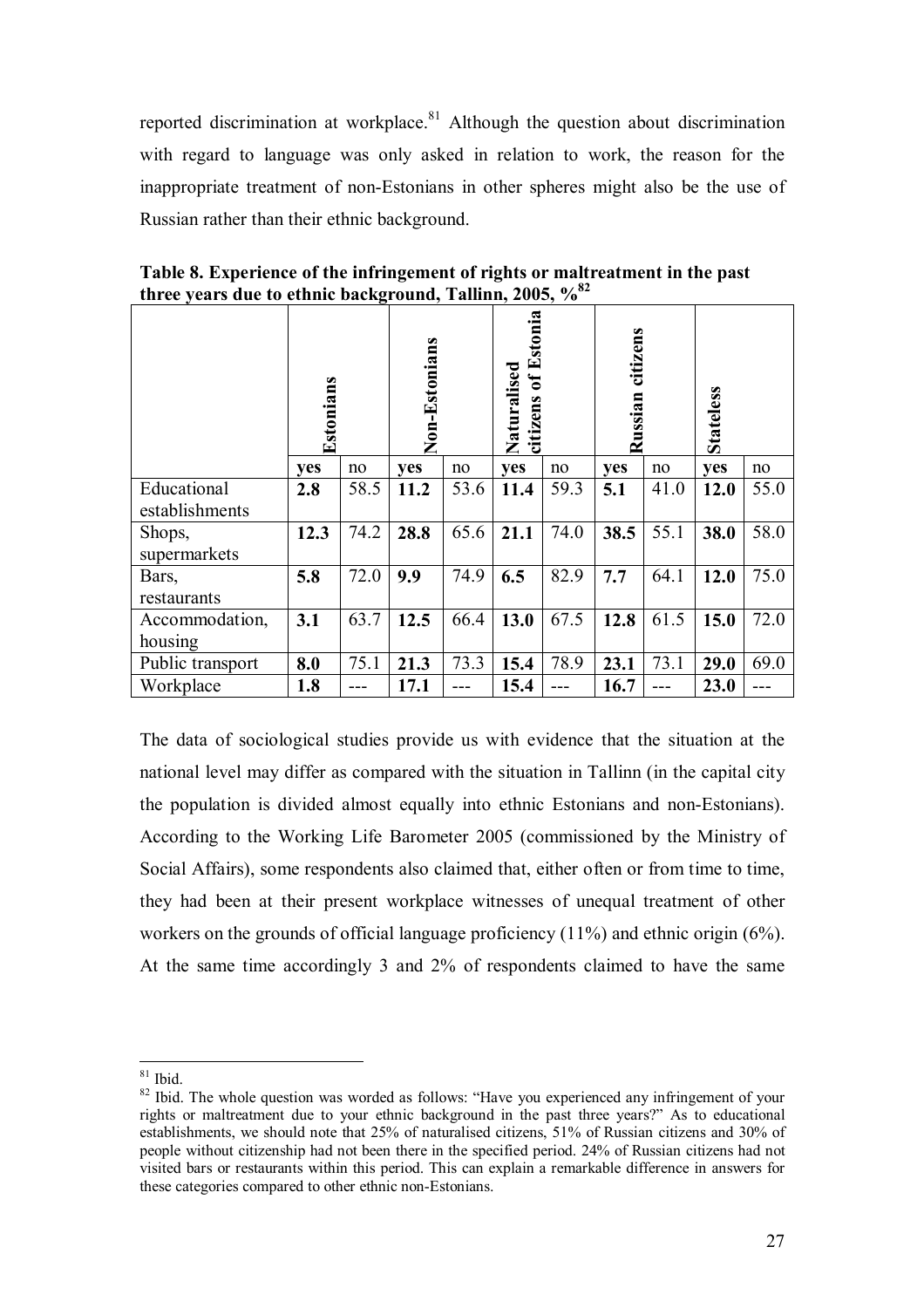personal experience.<sup>83</sup> Unfortunately, the data of the Working Life Barometer cannot be compared with the data of any nation-wide researches conducted earlier.<sup>84</sup>

#### **2.1.2 Ethnic violence and crime**

 $\overline{a}$ 

Instances of racially and ethnicity motivated violence are rare in Estonia and no public institutions keep statistics of such cases. Similar observation might be made for the whole period after Estonia regained independence in  $1991$ <sup>85</sup> Nevertheless, in its recently published information sheet the U.S. Department of State argues that in Estonia "[r]acially motivated verbal harassment and, on occasion, physical assault of Americans and other nationals of non-Caucasian ethnicity has occurred".<sup>86</sup>

Until July 2004 investigation on the basis of Article 151 of the Penal Code (incitement to hatred) was the prerogative of the Security Police, while since 1 July 2004 minor offences in this field (Article 151 (1)) are a responsibility of the ordinary police.87 In 2000-2005, there were altogether 15 investigations initiated by the Security Police on the basis of Article 72 of the 'old' Criminal Code and Article 151 of the 'new' Penal Code. Additionally, 6 investigations were initiated by ordinary police in 2004-2005 (mostly cases of incitement to hatred in Internet).<sup>88</sup> In 1993-1999 there were 13 investigations on the basis of Article 72 of the Criminal Code.<sup>89</sup> Consequently, in recent years the number of investigations on the basis of criminal provisions regarding incitement remained modest.<sup>90</sup>

<sup>83</sup> Saar Poll, *Tööelu Baromeeter 2005, Elanikkonna uuringu aruanne*, 2006, p. 42. Available at http://www.sm.ee/est/HtmlPages/TooeluBaromeeter-aruanne16-01-2006/\$file/Tööelu%20Baromeeteraruanne%2016-01-2006.pdf, (30.05.2006).

 $84$  Both the sociological study in Tallinn in 2005 and the nation-wide survey Working Life Barometer 2005 were conducted by the sociological service Saar Poll, however, with certain alterations in methodology. Thus, in Tallinn people were asked about their experience of discrimination and harassment within the last three years, while the scope of the nation-wide study was limited to the present workplace of respondents. Another important difference is related to geographical scope (Tallinn – whole Estonia).

<sup>85</sup> V. Poleshchuk, "Estonia", in: C. Mudde (ed.) *Racist Extremism in Central and Eastern Europe*, London, 2005, p. 58-79.

<sup>86</sup> U.S. Department of State, Bureau of Consular Affairs, *Consular Information Sheet: Estonia (5 June 2006)*, available at http://travel.state.gov/travel/cis\_pa\_tw/cis/cis\_1112.html (01.07.2006). 87 RT I 2004, 49, 349.

<sup>88 2005</sup> data of the Security Police: for January – July. Security Police Board; Written communications no. 6649 of 19 January 2001, no. 5706 of 15 January 2002, and no. 21AT of 12 August 2005; Police Department; Written communication no. PA2-1.11.2/3177 of 18 July 2006.

<sup>89</sup> Security Police Board; Written communication no. 6649 of 19 January 2001.

<sup>90</sup> These statistical data include few cases of incitement to political hatred in 1993-2005.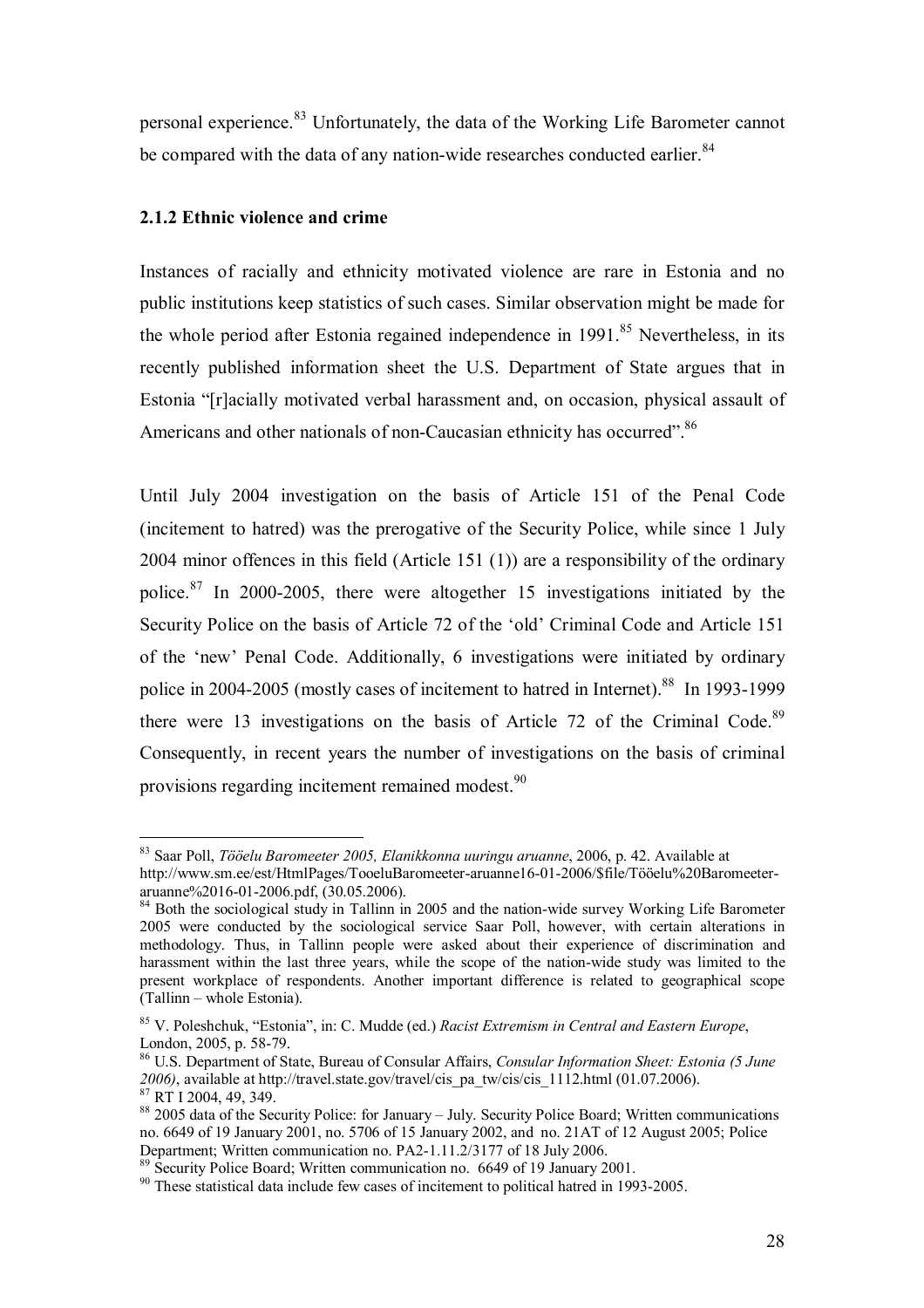In Estonia there are no specific instructions for the implementation of the Penal Code when dealing with a racist crime appears to be in existence for the police. Both the Police Board and the Security Police Board believe that the topics relating to racially and ethnicity motivated crime can be adequately addressed in the framework of general police training in the Public Service Academy and in other educational institutions. However, there was also an example of specific training in this field.  $91$ 

Questions regarding 'conflicts' between ethnic Estonians and non-Estonians were asked in the course of the Integration Monitoring 2000 and 2005. According to the Integration Monitoring 2000, 7% of ethnic Estonians and non-Estonians were *personally* involved in ethnicity motivated conflicts or strife.<sup>92</sup> Up to 7% reported similar cases in 2005.<sup>93</sup> However, many more respondents 'have come across' conflicts between ethnic Estonians and non-Estonians in media, pubic places, near their home-house, etc (Table 9). The authors of the Integration Monitoring 2005 believed that the overwhelming majority of conflicts are not related to violence.<sup>94</sup>

**Table 9. Have you come across, in the last two years, any conflicts between ethnic Estonians and non-Estonians, cases of hostile attitudes to Estonians and non-Estonians? Responses to ranking 'yes, frequently' and 'yes, sometimes', in 2000 and 2005, % 95** 

|                                | <b>Ethnic Estonians</b> |      |      | <b>Ethnic non-Estonians</b> |
|--------------------------------|-------------------------|------|------|-----------------------------|
|                                | 2000                    | 2005 | 2000 | 2005                        |
| In media                       | 40                      | 43   | 28   | 32                          |
| In public places               | 39                      | 45   | 47   |                             |
| In the perimeter of your home- | 21                      | 26   | 12   |                             |
| house                          |                         |      |      |                             |
| In governmental institutions   |                         | 10   | 32   |                             |
| At your workplace              | .                       |      | .    |                             |

The questions about the negative experience of contacts between the communities (such as ethnic violence) were asked in the course of the above-mentioned

<sup>&</sup>lt;sup>91</sup> Police Board; Written communication no. PA4.4-16.2/4698 of 3 November 2004; Security Police Board; Written communication no. 1748/5 of 4 November 2004.

<sup>&</sup>lt;sup>92</sup> I. Pettai, "Tolerance of Estonians and Non-Estonians", in: Lauristin, M. and Vetik, R. (eds.) *Integration of Estonian Society: Integration Monitoring 2000*, Tallinn, 2000, p. 8.

<sup>&</sup>lt;sup>93</sup> I. Pettai, "Sallivus rahvussuhetes Eestis", in *Uuringu Integratsiooni Monitooring 2005 Aruanne*, Tallinn, 2005, p. 34.

<sup>&</sup>lt;sup>94</sup> Ibid.

 $95$  Ibid.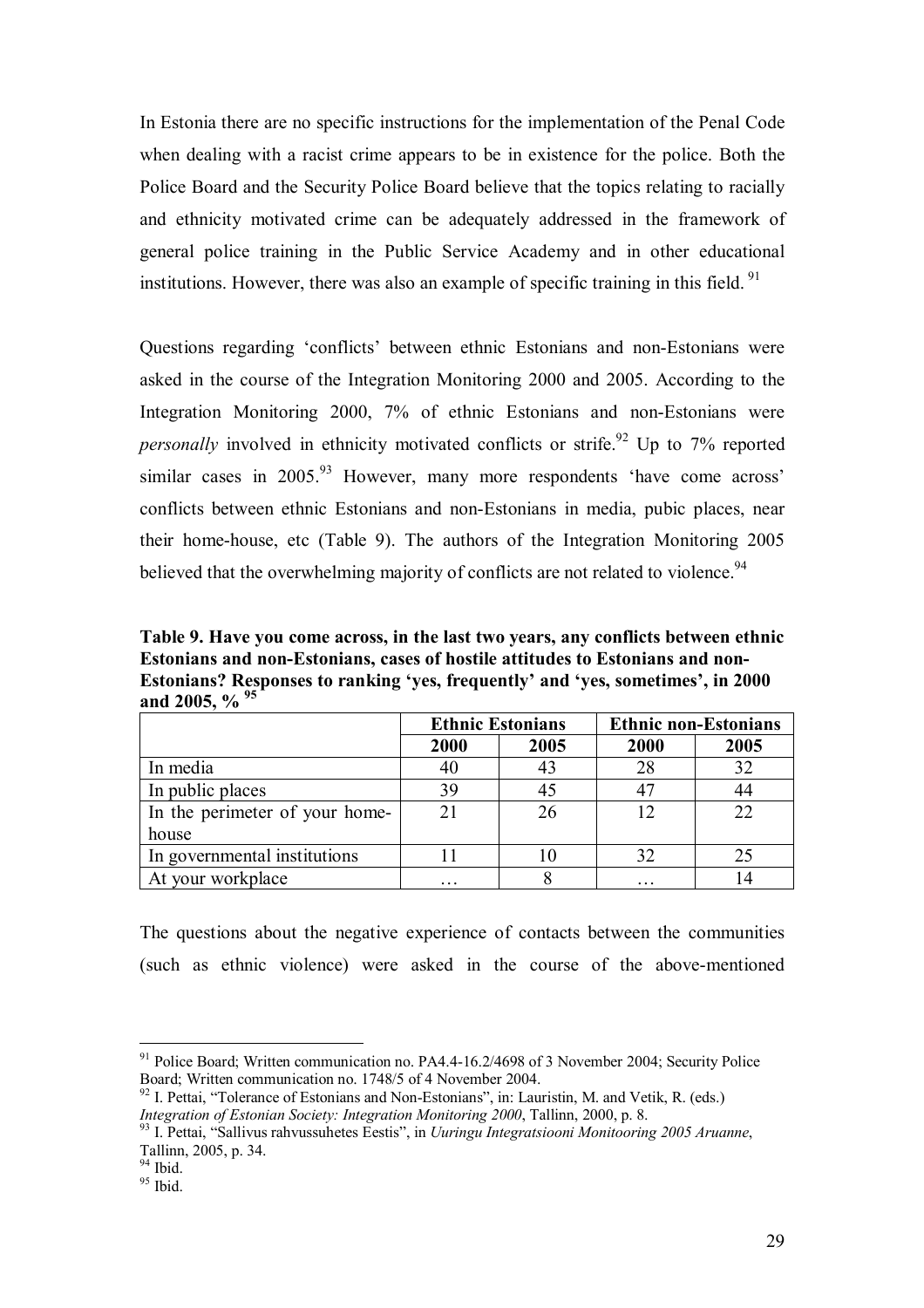sociological study in Tallinn in September  $2005<sup>96</sup>$  The question did not mention any timeframe and therefore cannot be used to characterise the current situation. Interestingly enough, one in five Estonians and one in three non-Estonians have never heard of such situations. However, approximately 6% from either group reported having fallen victim to ethnic violence and more than 18% in either group witnessing such violence. Furthermore, many people in either group have never witnessed or fallen victim of ethnic violence but 'have heard of such cases'. Among non-Estonians the number was less than 50% and among the representatives of the majority ca 59% (see Table 10). In other words, half of both Estonians and non-Estonians believe in what other people or the media say about the reality of ethnic violence which is extremely rarely registered by the authorities.

|                                              | <b>All answers</b> | Ethnic<br><b>Estonians</b> | <b>Ethnic non-</b><br><b>Estonians</b> |
|----------------------------------------------|--------------------|----------------------------|----------------------------------------|
| No, but I have heard about such<br>incidents | 53.4               | 59.4                       | 48.3                                   |
| I have never heard about such<br>incidents   | 23.6               | 16.9                       | 29.3                                   |
| Yes, I have been a witness                   | 18.4               | 18.5                       | 18.4                                   |
| Yes, I have been a victim                    | 6.4                | 6.5                        | 64                                     |

**Table 10. Have you ever been in Estonia a victim or a witness of ethnicity related violence? Tallinn, 2005, %97**

*Note: Totals do not add to 100% because more that one answer might be chosen.* 

### *2.2 Anti-discrimination legislation*

In 2003-2004 several important changes took place in Estonia as a response to the requirements of the EU accession regarding the fight against racial and ethnic discrimination ('Race' Directive<sup>98</sup>). At the moment, in addition to general provisions of the Constitution, criminal and other legal provisions, the structure of the Estonian anti-discrimination law is shaped by three acts:

<sup>&</sup>lt;sup>96</sup> LICHR and Saar Poll; Sociological study in Tallinn, September 2005. Database of the study on file with the author.

 $97$  Ibid.

<sup>&</sup>lt;sup>98</sup> Council Directive 2000/43/EC of 29 June 2000 implementing the principle of equal treatment between persons irrespective of racial or ethnic origin, Official Journal L 180, 19/07/2000, p. 0022 – 0026.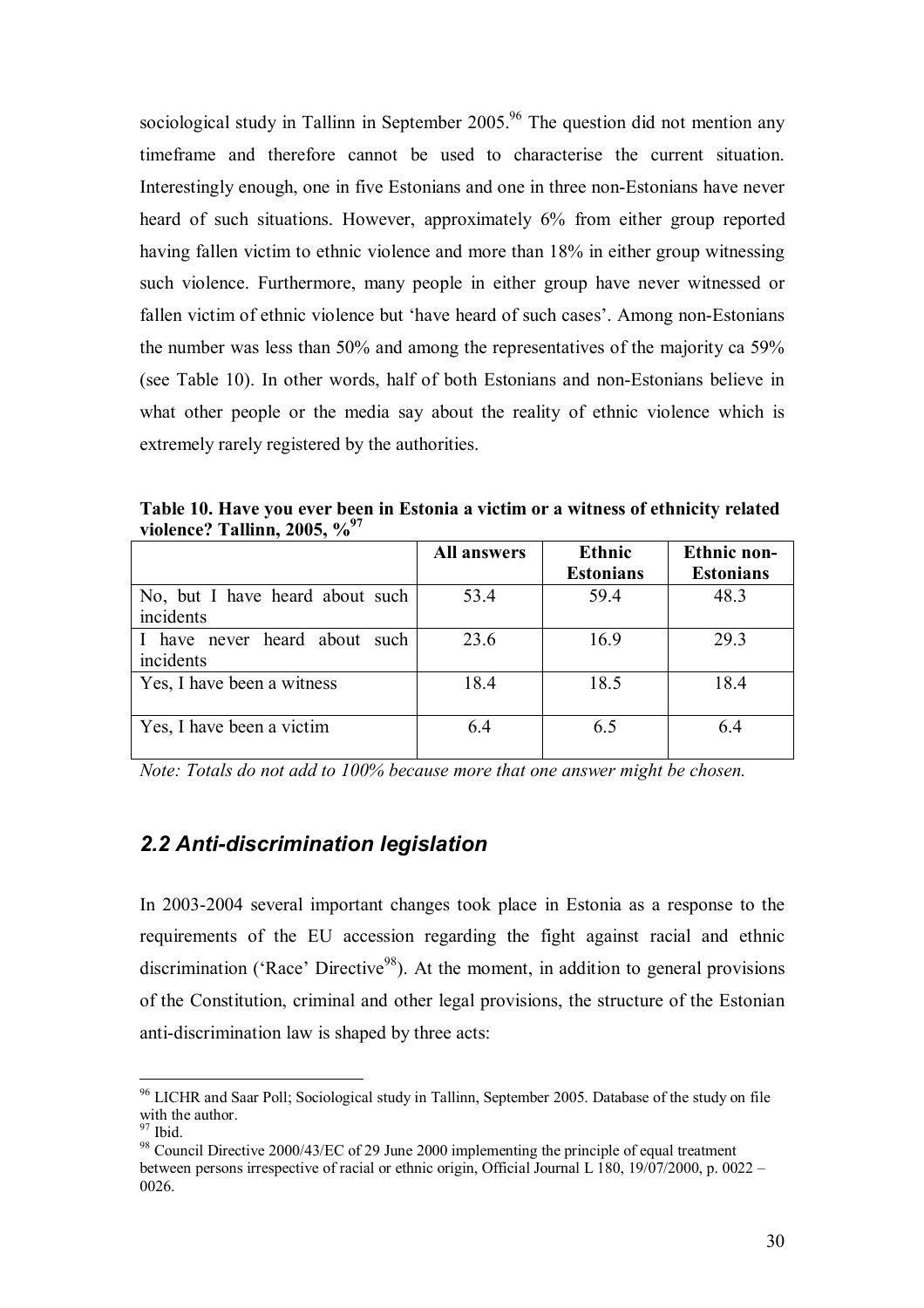- Law on Gender Equality (adopted 7 April 2004);
- Law of the Republic of Estonia on Employment Contracts (with relevant amendments adopted on 22 April 2004<sup>99</sup>):
- Law on Legal Chancellor (relevant amendments adopted on 11 February  $2003^{100}$ ).

The Law on Gender Equality covers all spheres of public life (exceptions are made only for registered religious institutions, family and private life – Article 2) and therefore it may be useful in the case of multiple discrimination (e.g. on the ground of both sex and ethnicity).

The Law on Employment Contracts is applicable to work on the basis of an employment contract. It does not regulate, however, the work of public officials, the self-employed, access to occupation, membership in workers' and employers' organisations, etc.

In Estonia, no specific rules to combat racial or ethnic discrimination were established in areas other than ordinary employment, including education, access to goods and services and access to public service. These fields are protected solely by general constitutional and criminal law provisions.

### **2.2.1 Constitutional and criminal provisions**

According to the Estonian Constitution, the norms stipulated by the international treaties, which have been ratified, have priority over domestic legislation. Estonia has signed and ratified the vast majority of international instruments aimed at combating discrimination.

Article 12 of the Estonian Constitution establishes explicit prohibition of discrimination:

<sup>&</sup>lt;sup>99</sup> RT I 2004, 37, 256.

 $^{100}$  RT I 2003, 23, 142.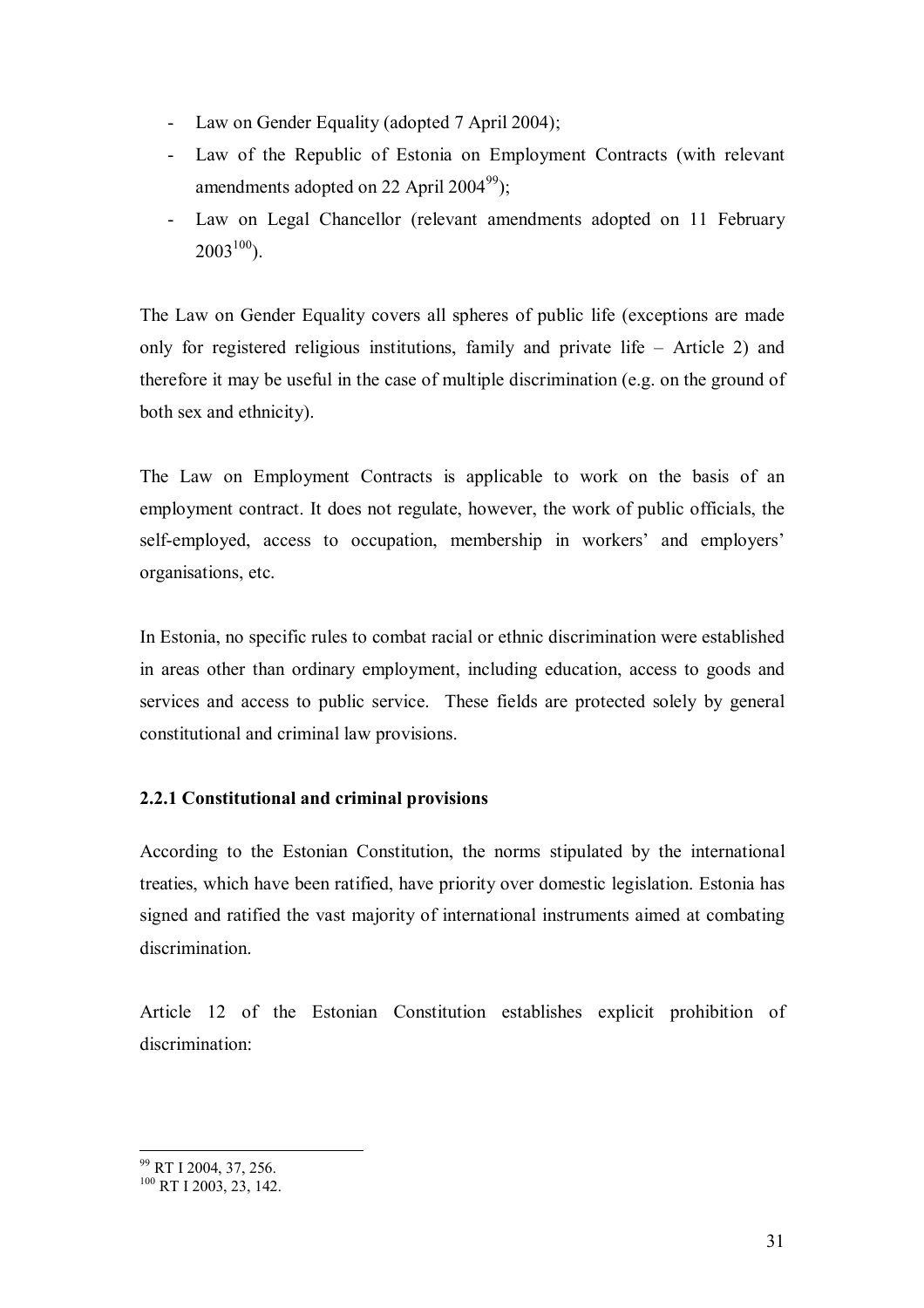Everyone is equal before the law. No one shall be discriminated against on the basis of ethnic origin, race, colour, sex, language, origin, religion, political or other opinion, property or social status, or on other grounds.

The incitement of ethnic, racial, religious or political hatred, violence or discrimination shall, by law, be prohibited and punishable. The incitement of hatred, violence or discrimination between social strata shall, by law, also be prohibited and punishable.

Thus the Constitution does not provide an exhaustive list of grounds for discrimination. A flexible and comprehensive mechanism for protection against discrimination may be based on this provision, which is directly applicable against both natural persons and public and private legal persons. The constitutional principle of non-discrimination, worded in general terms, is repeated in some other laws e.g. in the Law on Cultural Autonomy of National Minority (Article 3), Law on Wages (Article 5), Law on Advertising (Article 5, which bans offensive and discriminatory advertising), etc.

According to the Penal Code, the most severe violation of the principle of equal treatment constitutes a crime, e.g. Article 152 (violation of equality), Article 153 (discrimination based on genetic characteristics of the person) and Article 151 (incitement).

In May 2004 the parliament amended<sup>101</sup> two articles of the Penal Code: Article 151 (incitement to hatred) and Article 152 (violation of equality). The punishment for these crimes was made more severe if they were committed at least twice, or caused significant damage to the rights or interests of another person or to public interests. Further changes in the Code were made in 2006. Importantly, since 16 July  $2006<sup>102</sup>$ the text of Article 151 reads as following:

#### *Article 151. Incitement to hatred*

(1) Activities which publicly incite to hatred, violence or discrimination on the basis of ethnic origin, race, colour, sex, language, origin, religion, sexual orientation, political opinion, financial or social status if they have endangered

 $^{101}$  RT I 2004, 46, 329.<br> $^{102}$  RT I 2006, 31, 234.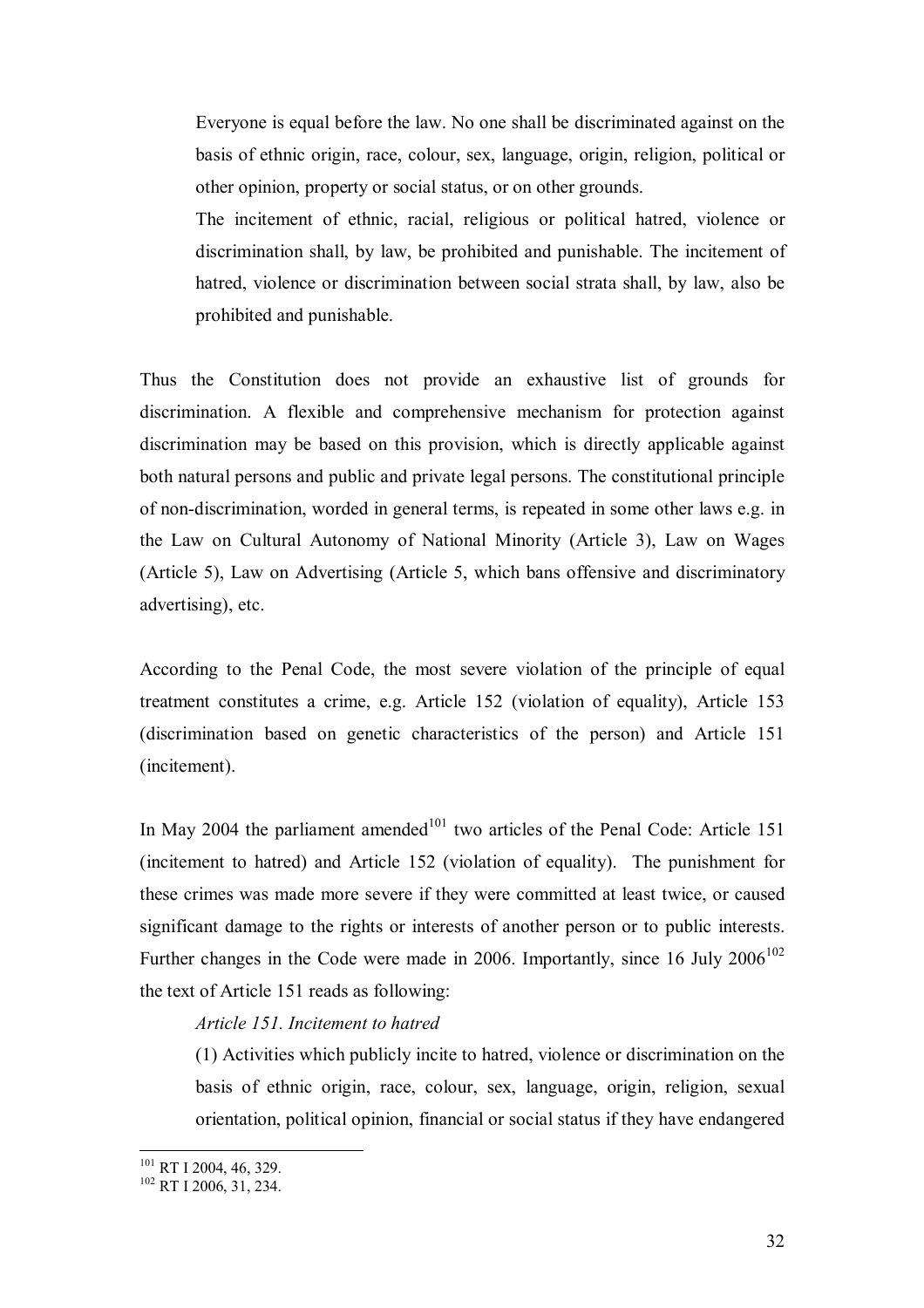the life, health or property of a person are punishable by a fine of up to 300 fine units or by detention.

(2) The same act, if:

- 1) it results in the death or significant damage to the health of a person or other serious consequences;
- 2) it committed by a person who has been previously punished for the same act; or
- 3) it committed by a criminal organisation, is punishable by a pecuniary punishment or up to 3 years' imprisonment.
- **…**

Contrary to the previous wording of Article 151, the amended proviso of the Penal Code now penalises incitement to *discriminate* and provides for liability for legal persons (in sections (3) and (4)). However, only those acts of incitement are criminalised, which have endangered the life, health or property of a person. In other words, the scope of application of the amended Article 151 was made much narrower. For instance, Article 151 cannot be used in many cases of hate speech anymore.

The Penal Code (valid since September 2002) does not explicitly include racial motivation among the circumstances that should increase punishment (Article 58). Police records will not register ethnicity, but only citizenship of victims or offenders. Racial motivation of a crime will not be registered separately in the police database.<sup>103</sup>

#### **2.2.2 Labour law**

 $\overline{a}$ 

The amended Law on Employment Contracts prohibits 'unequal treatment' on the basis of sex, race, age, ethnic origin, language proficiency, disability, sexual orientation, obligation of military service, family status, family life obligations, social status, representation of employees' interests, membership in the employees' organisations, political opinion, membership in a political party, religious or other belief. The anti-discrimination provisions of the Law are applicable to: entry into employment contract; payment of wages; promotion; giving of work-related tasks;

<sup>&</sup>lt;sup>103</sup> Police Board; Written communication no. PA4.4-16.2/4698 of 3 November 2004; Security Police Board; Written communication no. 1748/5 of 4 November 2004.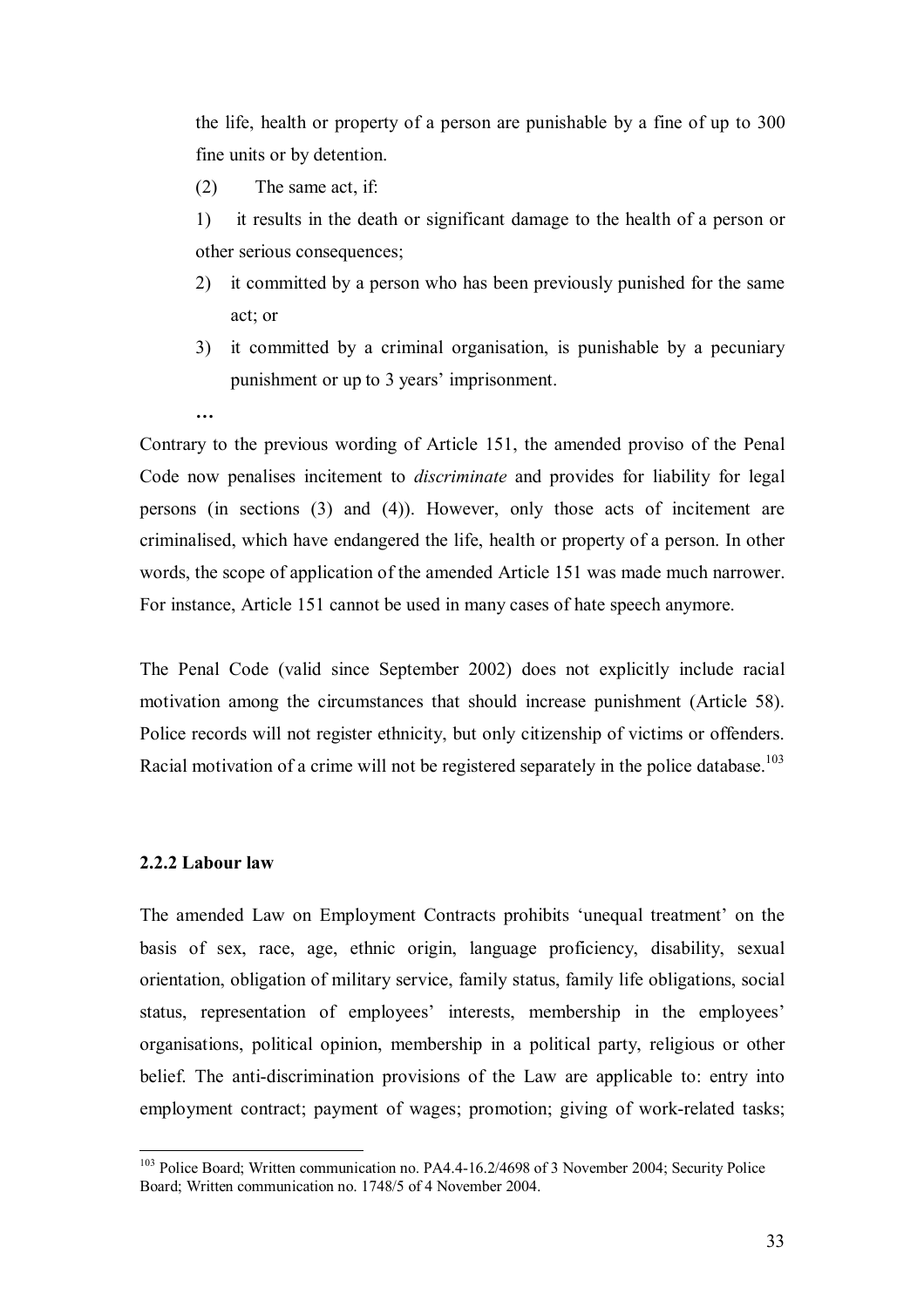termination of employment contract; opportunities of training, retraining and advanced training; and to other instances of employment relations. A person who applied for a job is also protected by the Law (Article 10).

The Law on Employment Contracts provides for prohibition of direct and indirect 'unequal treatment', harassment, instruction to discriminate (Article  $10^2$ ). These concepts were worded quite similarly with the relevant provisions of the EU antidiscrimination directives. However, harassment in Estonia will take place only in relations of subordination and dependency. Additionally, the concept of victimisation was not introduced into Estonian legislation.

The Law on Employment Contracts does not regard as discrimination *inter alia* the following circumstances: considering a person's sex, language proficiency, age and disability (if it is justified), and making appropriate arrangements related to work and free time to satisfy employees' religious needs (Article  $10<sup>1</sup>$ ). Article  $10<sup>3</sup>$  of the Law on Employment Contracts guarantees the right to demand from the employer compensation for the proprietary and non-proprietary damage caused by the discrimination. However, a person with whom the employer refused to enter into an employment contract shall not have the right to demand entry into an employment contract. Provisions regarding a shift in the burden of proof can now be found in Article  $144<sup>1</sup>$ .

#### **2.2.3 Equality body**

In Estonia the Legal Chancellor is *inter alia* an ombudsman-like institution and a specialised body to deal with non-discrimination issues. According to Article 19 of the Law on Legal Chancellor (as amended on 11 February 2003), everyone has received an additional right of recourse to the Legal Chancellor if s/he finds that a natural person or a legal person in private law has discriminated against him or her on the basis of sex, race, ethnic origin, colour, language, origin, religion or religious beliefs, political or other opinion, property or social status, age, disability, sexual orientation or other grounds specified by law. It is worth mentioning that there are no limits as regards grounds in the case of discrimination by public bodies.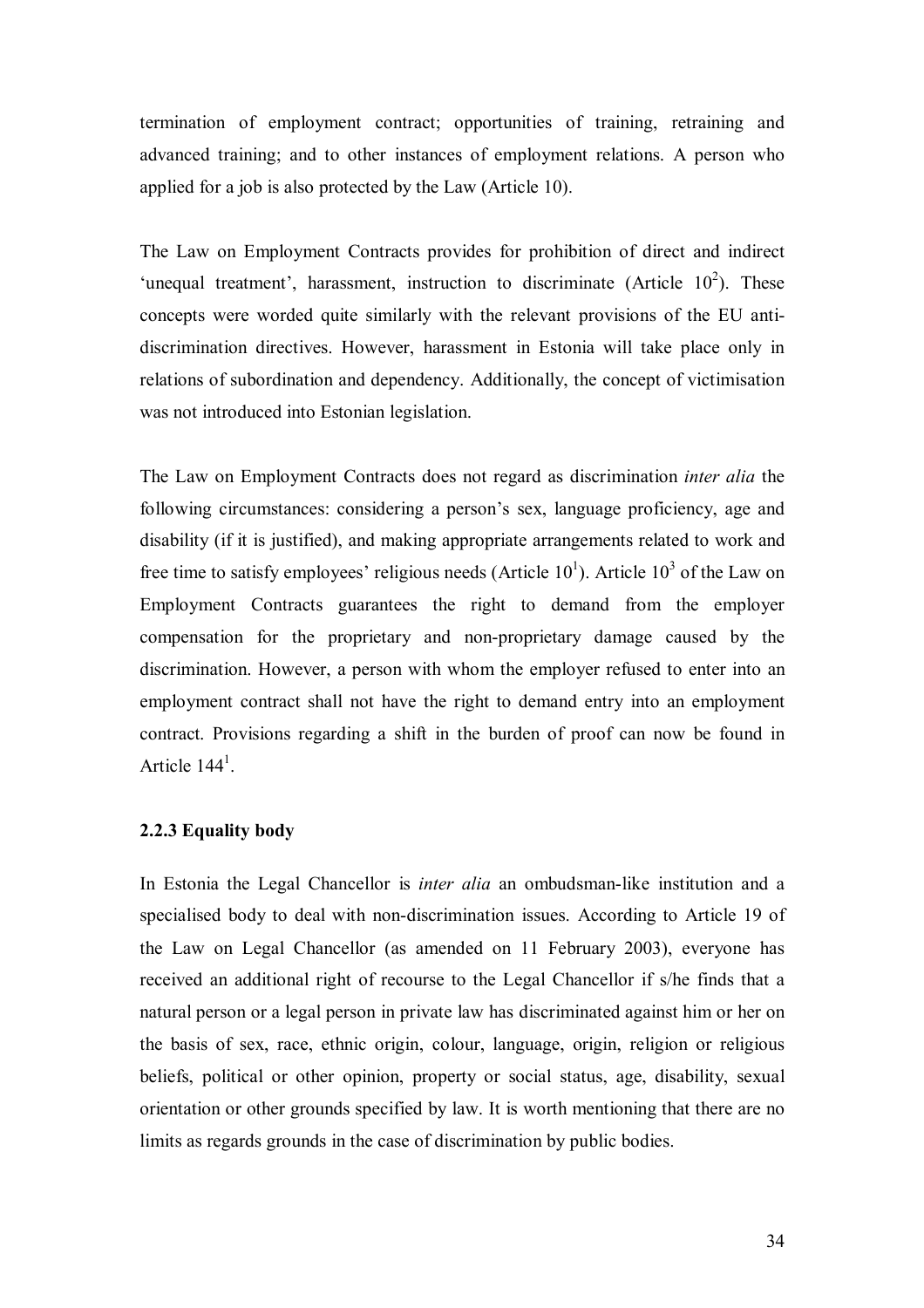The procedure to deal with discrimination by public and by private persons is different. In case of discrimination by public institutions, the Legal Chancellor may be involved as an ombudsman when the procedure can be initiated on the basis of victim's application or at the Chancellor's own initiative (Article 33-35<sup>4</sup>). As a prejudicial institution the Legal Chancellor's Office may also deal with discrimination by natural persons and legal persons in private law (on the above-mentioned grounds) within the framework of a special conciliation procedure. The aim of this procedure is to reach an agreement between a victim and a person suspected of discrimination. The conciliation procedure can be initiated only on the basis of victim's application. The agreement between parties in a conciliation procedure may include an obligation to pay compensation. This agreement is obligatory and enforceable by a bailiff (Article  $35^5 - 35^{15}$ ).

The possibility of the Chancellor to influence the situation is rather limited. The opinion of the Legal Chancellor regarding the discrimination in public institution is a suggestion, proposal or critical notes of no legally binding nature (Article  $35<sup>1</sup>$ ). However, the law foresees a mechanism to ensure the fulfilment of the Chancellor's suggestion and proposals (Article  $35^2$ ).

Both the Law on Gender Equality (Article 4) and Law on Employment Contracts (Article  $144<sup>1</sup>$ ) introduced for alleged discriminators the 'shared obligation to prove' in disputes over unequal treatment. In fact, this is the obligation to give clarifications (and if a person refuses to do that, the fact of discrimination will be deemed proved). Importantly, an alleged discriminator is not obliged to participate in a conciliation procedure (Article  $35^{11}(1)$ ). In 2004-2005 there were only six applications with a request to start a conciliation procedure and three of them were not considered for formal reasons. As for valid applications, in all three cases an alleged discriminator denied participation in the procedure, and therefore it was ceased.<sup>104</sup> That raises serious concerns regarding efficiency of the procedure in general and about the value of 'burden of proof' guarantee in particular.

<sup>&</sup>lt;sup>104</sup> Legal Chancellor; Written communications no. 5-3/0503214 of 14 June 2005 and no. 5-3/0600912 of 1 February 2006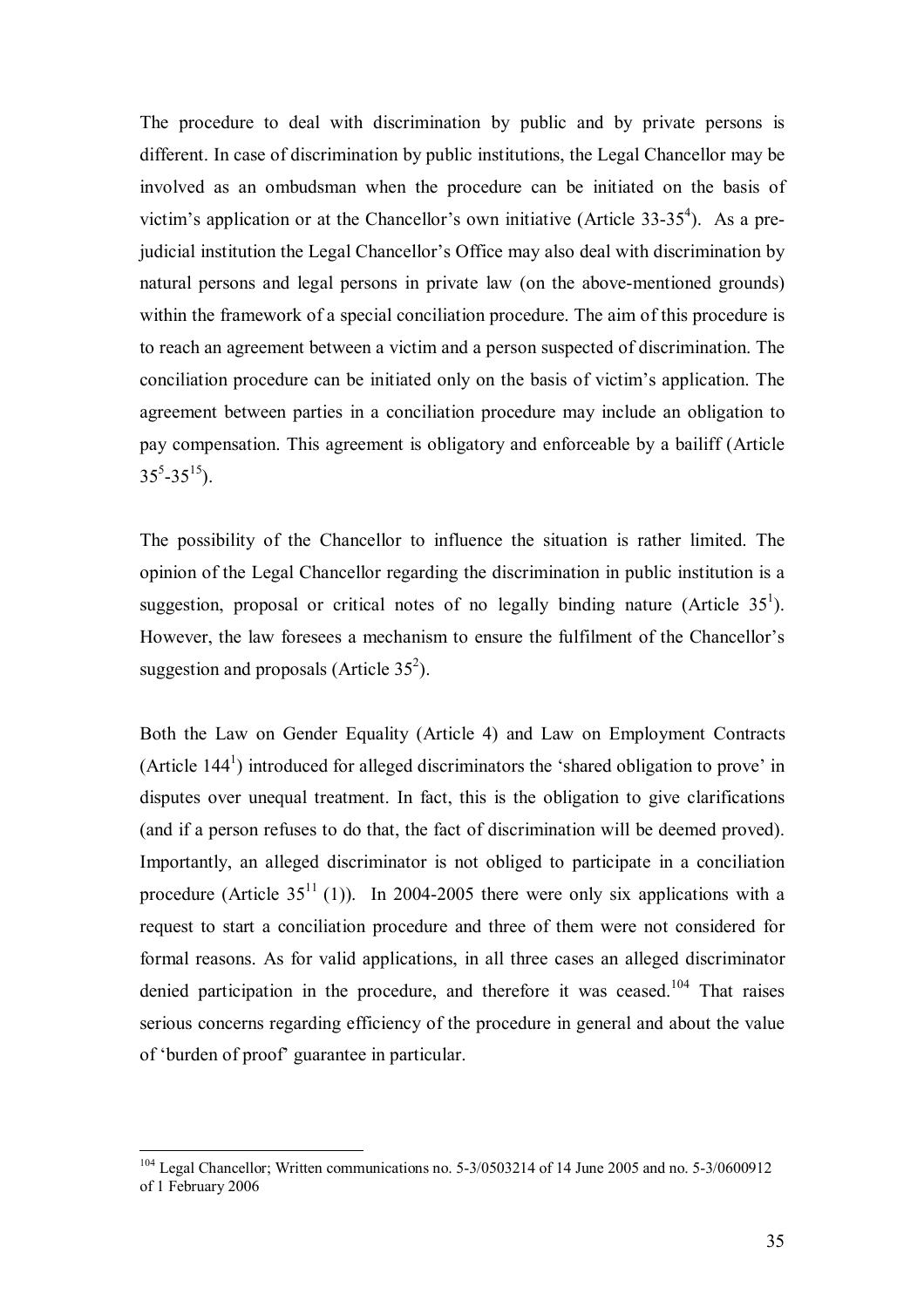Six discrimination-related complaints (on all grounds) cannot be regarded as a pattern of sufficient activity of the Estonian equality body. One of the possible reasons for the poor effectiveness of the Legal Chancellor's office might be the low level of minority members' awareness about the work of this institution. For instance, during the sociological study in Tallinn (September 2005) 69% of minority members were not familiar with the work of this institution (to be compared with 28% of ethnic Estonians). $105$ 

<sup>&</sup>lt;sup>105</sup> LICHR and Saar Poll; Sociological study in Tallinn, September 2005. Database of the study on file with the author.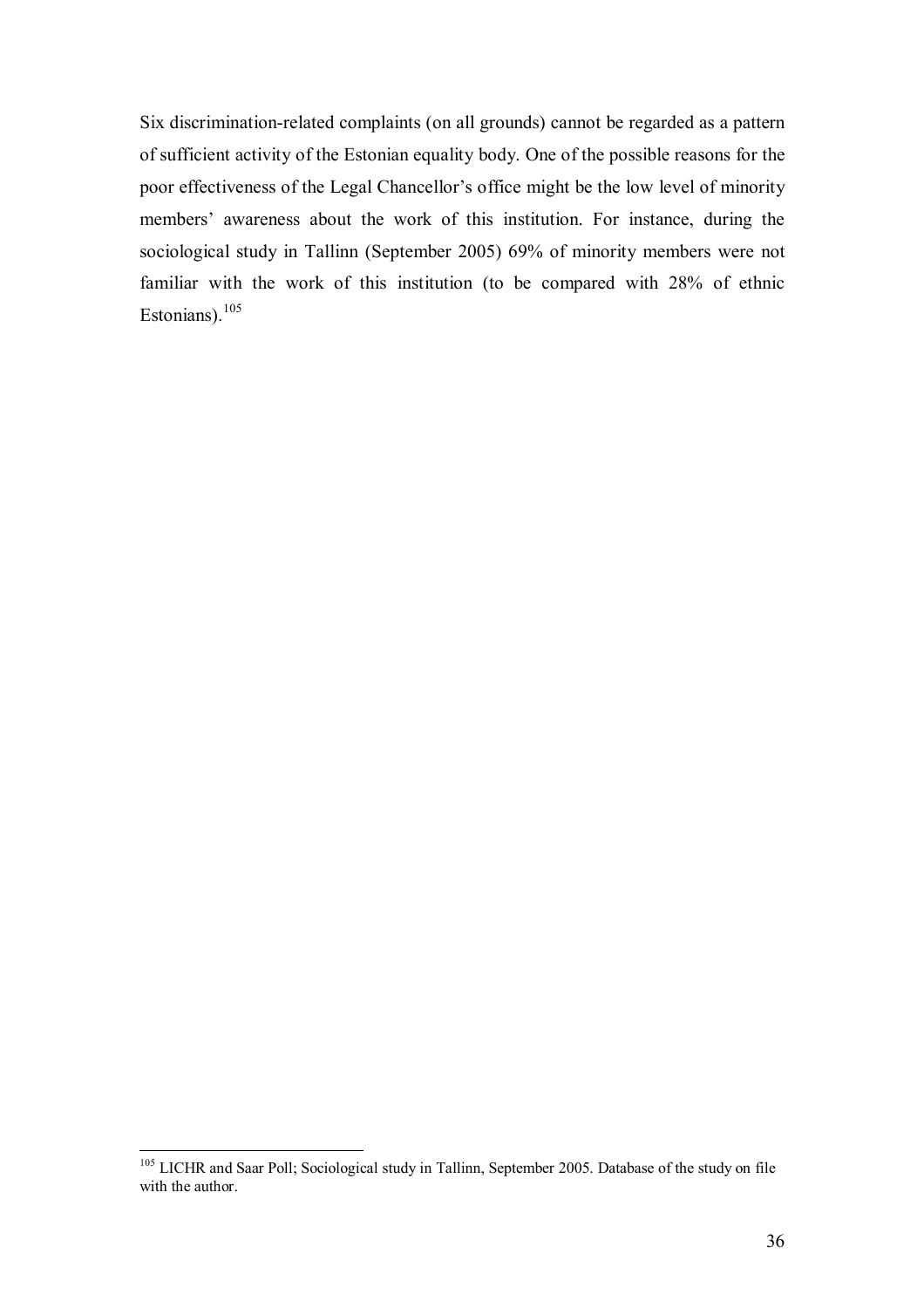# PART THREE: SITUATION IN PARTICULAR AREAS

## *3.1 Minority status*

In Estonia only the Law on Cultural Autonomy of National Minorities of 1993 specially addresses the issue of minority rights. Article 1 of the Law stipulates an official definition of the national minority:

- they are citizens of Estonia:
- they reside in the territory of Estonia;
- they have time-honoured, stable and strong links with Estonia;
- they differ from Estonians by their ethnic affiliation, cultural and religious idiosyncrasies, or language;
- they are guided by the desire to conserve, by joint efforts their cultural traditions, religion and language, underlying their common identity.

Therefore, the majority of ethnic non-Estonians are officially excluded from the definition (due to citizenship criteria). It is worth mentioning, however, that the Law entitled non-citizens with the right to participate in the activities of cultural autonomies (Article 6).

The Law enumerates basic rights of minority members. Furthermore, it stipulates the procedure and rules for the foundation of cultural autonomies which are supposed to maintain the system of minority educational and cultural organisations. Cultural autonomies may be founded by Germans, Russians, Swedes, Jews or by three thousand Estonian citizens of other minority origin (Articles 1 and 2 (2)). Only one cultural autonomy was founded in Estonia since 1993 (Ingrian Finns, 2004). The possible reasons for it are clumsy foundation procedures, lack of a positive obligation of the state to finance the work of minority cultural and educational institutions, and (last but not least) citizenship criteria.

The same definition of a national minority was given in the declaration that Estonia made upon the ratification of the Framework Convention for the Protection of National Minorities. However, in its 2001 Opinion on Estonia Advisory Committee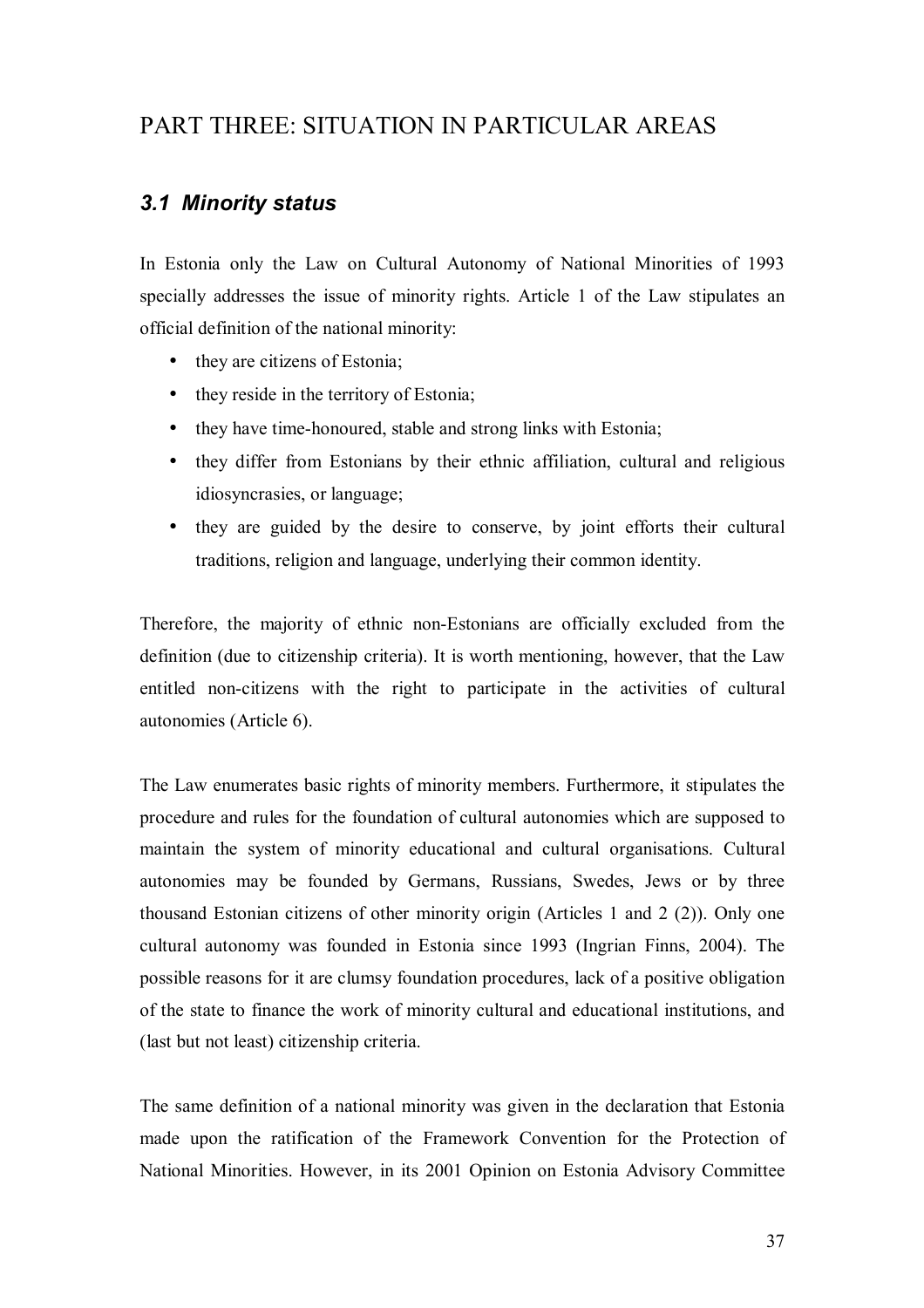on the Framework Convention for the Protection of National Minorities addresses the problems of both citizens and non-citizens of minority ethnic origin.<sup>106</sup>

At the moment the restrictive definition of a national minority has little practical effect. Citizens and non-citizens do not have any separate cultural or educational institutions and organisations. However, the lack of official recognition may promote alienation of non-citizens and other minority members from the Estonian State and society.

## *3.2 Right to citizenship*

Right to citizenship (right to nationality) is a rather vague concept in international human rights law. However, the Universal Declaration of Human Rights (1949) proclaims the right of every human being to nationality and the right to change or not to be deprived of one's nationality (Article 15).

During the Soviet period all persons residing in Estonia were Soviet citizens. After Estonia regained independence the body of the pre-war Estonian citizenship was restored. However, after the collapse of the USSR in December 1991, Soviet citizens, who were not automatically recognised as Estonian nationals, became stateless.

For a long time the Estonian authorities tended to ignore this problem. Quite often it was declared that these people were not stateless because they were entitled to citizenship of the Russian Federation - a legal successor of the USSR. In the first Aliens' passports<sup>107</sup> 'FSU' (acronym for 'Former Soviet Union') was written in the entry 'citizenship'. At the moment the term 'undefined' is used.

While every tenth Estonian resident is stateless, Estonia has neither signed nor ratified the UN Convention on Reduction of Statelessness (1961). The absence of citizenship is normally understood as a problem of the individual, not the state. Furthermore,

<sup>106</sup> ACFC/INF/OP/I(2002)005, *Advisory Committee of the Framework Convention, Opinion on Estonia adopted on 14 September 2001*, paras. 13-20.<br><sup>107</sup> Alien's passports were issued mostly to stateless former Soviet citizens.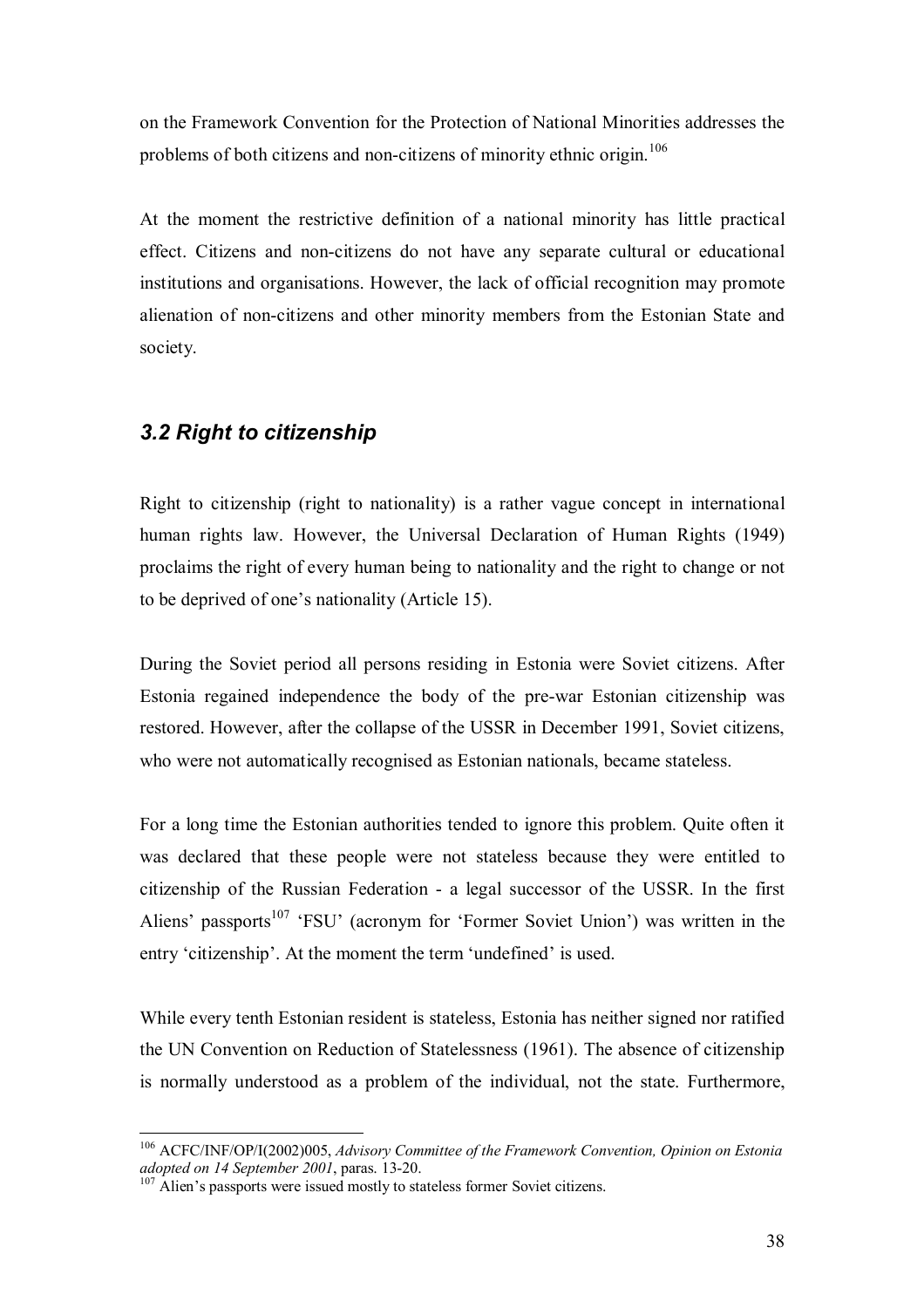measures to promote linguistic 'harmonisation' of the society have always had a priority over all other minority policies. As a result, serious changes regarding linguistic requirements in the naturalisation procedure (which may effectively solve the problem of mass-statelessness) are hardly realistic without challenging the ideological consensus among the Estonian Establishment.

At the moment, the right to citizenship is recognised only for stateless children under 15 years of age who are entitled to a simplified naturalisation procedure. According to the amended Article 13 (4) of the Law on Aliens:

A minor under 15 years of age who was born in Estonia after 26 February 1992 shall acquire Estonian citizenship by naturalisation if:

1) his or her parents apply for Estonian citizenship for him or her and if the parents have legally resided in Estonia for at least five years at the time of submission of the application and are not deemed by any other state to be citizens of that state on the basis of any Law in force;

2) single or adoptive parent applies for Estonian citizenship for the minor and if the single or adoptive parent has legally resided in Estonia for at least five years at the time of submission of the application and is not deemed by any other state to be a citizen of that state on the basis of any law in force.

The legal basis for this amendment is Article 7 (1) of the Convention of the Rights of the Child that guarantees to every child the right to acquire a citizenship immediately after birth. Limitations of the Estonian law based on the date of birth of a child ("after 26 February 1992" – the date of re-adoption of the 1938 Law on Citizenship) and age (minors under 15 years of age) violate the principle of Article 1 of the same Convention ("For the purposes of the present Convention, a child means every human being below the age of eighteen years…").

It is worth mentioning that certain categories of non-citizens (including stateless persons) are deprived of the right to naturalise. For instance, Estonian citizenship will be denied to a person who (Article 21 (1) of the Law on Citizenship):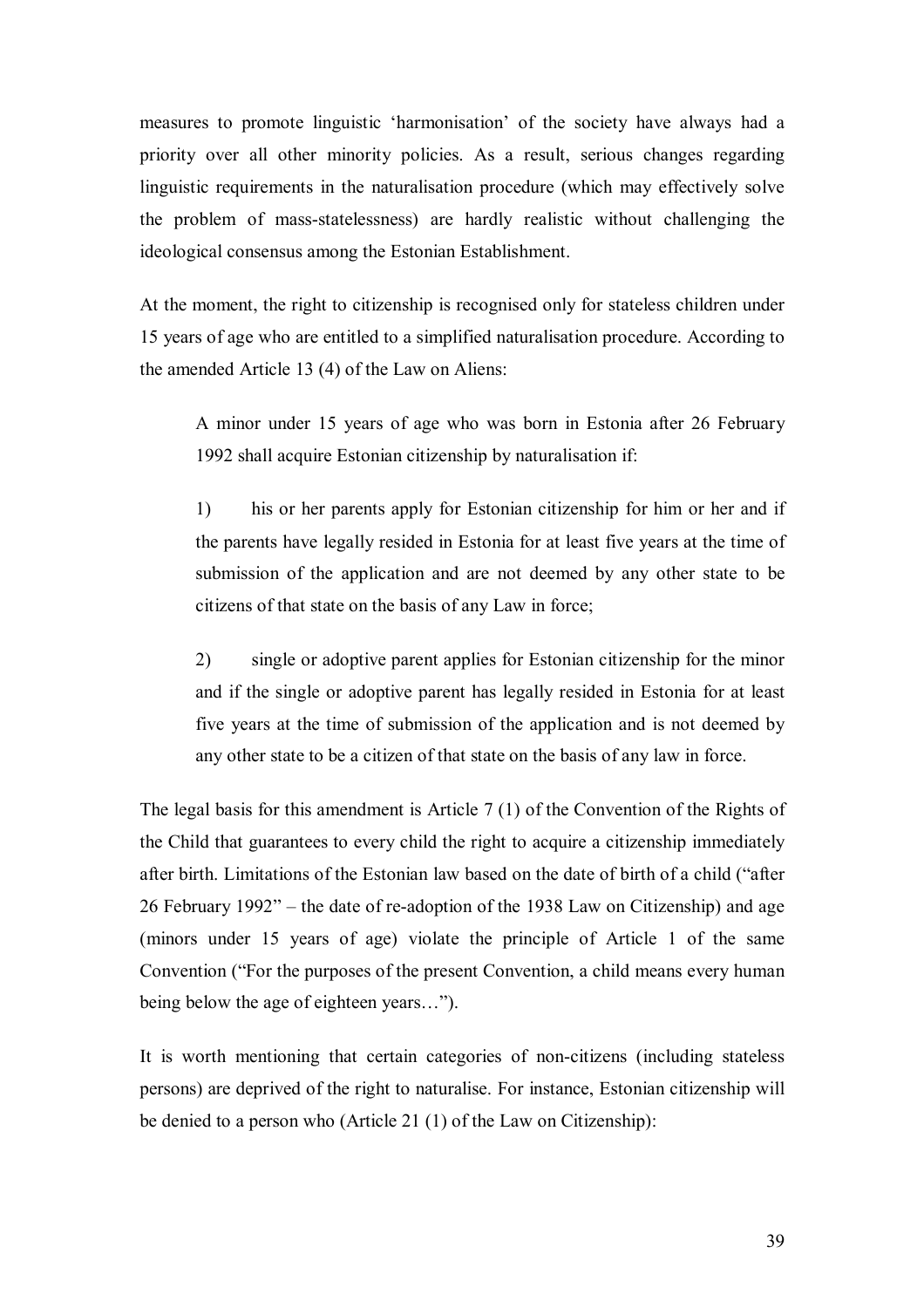- has committed a criminal offence for which a punishment of imprisonment of more than one year was imposed and whose criminal record has not expired or who has been repeatedly punished under criminal procedure for intentionally committed criminal offences (however, exceptions are possible according to Article 21  $(1^1)$ );
- has been employed or is currently employed by foreign intelligence or security services:
- has served as a professional member of the armed forces of a foreign state or who has been assigned to the reserve forces thereof or has retired there from, and nor shall Estonian citizenship be granted to or resumed by his or her spouse who entered Estonia due to a member of the armed forces being sent into service, the reserve or into retirement.

In practice, these limitations are normally applied to former Soviet security service officers as well as to former Soviet/Russian military servicemen and their spouses (see the groups of aliens who cannot receive Estonian citizenship in Annex III).

Former military serviceman can receive citizenship only if he or she has been married for at least 5 years to a person that acquired Estonian citizenship by birth (Article 21 (2)). The discrimination of citizens by naturalisation by this particular legal clause was unsuccessfully contested in the Estonian courts. The stateless Estonian resident Vjatšeslav Borzov (married an Estonian citizen by naturalisation) filed an unsuccessful complaint against this rule in the UN Human Right Committee.<sup>108</sup>

The Law on Citizenship explicitly requires that a naturalised person shall be loyal to Estonia (Article 6). In 2003 a young person was denied Estonian citizenship after the intervention of the Security Police. Statements on his web page were characterised by the authorities as offensive to the Republic of Estonia.<sup>109</sup>

According to the Estonian Constitution (Article 8), no one can be deprived of citizenship acquired by birth. This principle is also incorporated into the Law on Citizenship (Article 5 (3)). However, a naturalised person may be deprived of Estonian citizenship if s/he attempts to change forcibly the constitutional order of

<sup>108</sup> CCPR/C/81/D/1136/2002, 25 August 2004, Communication no. 1136/2002. 109 *Baltic News Service,* (06.05.2003).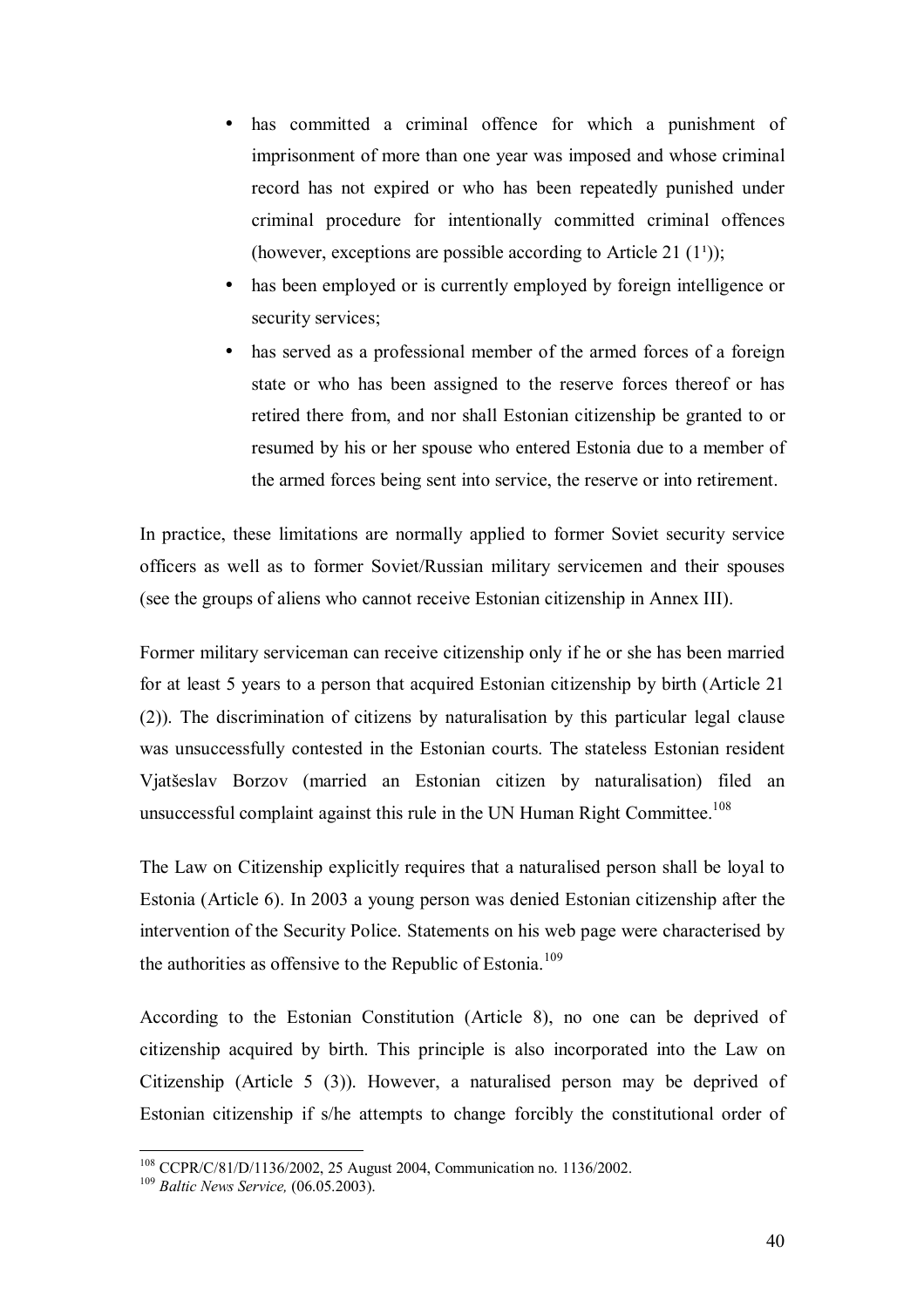Estonia, joins foreign military or intelligence service, etc. In fact, citizenship shall be deprived even if it results in person's statelessness. The deprivation of the citizenship shall be executed by the order of the Government (not court decision). It is prohibited to deprive the citizenship solely because of person's belief (Article 28).

On 1 January 2004 the amendments to the Law on Citizenship entered into force<sup>110</sup> that ensured for State reimbursement (50-100% and within certain limits) of the fee paid for Estonian language training by an alien who studied the language at the accredited courses and managed to pass the naturalisation exams.

## *3.3 Respect for private and family life and home*

In general there are no practices of unlawful interference with minorities' privacy, family, home, correspondence, etc. However, there might be legal disputes over protection of non-citizens' (especially third country nationals') private and family life related to the cases of family reunification and illegal aliens' expulsion.

In the case of family reunification, the treatment of non-citizens is less favourable as compared with Estonian citizens. Thus, third country nationals are required to 'prove' that their family reunification in Estonia is justified (Article  $12<sup>1</sup>$  (7) of the Law on Aliens):

An application for a residence permit to settle with a spouse who resides in Estonia and who is an alien shall be considered to be unjustified if the alien who applies for the residence permit and the spouse for the purposes of settling with whom the residence permit is applied for do not prove that it is not possible for them to settle in the country of their common citizenship or in the country of citizenship or country of habitual residence of the alien who applies for the residence permit.

 $\overline{a}$ <sup>110</sup> RT I 2003, 82, 550.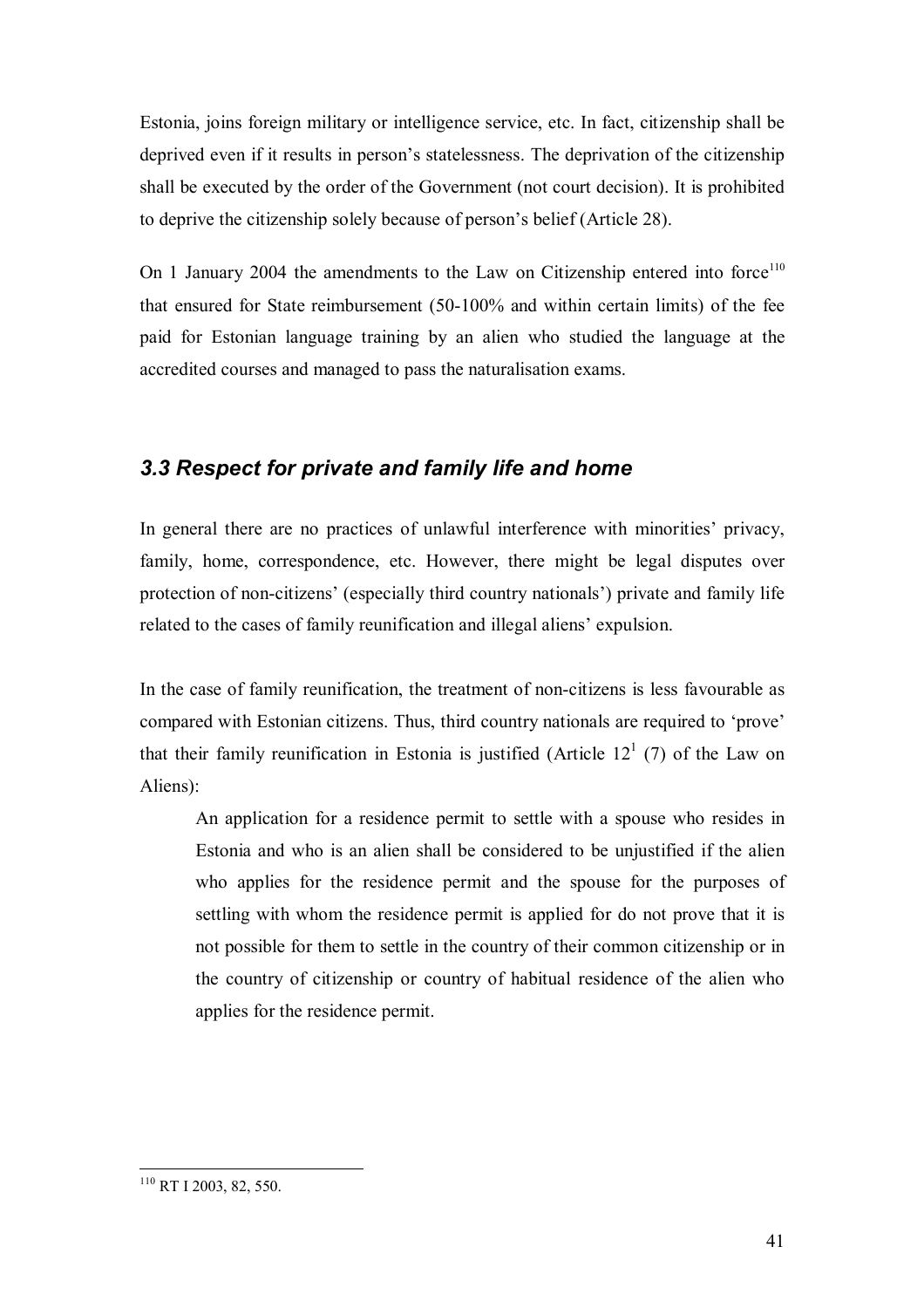In December 2002 the *Riigikogu*<sup>111</sup> amended the Law on Obligation to Leave and Prohibition on Entry.<sup>112</sup> As a result, family life in Estonia is not regarded anymore as a circumstance that guarantees the issuance of a precept to legalise to an illegal alien.

Since May 2003 the officials of the Citizenship and Migration Board and Labour Market Board received the right to enter with the owner's permission a person's dwelling for verification of the facts important for the issuance of a residence permit. In 2004 the relevant provision was worded as follows (Article  $15<sup>1</sup>$  (3) of the Law on Aliens):

Officials of the Citizenship and Migration Board, consular officers, officials of the Labour Market Board, Border Guard officials and police officers have, according to their competence, the right to question an alien, his or her family members, the person who invited the alien to Estonia and other involved persons and agencies, and enter a person's dwelling with the permission of the person for verification of the facts which are the basis for application for, holding of, application for extension or revocation of the legal basis to the stay or taking employment in Estonia by the alien or for application for the approval of a visa invitation.

## *3.4 Political participation and public service*

The Law on *Riigikogu* Election stipulates that voters at national elections shall be Estonian citizens. Only Estonian citizens may be candidates at parliament elections as well (Article 4). Both Estonian citizens and citizens of the EU member states residing in Estonia enjoy the right of active and passive suffrage at elections of the European Parliament in Estonia (Law on European Parliament Election, Article 4).

As for local elections, Estonian citizens and citizens of the European Union who have attained 18 years of age by election day and whose permanent residence is located in the corresponding municipality have the right to vote. If they are registered in the corresponding municipality before 1 August of the year of elections, they can also

<sup>&</sup>lt;sup>111</sup> *Riigikogu* is the Estonian Parliament.<br><sup>112</sup> RT I 2003, 4, 21.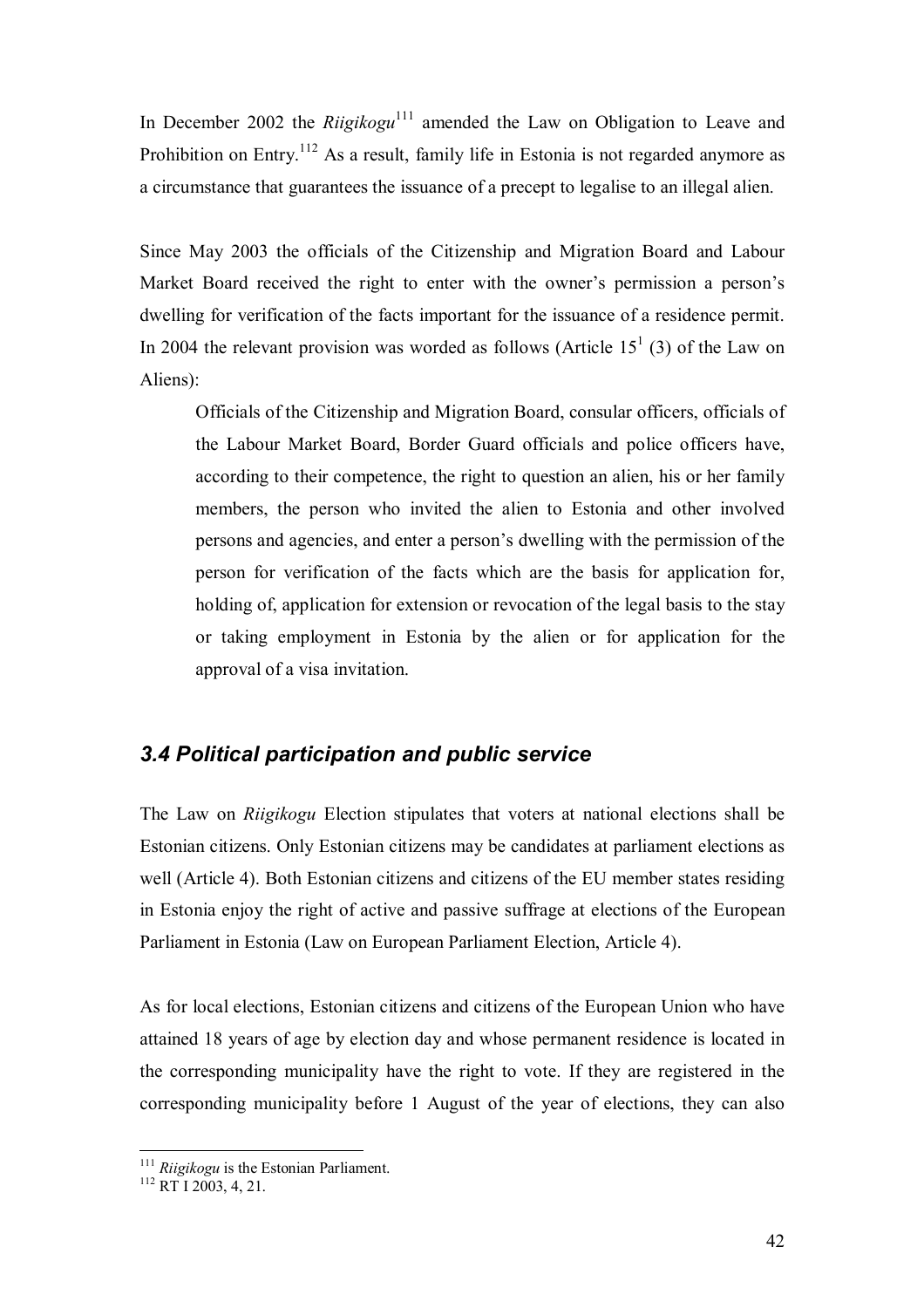stand as candidates (Article 5 of the Law on Election of Local Self-government Council).

At local elections additional requirements are stipulated for non-EU nationals including stateless former Soviet citizens: They should have long-term resident's residence permit and reside in a particular municipality for 5 years. Furthermore, these aliens have no right to stand as a candidate at elections (Article 5(2)). In certain places of Estonia this rule disfranchises a large proportion (or even a majority) of the local population:

 **Table 11. Population of Tallinn, Maardu and the biggest towns of the Ida-Viru County by citizenship, 2000 national census, %113**

|              | <b>Citizens of</b> | <b>Non-citizens</b> |                                     |                             |  |
|--------------|--------------------|---------------------|-------------------------------------|-----------------------------|--|
|              | <b>Estonia</b>     | All                 | <b>Citizens of</b><br><b>Russia</b> | <b>Stateless</b><br>persons |  |
| Tallinn      | 71                 | 29                  |                                     | 18                          |  |
| Maardu       | 43                 | 57                  | 11                                  | 43                          |  |
| Narva        | 36                 | 64                  | 29                                  | 34                          |  |
| Jõhvi        | 55                 | 45                  | 13                                  | 30                          |  |
| Kohtla-Järve | 42                 | 58                  | 13                                  | 43                          |  |
| Sillamäe     | 21                 | 79                  | 23                                  |                             |  |

Language requirements for a candidate at national and local elections were abolished in Estonia in 2001.<sup>114</sup> However, at the moment Estonian is the only official working language in all local self-governments and their councils.<sup>115</sup> These amendments actually created additional difficulties for minority members. In Narva City Council, for instance, the deputies now have unofficial sessions in Russian, followed by quick and formal official sessions in Estonian $116$ , practices that are well known to the central authorities<sup>117</sup>. In recent years, the local deputies have unsuccessfully asked the government to change the law.

<sup>&</sup>lt;sup>113</sup> Statistical Office of Estonia, 2000 Population and Housing Census: Citizenship, Nationality, Mother Tongue and Command of Foreign Languages II, Tallinn, 2001, Table 4.

<sup>&</sup>lt;sup>114</sup> RT I 2001, 95, 588.<br><sup>115</sup> RT I 2001, 94, 581 and RT I 2001, 100, 642.<br><sup>116</sup> In 2004, among 31 members of the Narva City Council, four deputies spoke Estonian as a first language. Additionally, only four other deputies were fluent in the official language*. Eesti Päevaleht*, (28.07.2004).

<sup>117</sup> Interview with the Director of the Estonian Language Inspectorate, Ilmar Tomusk, at *Regnum,* available at http://www.regnum.ru/allnews/241580.html, (accessed on 1 June 2006).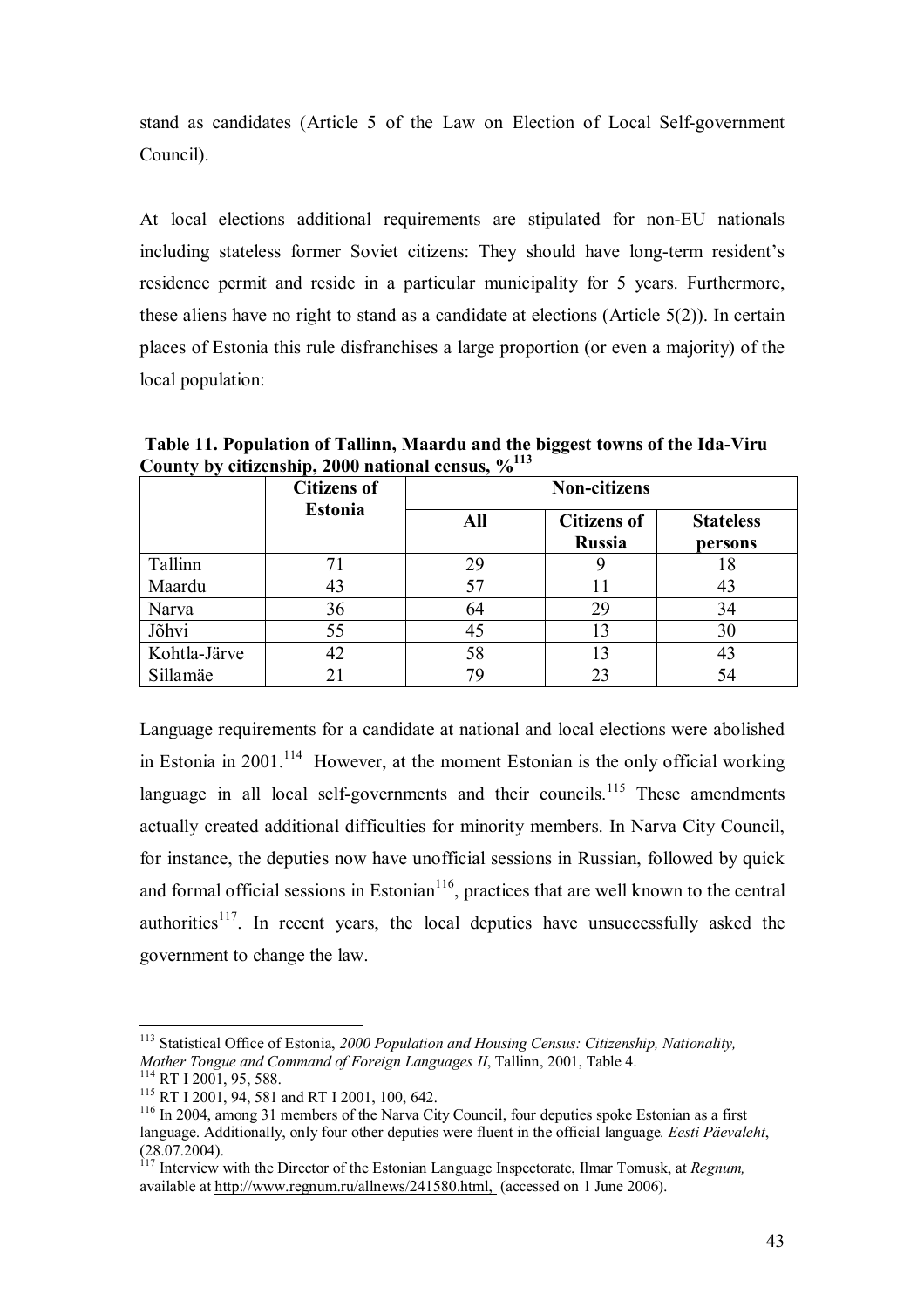At 1993 and 1996 local elections non-citizens were obliged to follow a preliminary registration procedure to take part in voting. For former Soviet residents it was possible to vote with temporary residence permits until the 1999 local election. The participation rate of non-citizens is known only for the 1996 and 1999 local elections (Table 12).

| $\mathbf{v}$           |                 |                     |              |
|------------------------|-----------------|---------------------|--------------|
| <b>Local Elections</b> | <b>Citizens</b> | <b>Non-citizens</b> | <b>Total</b> |
| 1993                   | Not available   | Not available       | 52.7         |
| 1996                   | 49 7            | 85.0                | 52.6         |
| 1999                   | 50.6            | 43.2                | 49.2         |
| 2002                   | Not available   | Not available       | 52.5         |
| 2005                   | Not available   | Not available       |              |

**Table 12. Participation rate of citizens and non-citizens at local elections in Estonia, %118**

Citizens of a foreign state may use an opportunity to take part in parliament elections in the country of their citizenship through diplomatic representations. In 2003, 16,581 Russian citizens resided in Estonia took part in the election of the State *Duma*. 119

According to the Law on Public Meetings, an organiser of a public meeting shall be an Estonian citizen or an alien with a long-term resident's residence permit (Article 6(4)).

According to Article 48 of the Constitution, "only Estonian citizens may belong to political parties". However, there are no limits for aliens to found or run a non-profit organisation according to the Law on Non-Profit Organisations.

The Estonian Constitution permits aliens to be public officials in exceptional cases "in accordance with law" (Article 30). At the moment such an opportunity is not foreseen in the Law on Public Service for third country nationals: all of them were discharged from public service by 1 January 2004 (Article 169). However, since 1 May 2004 certain positions of public officials are available to citizens of the EU member states (Article 14 (3)).

<sup>&</sup>lt;sup>118</sup> The table includes the percentage of all voters in the electors' lists who have received ballots. For the year 2002 and 2005 we gave the percentage of people who actually voted. Source: National Electoral Committee, information available at http://www.vvk.ee, (01.07.2006). 119 *Baltic News Service,* (08.12.2003).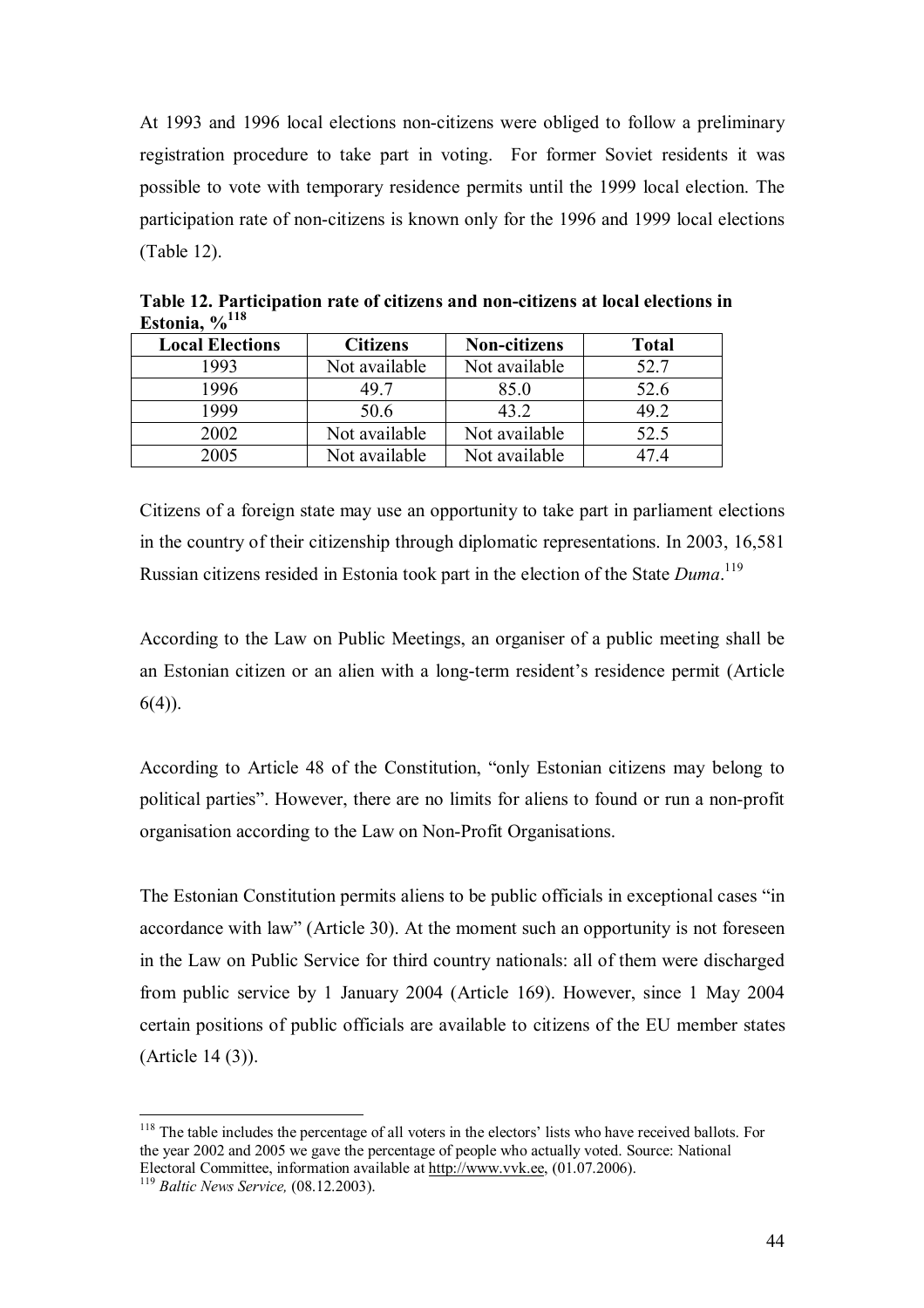According to the Integration Monitoring 2002, stateless persons gave a low priority to different aspects of participation in political life in the list of reasons for obtaining Estonian citizenship. Citizenship was important in order to obtain franchise at *Riigikogu* elections for 39% of them, followed by the wish to obtain franchise at local elections (33%), the possibility to get a job in a state institution (27%) and the possibility to become successful in political and public life (4%). It is worth mentioning that respective figures for Estonian citizens of non-Estonian origin were somewhat higher.<sup>120</sup>

This modest interest towards political participation may have different explanations. The use of the minority language in public sphere and public education, problems of mass-statelessness, economic difficulties in the predominantly 'Russian' Ida-Viru County were normally given by the so-called ethnic Russian parties. However, at the recent local and national elections these parties gained negligible support. One of the main reasons for their poor result is the low effectiveness of these parties that have always occupied margins of local and national political life. At the last elections a recent tendency of the Estonian mainstream parties to work actively with the Russianspeaking electorate has awarded them with non-Estonians' support, in spite of the causal and fragmented coverage of the most challenging minority problems in programs and electoral platforms of these parties. At the last local elections in Tallinn a considerable number of candidates in the electoral lists of the two leading mainstream parties were persons with non-Estonian names.<sup>121</sup>

According to the 2000 national census, the percentage of minorities in public administration and defence corresponded to their share in the Estonian citizenry.<sup>122</sup> It is a well-known fact, that minorities have a good position in the Northern-Eastern officialdom. Nevertheless, the 2000 census data for senior government officials is far from equal representation and it cannot be explained by civil status or Estonian language proficiency of minority members.

 $120$  R. Vetik, "About formation of a common foundation in legal-political integration", in K. Hallik (ed.) *Integration of Estonian Society: Monitoring 2002*, Tallinn: Institute of International and Social Studies and Integration Foundation, 2002, p. 63.<br><sup>121</sup> National Electoral Committee, information available at http://www.vvk.ee, (01.07.2006).

<sup>&</sup>lt;sup>122</sup> Statistical Office of Estonia, 2000 Population and Housing Census: Economically Active *Population IX*, Tallinn, 2003, Table 46.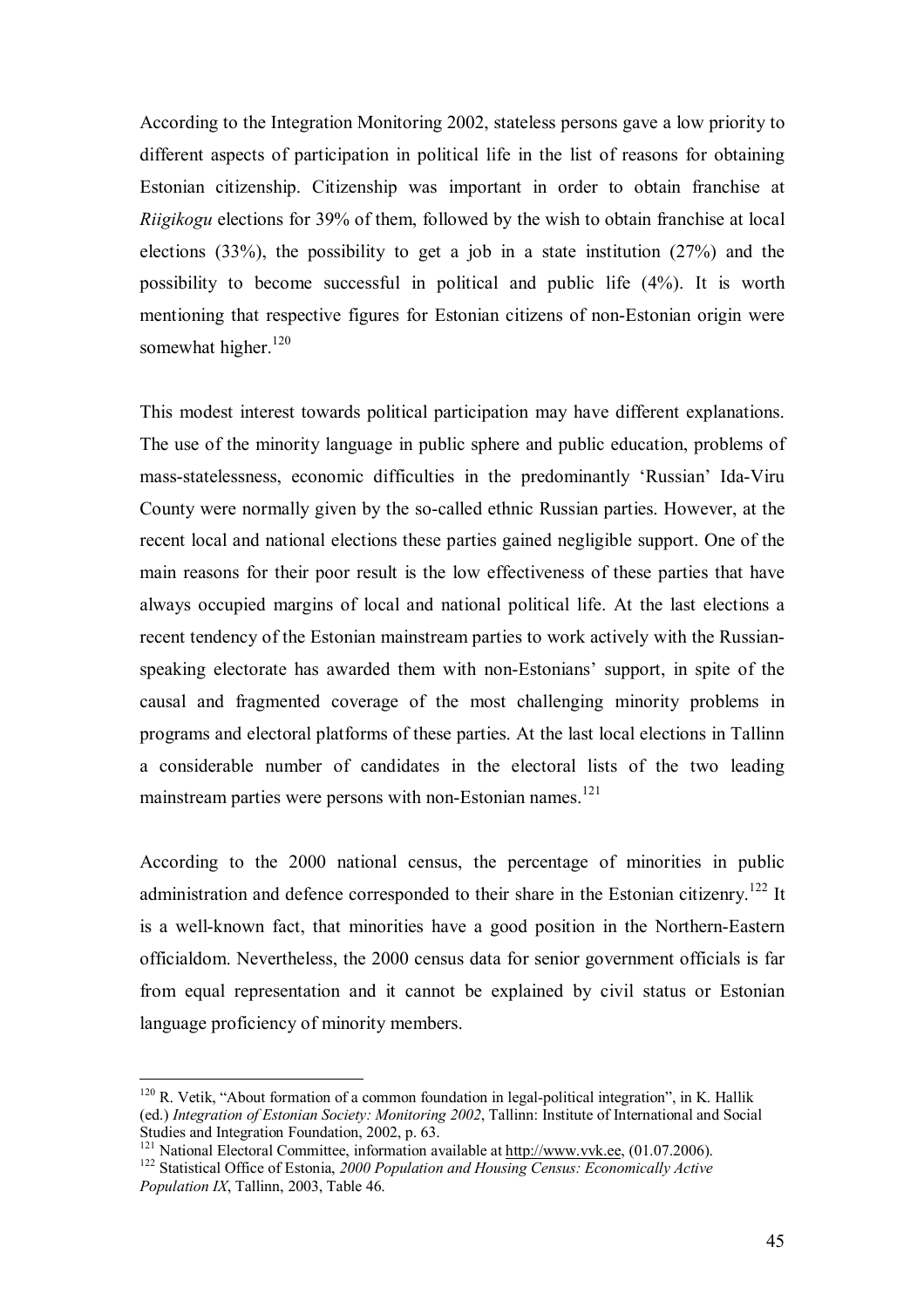|                                                | <b>Estonians</b> | <b>Russians</b> |
|------------------------------------------------|------------------|-----------------|
| Percentage in the group of 'legislators'       | 96.6             | 3.3             |
| Percentage in the group of senior government   | 95.0             | 3.5             |
| officials                                      |                  |                 |
| Percentage in the citizenry                    | 84.2             | 13.0            |
|                                                |                  |                 |
| Percentage in the citizenry (only persons with | 83.6             | 77              |
| Estonian language proficiency)                 |                  |                 |

**Table 13. Estonians and Russians among legislators and senior government officials, 2000 national census, %123**

During the Integration Monitoring 2002 Estonian respondents were asked what should be a 'proper representation' of the large non-Estonian population in various government institutions and offices. The majority of Estonians preferred the exclusive options: the proportion '1/10 or less' or 'no need [of them] at all' for *Riigikogu* (respectively 40% and 21%), government (28 and 36%), local self-government (31 and 25%), executive bodies of state-owned enterprises  $(32 \text{ and } 21\%)$ .<sup>124</sup>

### *3.5 Freedom of expression*

 $\overline{a}$ 

According to Article 45 of the Estonian Constitution, "[e]veryone has the right to freely disseminate ideas, opinions, beliefs and other information by word, print, picture or other means". Nevertheless, certain rules regarding public use of languages should be revised as they are inconsistent with international standards. Under the Law on Language (Article 23), [p]ublic signs, signposts, announcements, notices and advertisements "shall be in Estonian" meaning "only in Estonian". Exceptions to this rule are possible in the interests of foreign diplomats, tourists and registered cultural autonomies. Other exceptions enlisted in the Law cannot be used in practice. However, in recent years the Language Inspectorate employs more tolerant approach towards bilingual public signs and advertising. Regretfully, this practice is based on the good will of particular officials, not the law.

<sup>123</sup> Ibid, Table 50 and Statistical Office of Estonia, *2000 Population and Housing Census: Citizenship, Nationality, Mother Tongue and Command of Foreign Languages II*, Tallinn, 2001, Tables 39 and 42. <sup>124</sup> K. Hallik, "Political dimension of integration", in K. Hallik (ed.) *Integration of Estonian Society*: *Monitoring 2002*, Tallinn, 2002, p. 69.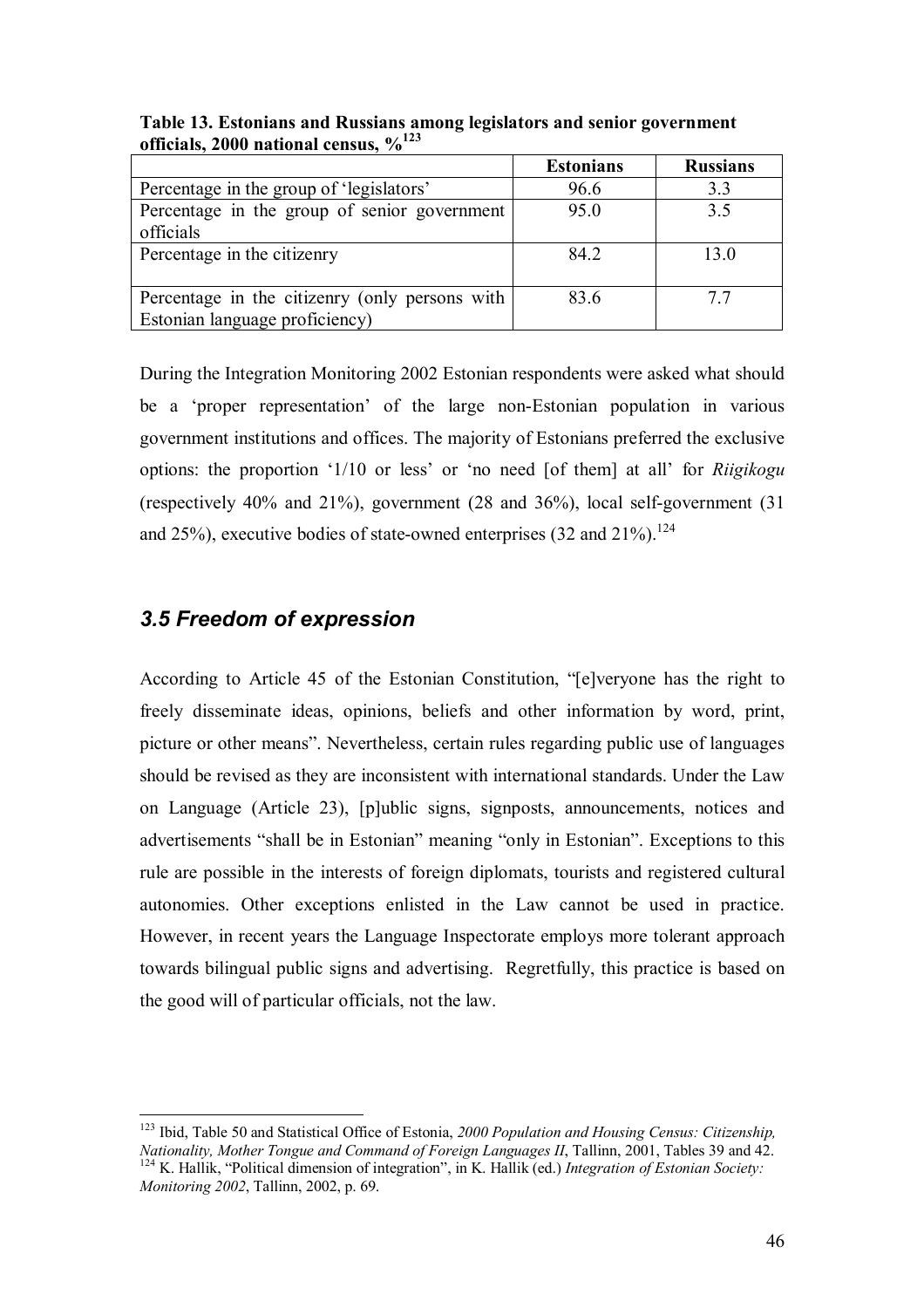Certain limits for the use of foreign languages (including minority languages) were stipulated for TV channels. According to Article 25 of the Law on Language,

- (1) Upon broadcasting (including transmission by television stations or cable networks) of audiovisual works (including programs and advertisements), foreign language text shall be accompanied by an adequate translation into Estonian.
- (2) A translation into Estonian is not required for programs which are immediately retransmitted or language learning programs or in case of the newsreader's text of originally produced foreign language news programs and of originally produced live foreign language programs.
- (3) A translation into Estonian is not required in case of radio programs which are aimed at a foreign language audience.
- (4) The volume of foreign language news programs and live foreign language programs without translations into Estonian specified in section (2) of this Article shall not exceed 10% of the volume of weekly original production.

Implementation of this rule is monitored by the Language Inspectorate, which found in September 2004 that a Russian language *Orsent TV* had violated Article 25 of the Law on Language. *Orsent TV* received a written order from the Language Inspectorate to bring its broadcasting into line with law, and subsequently the transmission of its programmes was temporarily terminated by the holder of the broadcasting licence until *Orsent TV* began to translate its programmes.<sup>125</sup>

### *3.6 Labour market*

 $\overline{a}$ 

In general in recent years the unemployment rate of ethnic non-Estonians was two times higher than the rate of ethnic Estonians. Contrary to many Western European countries, there were no significant differences between men and women of minority origin in Estonia:

<sup>&</sup>lt;sup>125</sup> ACFC/INF/OP/II(2005)001, Advisory Committee on the Framework Convention for the Protection of National Minorities, *Second Opinion on Estonia adopted on 24 February 2005*, para. 88.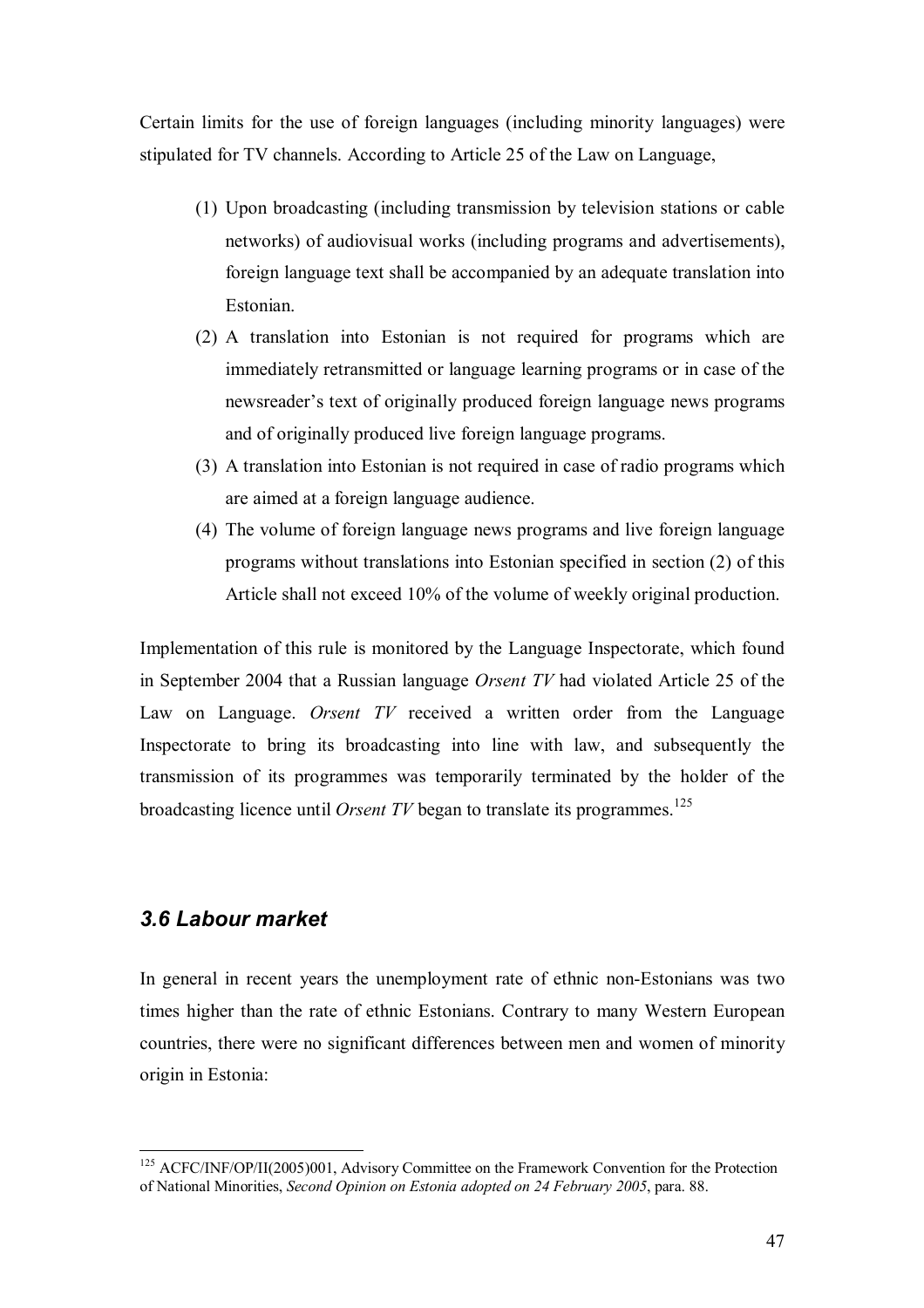| -<br><b>Ethnic origin</b> | 2001 | 2002 | 2003 | 2004 | 2005 |
|---------------------------|------|------|------|------|------|
| sex                       |      |      |      |      |      |
| <b>ESTONIANS</b>          |      |      |      |      |      |
| All                       | 10.4 | 7.9  | 7.3  | 6.4  | 5.3  |
| Males                     | 11.6 | 8.9  | 7.6  | 7.4  | 6.7  |
| Females                   | 9.1  | 6.9  | 6.9  | 5.4  | 3.9  |
| <b>NON-ESTONIANS</b>      |      |      |      |      |      |
| All                       | 16.8 | 14.9 | 15.2 | 15.6 | 12.9 |
| Males                     | 15.6 | 14.5 | 15.2 | 16.3 | 12.8 |
| Females                   | 18.1 | 15.3 | 15.3 | 14.9 | 13.1 |

**Table 14. Ethnic Estonians and non-Estonians by unemployment rate and sex, persons aged 15-74, 2001-2005, %126**

In 2002 the Ministry of Social Affairs mentioned the following main groups of risks in the labour market: the young, long-term unemployed, disabled persons and non-Estonians without Estonian language proficiency.<sup>127</sup> For instance, in 2003 ethnic non-Estonians make up more than 60% of the group of people unemployed for 24 months and longer.<sup>128</sup> The authors of the special study on long-termed unemployment, which was published in 2004, came to the conclusion that among the main reasons for this situation are poor Estonian language proficiency and low social mobility of non-Estonians.129

Nevertheless, the problems of minority members' in the labour market cannot be explained solely by their poor Estonian language. Estonia still witnesses ethnic divisions of the labour market preserved from the Soviet period. Furthermore, the recent market reforms have undermined those branches of the economy where minorities are employed. The logic of social changes and official policies has pushed minority members to the lower career positions and to the lower wages quintile.<sup>130</sup>

<sup>&</sup>lt;sup>126</sup> Statistical Office of Estonia, public database at http://www.stat.ee, (01.06.2006).<br><sup>127</sup> Sotsiaalministeerium, Eesti Vabariigi tööhõive tegevuskava 2003, Tallinn, 2002, p. 9.<br><sup>128</sup> Statistical Office of Estonia, *L* 

prominent Estonian social scientists: K. Hallik, J. Helemäe and E. Saar, *Neestoncy na rynke truda novoy Estonii*, Moscow, 2001.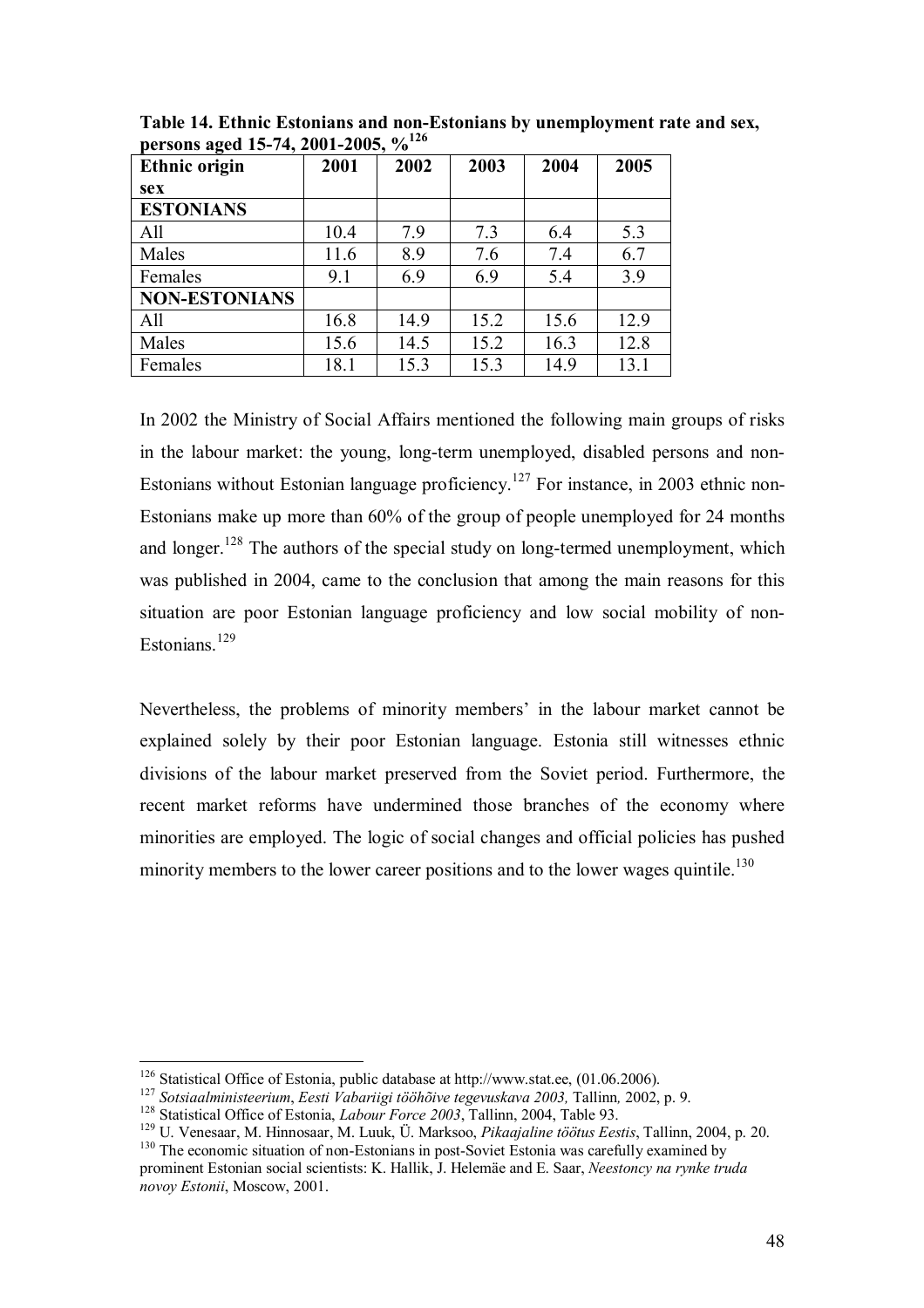| Occupation                                        | <b>Estonians</b> | non-<br><b>Estonians</b> |
|---------------------------------------------------|------------------|--------------------------|
| Legislators, senior officials and managers        | 13.8             | 7.6                      |
| Professionals                                     | 15.8             | 9.9                      |
| Technicians and associate professionals           | 13.3             | 9.5                      |
| Clerks                                            | 4.8              | 5.7                      |
| Service workers and shop and market sales workers | 12.2             | 14.1                     |
| Skilled agricultural and fishery workers          | 3.5              |                          |
| Craft and related trade workers                   | 12.9             | 21.6                     |
| Plant and machine operators and assemblers        | 12.4             | 17.1                     |
| Elementary occupations                            | 10.3             | 13.9                     |
| Armed forces                                      | $\ddotsc$        | .                        |
| <b>Total</b>                                      | 100.0            | 100.0                    |

**Table 15. Employed persons by ethnicity and occupation, 2003, %131**

According to the Integration Monitoring 2005, there were differences between ethnic groups as regards disposable income. In Tallinn these differences were even higher than the average level in Estonia (Table 16). In general many more Estonian citizens of minority origin were well-to-do as compared with non-citizens. This might be primarily explained by the availability of more personal and social resources for the members of this group of the minority population.<sup>132</sup>

**Table 16. Disposable income of ethnic Estonians and non-Estonians by income groups, 2005, %\*133**

| Income group/Ethnic group                | <b>Estonians</b> |         | non-Estonians |         |
|------------------------------------------|------------------|---------|---------------|---------|
|                                          |                  |         |               |         |
|                                          | Estonia          | Tallinn | Estonia       | Tallinn |
| Low (up to 2,500 Estonian Kroons)        | 37               | 25      |               | 31      |
| Middle (up to 5,000 Estonian Kroons)     | 37               | 41      | 37            | 37      |
| Higher (more than 5,000 Estonian Kroons) | 16               | 25      |               | 15      |
| No income                                |                  | 10      |               |         |

*\* Only respondents who answered the question* 

In Estonia, detailed requirements for Estonian language proficiency are established for the labour market. Due to international intervention, these requirements have recently been made more precise in scope and balanced in approach. According to Article  $2<sup>1</sup>$  (2) of the Law on Language, linguistic requirements in the private sphere

<sup>&</sup>lt;sup>131</sup> Statistical Office of Estonia, *Labour Force 2003*, Tallinn, 2004, Table 37.

<sup>&</sup>lt;sup>132</sup> M. Pavelson, "Eestlaste ja eestivenelaste sotsiaalmajanduslik seisund: ootused ja muutused", in *Uuringu Integratsiooni Monitooring 2005 Aruanne*, Tallinn, 2005, p. 12.<br><sup>133</sup> Ibid. p. 11-12.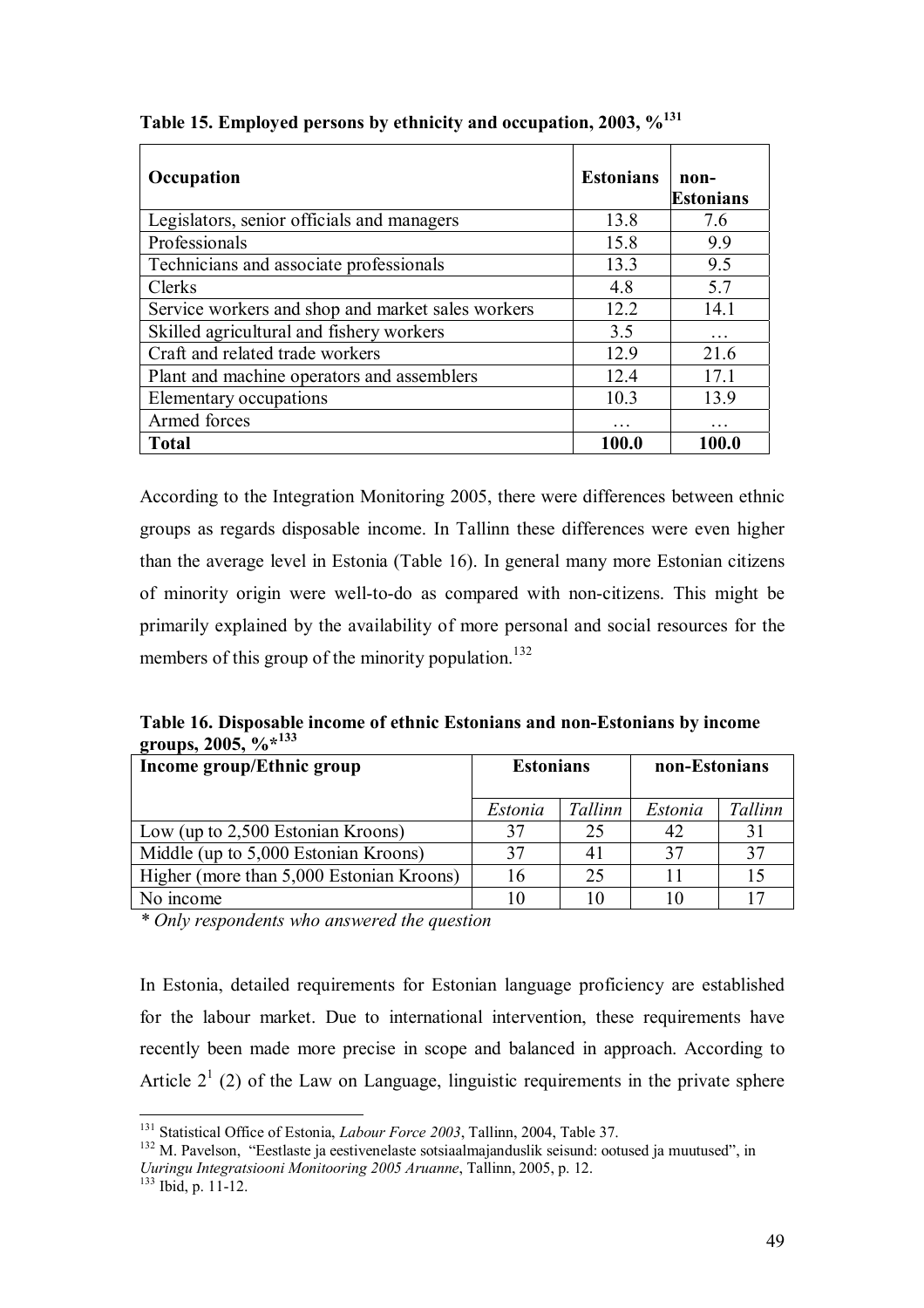shall be introduced in the public interest, which means "public safety, public order, general government, public health, health protection, consumer protection and occupational safety". Knowledge and use of the minority language in the places where minorities are present in large numbers is not officially demanded in the public interest.

Persons who did not graduate from Estonian-language educational institutions may be asked to show a proficiency certificate. This document may be issued only after a special exam where an authorised commission has checked an individual's oral, and written skills in Estonian. At the moment there are three levels of proficiency (Articles 5 and  $5<sup>1</sup>$  of the Law on Language). The requirements for proficiency in Estonian language do not apply to persons who work in Estonia temporarily as foreign experts or foreign specialists (Article 5 (6)). The results of the official exams for middle and advanced level are relatively low and demonstrate the difficulties that Russian-speakers may experience in their access to higher employment positions in some private and, more importantly, the public sector (see Table 17).

**Table 17. Percentage of persons who successfully passed the proficiency level**  tests in 2002 –2005, % of those participating in the tests<sup>134</sup>

| <b>Level</b>   | 2002 | 2003 | 2004 | 2005 |
|----------------|------|------|------|------|
| Lowest level   | 74   |      |      |      |
| Middle level   | 52   |      | 58   |      |
| Advanced level | 55   |      | 58   | 55   |

Since 1990s minority members have constantly voiced concerns regarding the activities of the Language Inspectorate, which controls the implementation of the official linguistic requirements. The Inspectorate makes regular raids to control, *inter alia*, the level of proficiency of workers in public and private domains. In 2003, 2,400 control acts were drafted by the Inspectorate, in  $2004 - 2,371$ , in  $2005 - 2,607$ .<sup>135</sup> For instance, in 2004 the Estonian language proficiency level of 513 teachers of Russian

<sup>&</sup>lt;sup>134</sup> State Centre for Exams and Qualification; Information provided at the official web-site at http://<u>www.ekk.edu.ee</u>, (05.06.2006).<br><sup>135</sup> Language Inspectorate; Data provided at the official web-site at http://www.keeleinsp.ee,

 $(01.06.2006)$ .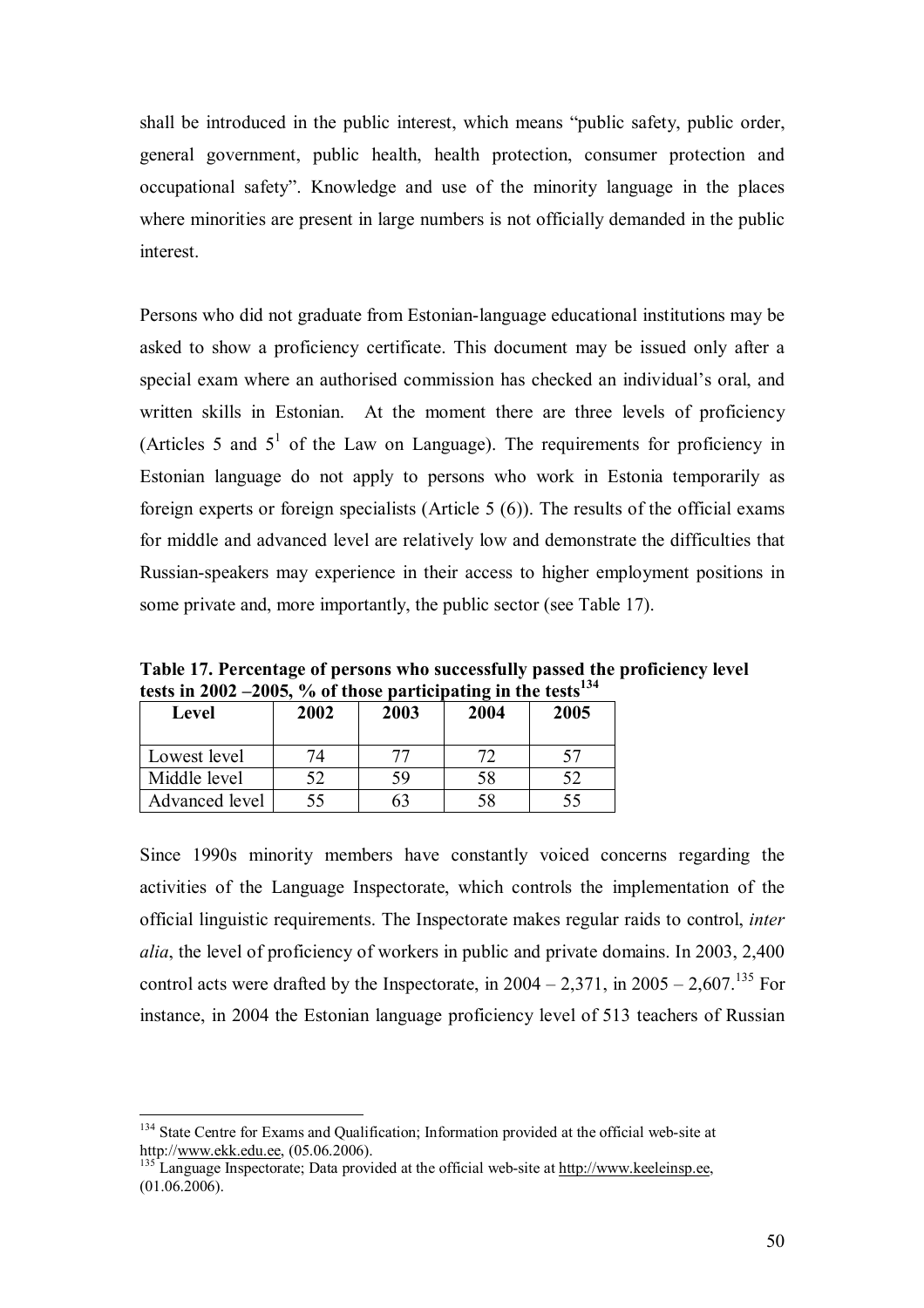language schools was checked. The Inspectorate decided that 476 of them failed to meet the officially established requirements.<sup>136</sup>

In the Second Opinion on Estonia (2005), the Advisory Committee on the Framework Convention for the Protection of National Minorities came to the conclusion that "the present language proficiency requirements are unrealistic in some sectors and do not fully take into account the practical situation in the sectors concerned, as is suggested by the extraordinarily high number of infringements of the [Law on Language] detected by the Language Inspectorate".<sup>137</sup>

Non-citizens with temporary residence permits (third countries nationals) can be employed only if they have work permits. Work permits are not required for persons with long-term resident's residence permits, prisoners, crew of trains and drivers of vehicles engaged in the carriage of passengers or goods (Article  $13<sup>1</sup>$  (4) of the Law on Aliens) and for Soviet era residents who applied for a residence permit before 12 July 1995 and received it (Article 20 (2)). The Law on Aliens now recognises the possibility of short-term employment (up to 6 months per year) without a work permit for teachers, scholars, sportsmen, etc (Article  $13<sup>2</sup>$ ).

According to the Law on Aliens a temporary residence permit may be received for employment in Estonia. However, the Law established rigid rules and procedures to ensure that a person can arrive to work in Estonia only if the country is lacking a specialist ready to take an offered job. For instance, before application for permission to invite a foreign worker is filed in the Labour Market Board, an employer should conduct a public competition in Estonia for at least two months making use of the services of a state employment agency (Article  $13<sup>3</sup>$  (2) of the Law on Aliens).

As it was mentioned before, third country nationals cannot work as state and municipal officials in Estonia. However, they can be employed as non-officials for auxiliary services in state and municipal institutions. Nevertheless, Estonian law additionally introduces a citizenship requirement for certain non-official positions.

 $136$  Eesti Päevaleht, (05.02.2005). Information of the Language Inspectorate.

<sup>&</sup>lt;sup>137</sup> ACFC/INF/OP/II(2005)001, Advisory Committee on the Framework Convention for the Protection of National Minorities, *Second Opinion on Estonia adopted on 24 February 2005*, para. 164.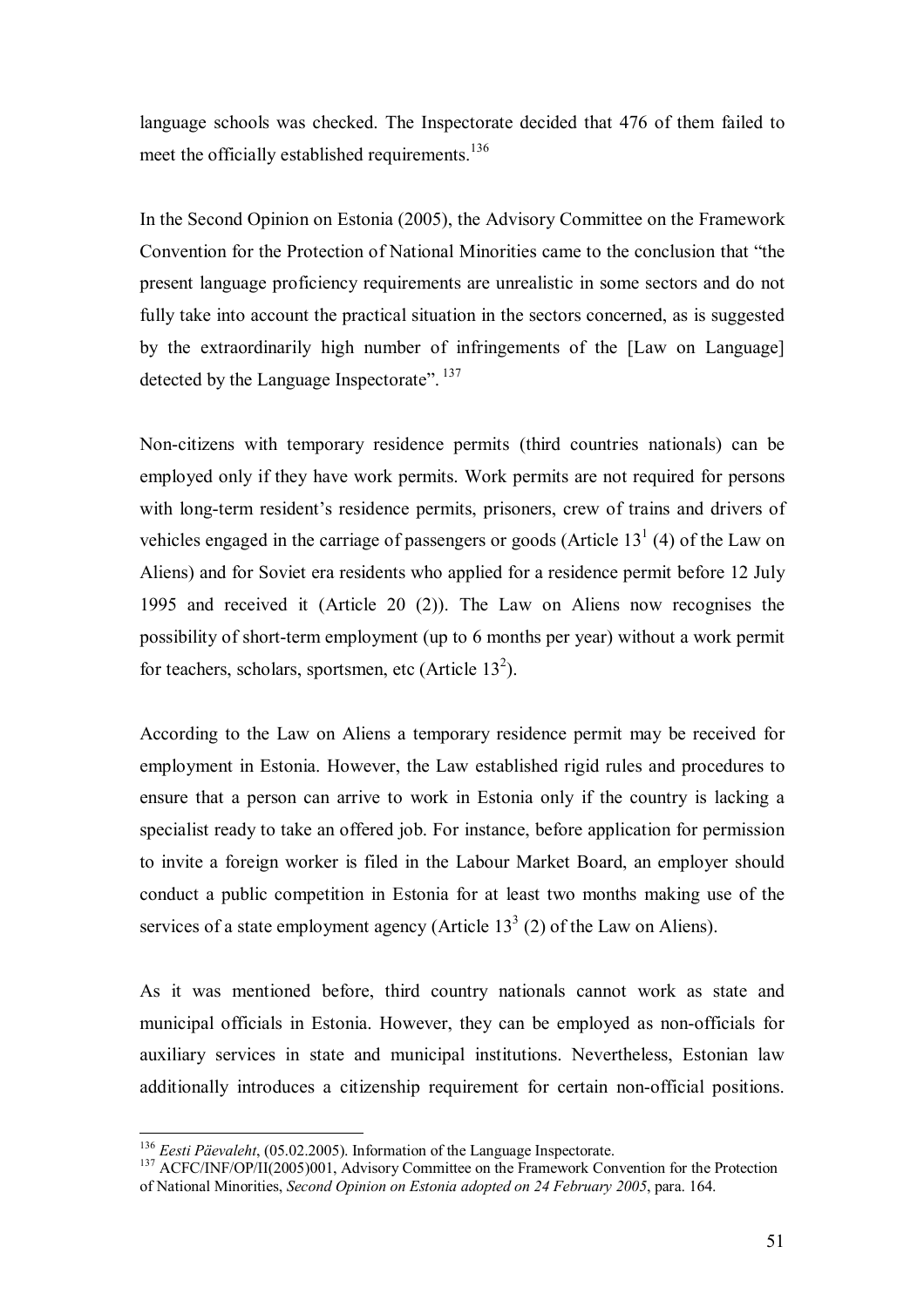For instance, a non-citizen cannot be a rector of a public funded applied higher education institution  $^{138}$ 

In recent years the Citizenship and Migration Board has intensified its fight against illegal employment. Thus, in 2002 there were only 28 misdemeanour procedures initiated on this basis, while in 2005 this number was as high as  $428$ .<sup>139</sup>

## *3.7 Education*

There were no considerable differences as regards educational level between ethnic Estonians and non-Estonians registered in the course of the national censuses in 1989 and 2000:

| <b>Educational level</b>           | 1989             |                          |                  | 2000                     |
|------------------------------------|------------------|--------------------------|------------------|--------------------------|
|                                    | <b>Estonians</b> | Non-<br><b>Estonians</b> | <b>Estonians</b> | Non-<br><b>Estonians</b> |
| Primary education                  | 17               | 11                       | 8                | 7                        |
| Basic education                    | 24               | 19                       | 23               | 18                       |
| Secondary education                | 26               | 31                       | 34               | 37                       |
| Specialised secondary<br>education | 21               | 25                       | 20               | 23                       |
| Higher education                   | 12               | 14                       | 15               | 15                       |
| <b>Total</b>                       | 100              | 100                      | 100              | 100                      |

**Table 18. Educational level of ethnic Estonians and non-Estonians, national census in 1989 and 2000, %140**

Before 1991 it was possible to receive education in Estonian or Russian at all levels in Estonia. Since the country regained independence, the opportunities of studying in

<sup>&</sup>lt;sup>138</sup> Article 8 of the Law on Applied Higher Education Institution.

<sup>&</sup>lt;sup>139</sup> Citizenship and Migration Board, *Yearbook 2006*, Tallinn, 2006, p. 28.<br><sup>140</sup> Calculations of Dr. Jelena Helemäe (Institute of International and Social Studies) on the basis of census data published in: Statistical Office of Estonia, *Population and Housing Census, Education and Religion IV*, Tallinn, 2002, Tables 10-12, 18-20.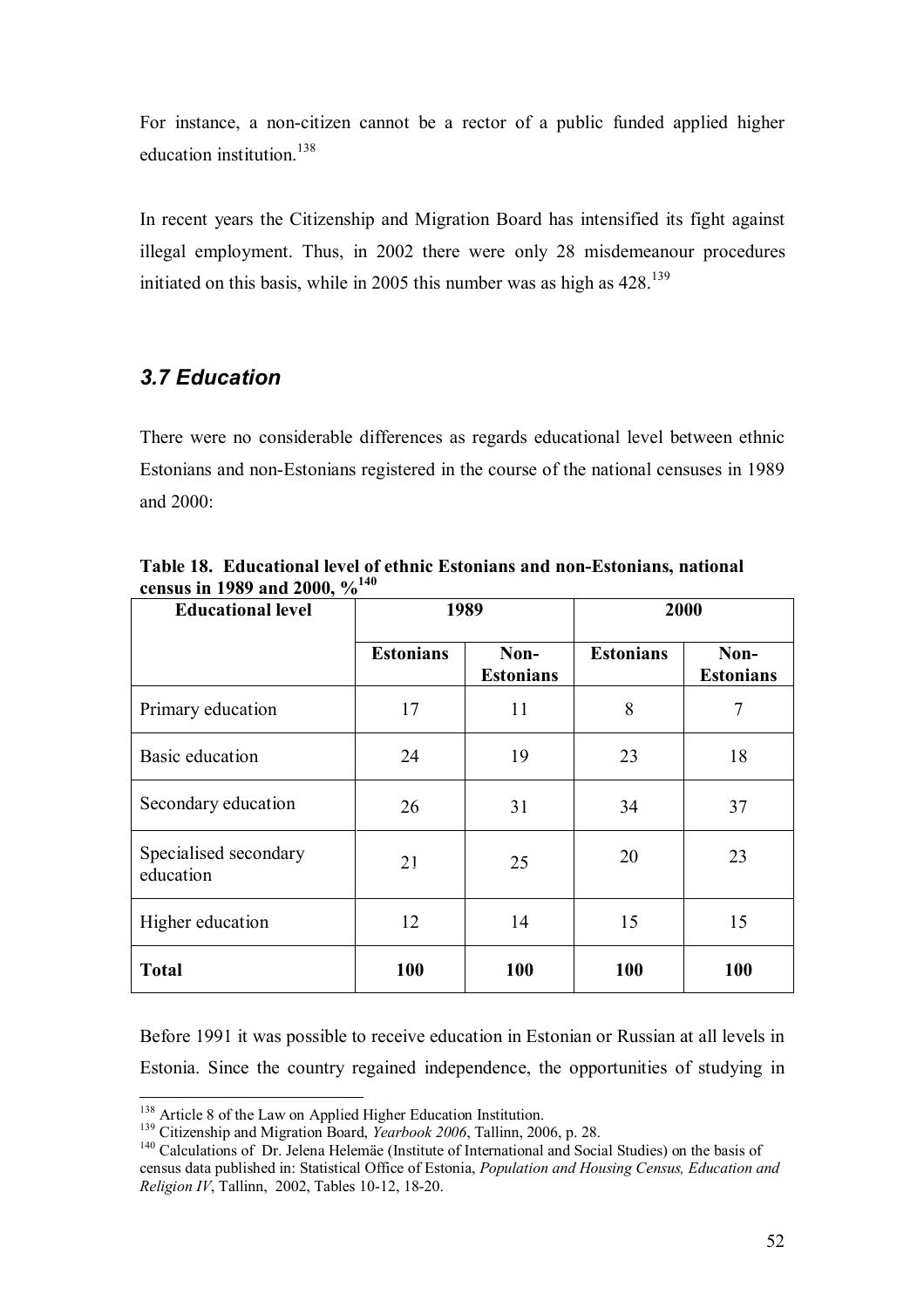Russian have been shrinking. At the moment, the public funded higher education institutions organise studies only in Estonian with a few exceptions for certain groups. Young people without good Estonian language may continue studies in 'Russian' higher education institutions which are private. However, these institutions do not normally have accredited programs of master and doctorate studies.

The right of minority members to publicly funded elementary and basic education in their mother tongue (Russian) is recognised by mainstream political parties in Estonia. As for upper secondary schools (forms 10-12), from the academic year 2007 Estonia will start a transition to Estonian as the basic means of instruction. After this date 60% of all work in minority upper secondary schools should be done in Estonian. The prolongation of the transition period may be permitted by the authorities to a school on an individual basis (Articles 9 and 52 of the Law on Basic School and Upper Secondary School). The proposed reform of secondary school is highly controversial for many minority members (see data of the Integration Monitoring 2005 in Table 19).

**Table 19. Opinions of ethnic Estonians and non-Estonians regarding the 2007 reform of upper secondary schools, 2005, %141**

| Opinion<br>regarding<br>the<br>reform                                                                                                                    | All respondents                           |                                   | <b>Only young respondents</b><br>(up to 29 years of age) |                                   |
|----------------------------------------------------------------------------------------------------------------------------------------------------------|-------------------------------------------|-----------------------------------|----------------------------------------------------------|-----------------------------------|
|                                                                                                                                                          | <b>Ethnic</b><br>non-<br><b>Estonians</b> | <b>Ethnic</b><br><b>Estonians</b> | <b>Ethnic</b><br>non-<br><b>Estonians</b>                | <b>Ethnic</b><br><b>Estonians</b> |
| A. A good decision; the<br>opportunities<br>of Russian<br>youth will<br>improve<br>1n<br>Estonia                                                         | 34                                        | 76                                | 30                                                       | 79                                |
| B. I have concerns regarding<br>this decision; Russian youth<br>may lose their identity, good<br>proficiency in Russian and<br>ties with Russian culture | 57                                        | 9                                 | 55                                                       | 6                                 |
| No answer                                                                                                                                                | 9                                         | 15                                | 15                                                       | 15                                |
| <b>Total</b>                                                                                                                                             | 100                                       | <b>100</b>                        | <b>100</b>                                               | <b>100</b>                        |

<sup>&</sup>lt;sup>141</sup> I. Pross, "Eestivenelaste keeleoskus ja suhtumine 2007. aasta gümnaasiumireformi", in *Uuringu Integratsiooni monitooring 2005 aruanne,* Tallinn, 2005, p. 30.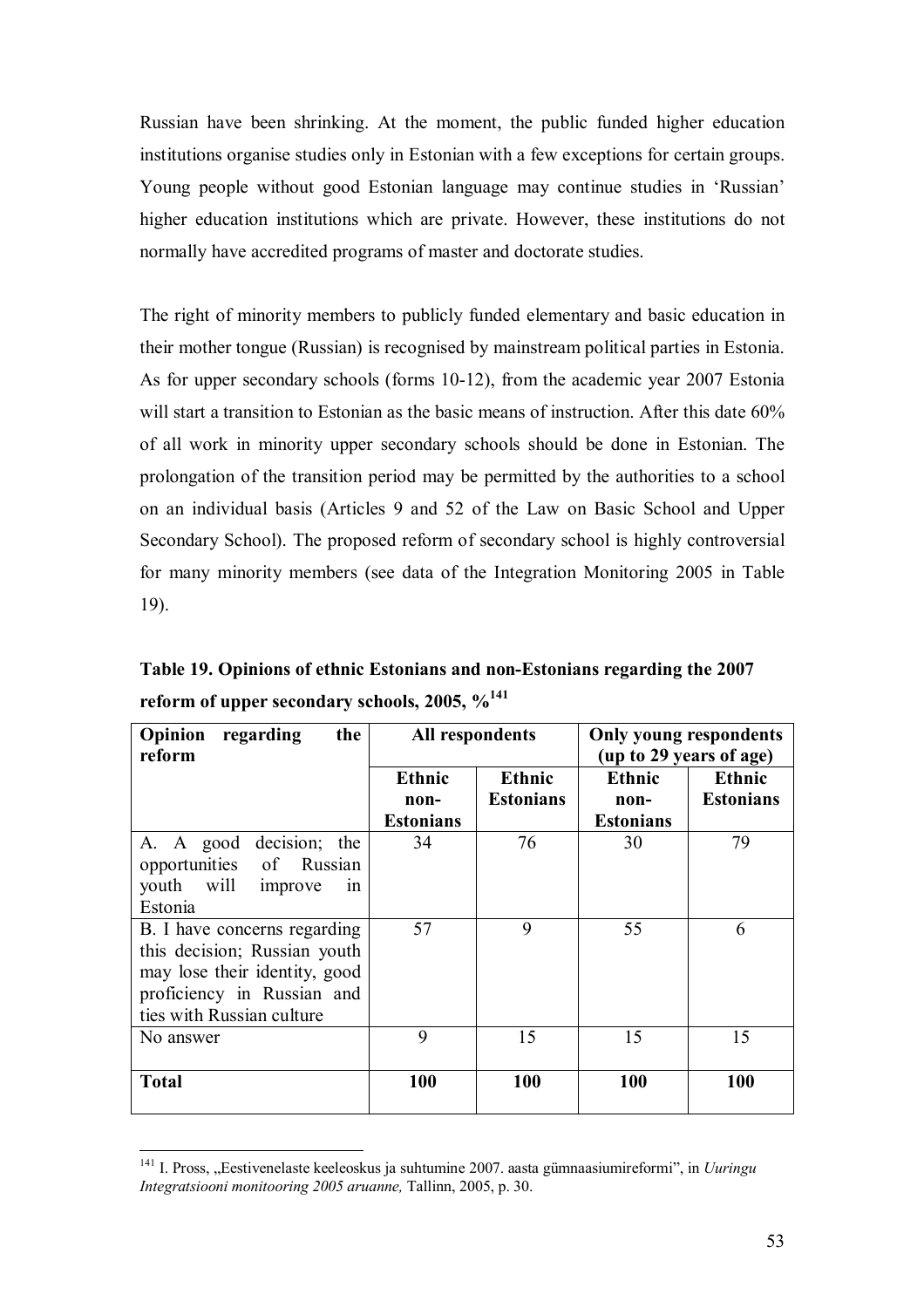The present official module of the 2007 school reform might be regarded as a compromise between the views most popular in the respective communities. However, this compromise is not appreciated by many minority members, regardless of their age. In September 2005 the Minister of Education and Research, Mailis Reps, made several statements to the effect that the transition of minority language upper secondary schools to Estonian as the language of instruction shall be as smooth as possible. The authorities decided that the following subjects are to be taught in Estonian in minority language schools to meet the 60% requirement: Estonian Language and Literature, Civic Education, History, Geography, and Music.<sup>142</sup>

In December 2004, in the course of the special study 14% of Russian language schools principals questioned claimed that their institutions are 'well prepared' for the reform. 55% argued that their schools are 'partly prepared' and 31% - 'unprepared'143. There are reasonable concerns that introduction of the reform in unprepared schools may result in higher drop-out rates as well as in a decline in terms of academic progress.

Regretfully, the Estonian Security Police seems to attribute any (potential) protests against the reform to foreign actors. In its 2004 Yearbook this institution claimed that "[i[n the long-termed perspective the aim of Russia is to maintain links with the Russian community residing Estonia predominantly through education and culture. As a result in 2004 the Russian Embassy in Tallinn actively tried to motivate the local Russian community against the Estonian education reform and to incite it to [relevant] actions"144. The yearbook also describes the attempts to organise in Estonia actions of support against similar education reform in Latvia in 2004. The lack of public support to the 'solidarity actions' was characterised as a proof that Russian youth in Estonia regards the reform positively, regardless of the pressure of the Russian Federation.<sup>145</sup> The stance expressed in the 2004 Yearbook of the Security Police is evidence that protests against the 2007 reforms will be treated by the authorities in terms of security.

 $142$  Molodjezh Estonii, (01.09.2005).

<sup>&</sup>lt;sup>143</sup> P. Tammpuu, *Kakskeelne õpe vene õppekeelega koolides: hetkeolukord ja vajadused*, 20. detsember 2004, TNS Emor, Haridus- ja Teadusministeerium. Materials of the presentation on file with the author.

<sup>144</sup> Kaitsepolitsei, *Aastaraamat <sup>2004</sup>*, Tallinn, 2004, p. 16. 145 Ibid, p. 16-17.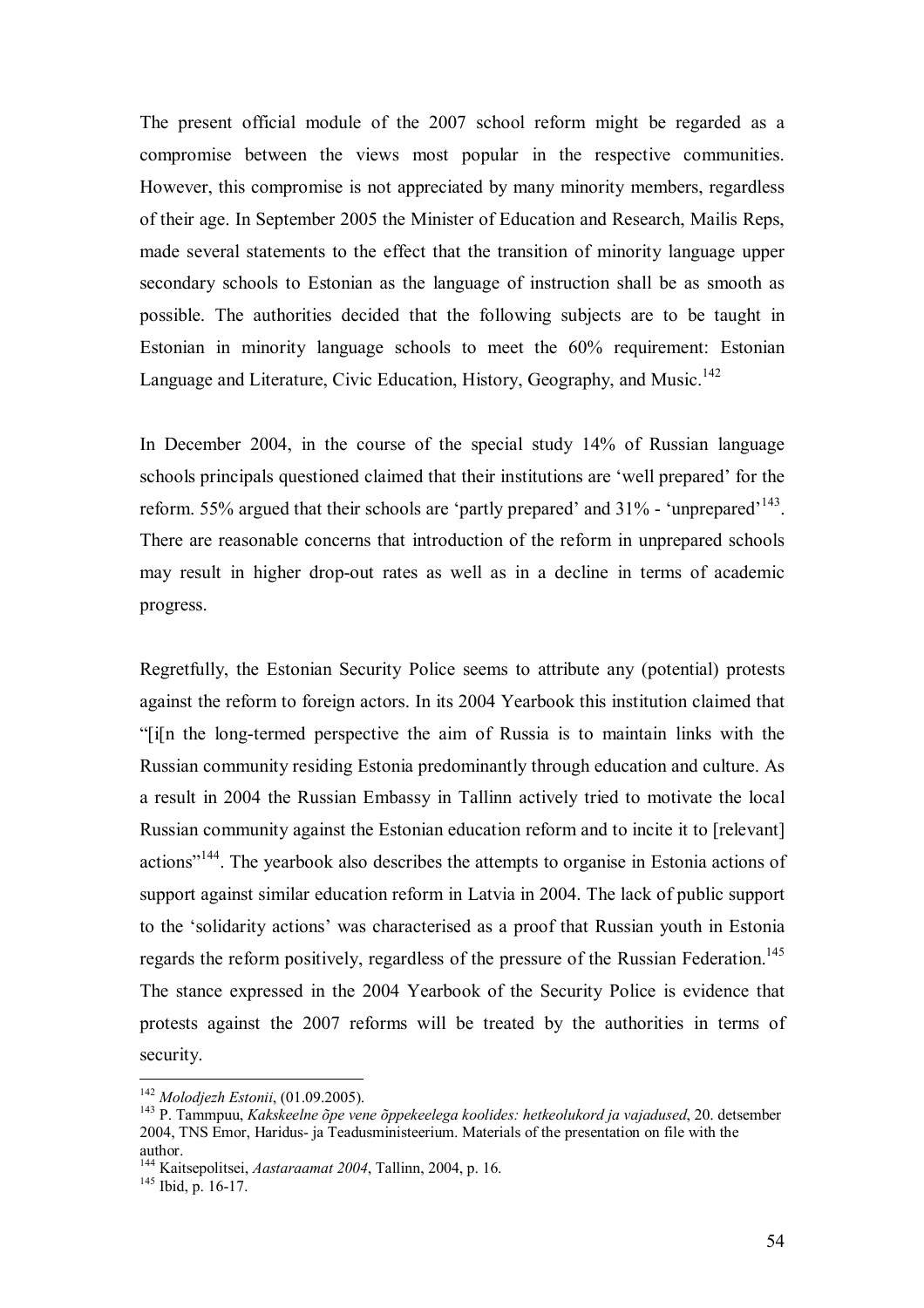In spite of the fact that the minority population is in general well educated, its young representatives are underrepresented among students of higher education institutions. Thus, according to the 2000 national census 9% of Estonians in the age group 15-19, 27% in the age group 20-24 and 9% in the age group 25-29 are studying in higher education institutions. For non-Estonians the relevant figures are 9, 18, and  $5\%$ .<sup>146</sup> The differences were even more evident at the level of master and doctoral studies.<sup>147</sup> In 2000-2005 the situation concerning the participation of non-Estonians in higher education might improve. For instance, in 2005, 2,145 graduates of Russian language upper secondary schools (out of 3,552) continued their studies in higher education institutions (as well as 5,445 (out of 8,406) graduates of Estonian language schools).<sup>148</sup>

However, there are reasons to believe that the minority youth still experience difficulties in accessing certain types of education or certain educational institutions. Pupils studying in Russian language diurnal upper secondary schools make up some 1/3 among all pupils of such schools in Estonia<sup>149</sup> and non-Estonian speakers in all Estonian language schools make up only  $3-4\%$ ,<sup>150</sup> thus there are reasons to expect that graduates of minority language schools should make up at least 1/4 of all students in particular higher education institutions. However, the share of graduates from Russian schools is remarkably small (1/10) in the Tallinn College of Engineering, Tartu Aviation College, Estonian Academy of Music, or Estonian Academy of Arts.<sup>151</sup> There is no training in Russian in any of these institutions with the exception of one bachelor level program in the Estonian Academy of Arts. However, in the Estonian Agricultural University (all studies conducted solely in Estonian) graduates of Russian medium schools made up 17 % among bachelor level students.152

<sup>146</sup> Master and doctoral studies not included. Statistical Office of Estonia, *Population and Housing*  Census, Education and Religion IV, Tallinn, 2002, Tables 55, 79 and 80.<br>
<sup>147</sup> Ibid.<br>
<sup>148</sup> Ministry of Education and Research; Written communication no. 3.1-3/204 of 13 April 2006.<br>
<sup>149</sup> Statistical Office of Estonia, pu

no. 3.1-3/204 of 13 April 2006.

<sup>&</sup>lt;sup>151</sup> Tallinn College of Engineering; Written communication no. 1-8/142 of 5 September 2005; Tartu Aviation College; Written communication no. 1-8/123 of 9 August 2005; Estonian Academy of Music; Written communication no. 1-20/68 of 23 August 2005; Estonian Academy of Arts; Written communication no. KNTS-33/26-1 of 9 August 2005.

<sup>&</sup>lt;sup>152</sup> Estonian Agricultural University; Written communication no. 5-5/1036-2 of 9 August 2005.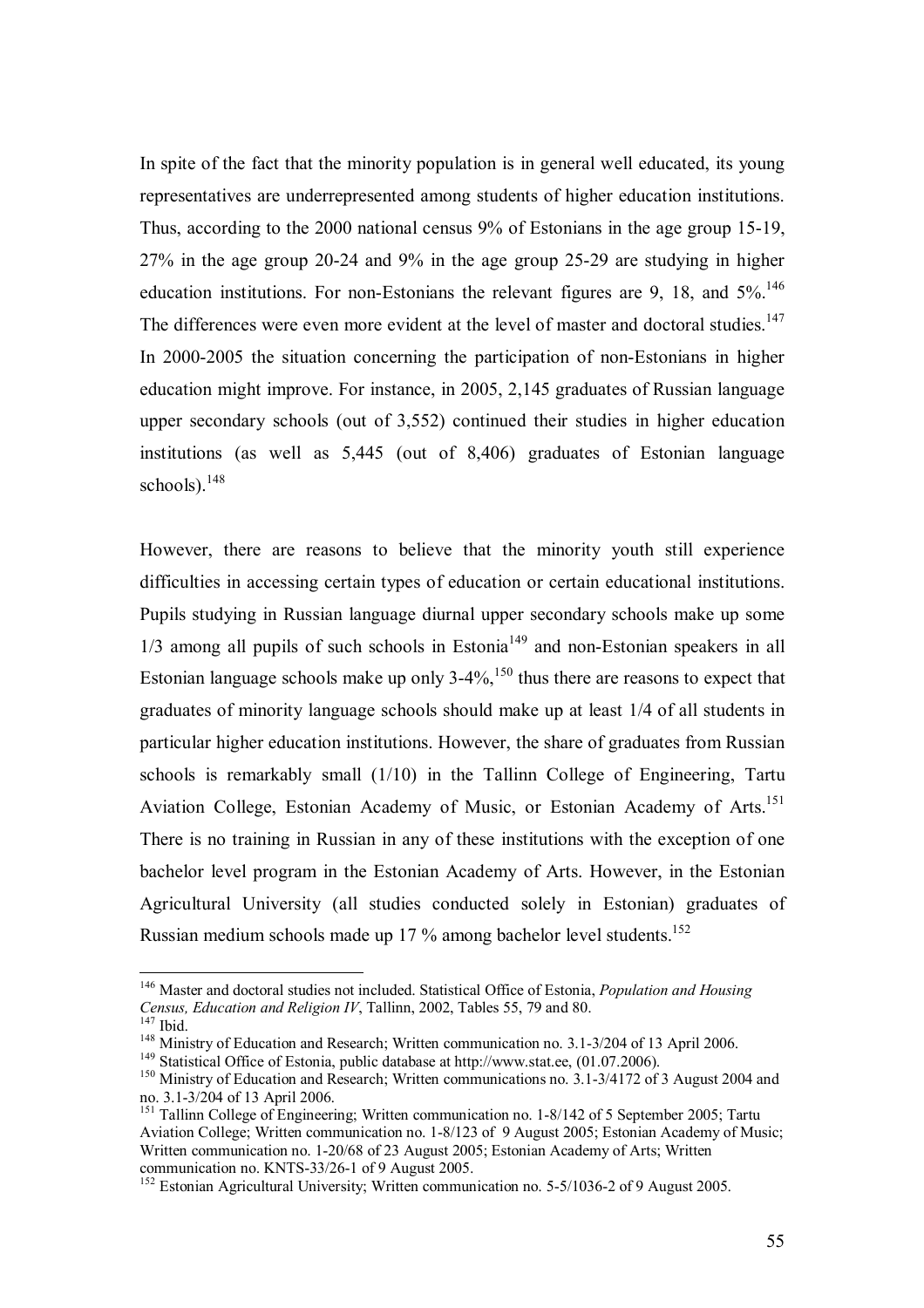In the prestigious University of Tartu the percentage of graduates of Russian language schools has increased almost threefold in  $1997-2003$ <sup>153</sup>. The number of full-time students graduated from Russian language-schools has reached 1,760 in 2003 (in 1997  $-661^{154}$ ). One of the reasons for this improvement was the opening of the Narva College of the University of Tartu in 1999, which is situated in Ida-Viru County where Russian-speakers constitute a majority. Nevertheless, in 2003 the share of Russian schools graduates in the University of Tartu was only about 1/10.<sup>155</sup>

Among all public funded universities, a relatively high percentage of minority students are found in the Tallinn Technical University and in the University of Tallinn (former Tallinn Pedagogical University). In the 2005/6 academic year in these universities graduates of Russian medium schools made up ca 1/4 in the admittance. Both universities offer limited training in Russian during the first years of studies for minority pupils. $156$ 

Under-representation of minority members among students of certain educational institutions may be a result of the remaining problem of low proficiency of young Russian-speakers in Estonian under the circumstances when the opportunity to obtain higher education in Russian is rather limited. In the 2000/1 academic year 12% of all students of Estonia studied in Russian.<sup>157</sup> In the 2005/6 academic year there were  $10\%$ of such students.158 However, without doubts, the number of Russian-speakers capable to study in Estonian in colleges and universities has increased in the last 5-10 years.

<sup>153</sup> Ministry of Foreign Affairs, *Estonia Today: Russian-language Education*, February 2004, p.2, available at http://web-static.vm.ee/static/failid/016/Russian\_language\_education.pdf , (01.07.2006).

<sup>&</sup>lt;sup>155</sup> In the academic year 2002/3 the total number of students in the University of Tartu was 17,435:<br>Statistical Office of Estonia, *Education 2002/2003*, Tallinn, 2003, Table 5.24.

<sup>&</sup>lt;sup>156</sup> Tallinn Technical University; Written communication no. 2-12/1112 of 11 August 2005; University of Tallinn; Written communication no. 6-3/813 of 5 October 2005.

<sup>157</sup> Ministry of Foreign Affairs, *Estonia Today: Russian-language Education*, February 2004, p.2, available at http://web-static.vm.ee/static/failid/016/Russian\_language\_education.pdf , (01.07.2006). <sup>158</sup> Ministry of Education and Research; Written communication no. 3.1-3/204 of 13 April 2006.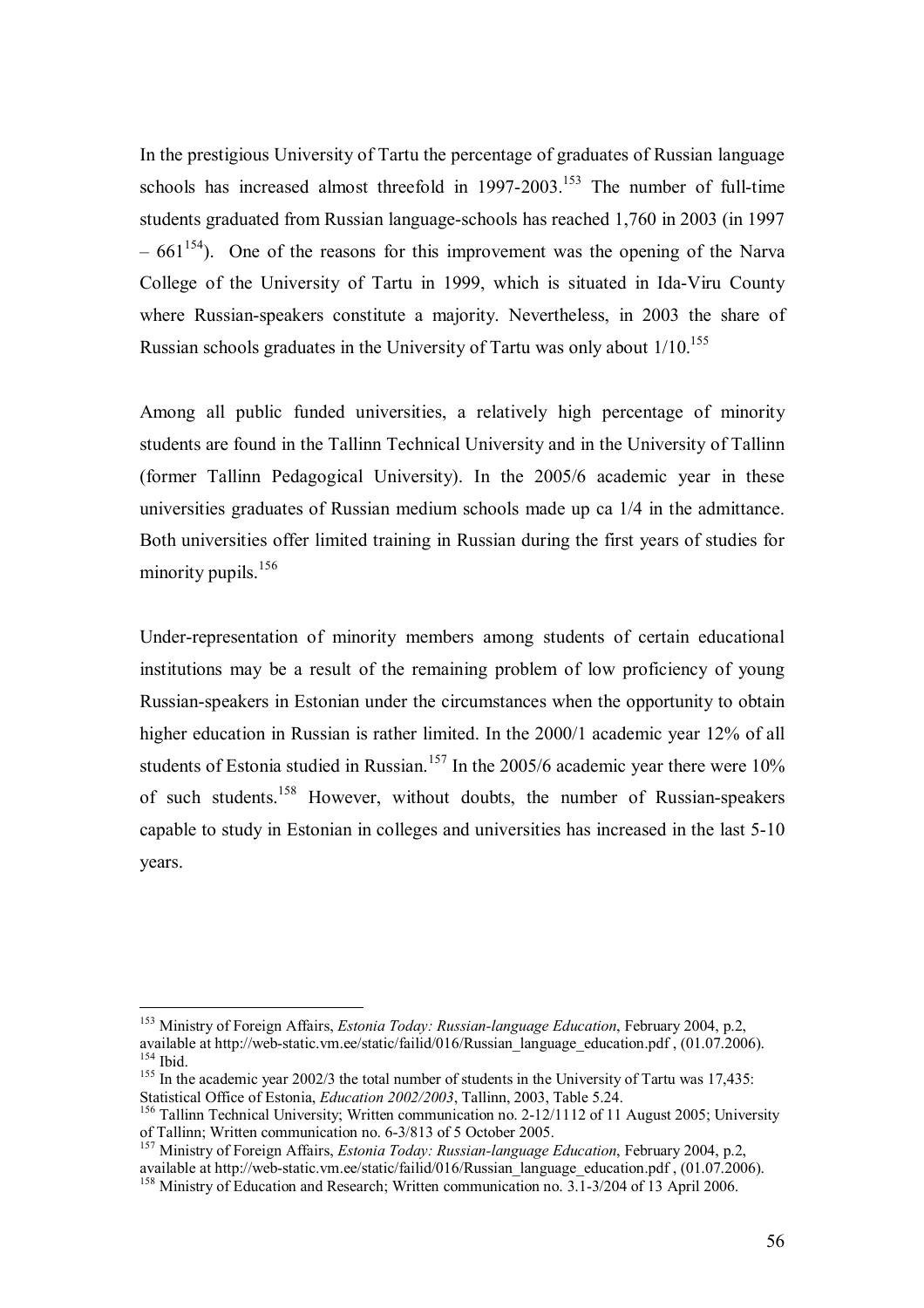### *3.8 Official use of the minority language*

Estonian is the first language for 3% of minority members and Russian – for 90%  $(2000)$ <sup>159</sup> Estonian legislation provides non-Estonian speakers with certain guarantees concerning official use of the minority languages (in practice, Russian).

According to Article 10 of the Law on Language (based on Article 51 of the Constitution),

if at least half of the permanent residents of a local self-government belong to a national minority, everyone has the right to receive answers from state agencies operating in the territory of the corresponding local self-government and from the corresponding local self-government and officials thereof in the language of the national minority as well as in Estonian.

Both citizens and non-citizens of minority origin can use the benefits of this provision. However, its implementation in practice is rather inconsistent.

Constitution (Article 52) and Law on Language (Article 11) foresee the possibility to use the minority language as a second official language "in local self-governments where the majority of permanent residents are non-Estonian speakers". However, no local self-government received permission for bilingual work from the national Government according to the established procedure. For instance, in 2003, the Minister of Education officially informed Narva deputies (in reply to their inquiry) that an increased use of 'foreign language' in this city would be possible only when the use of the 'State' language is secured.<sup>160</sup> In 2000 Russian was the first language for 93% of the population of Narva.<sup>161</sup>

There is no obligation to use the minority language in consumer information (including information notes enclosed with drugs and dangerous goods) (Article 16).

<sup>&</sup>lt;sup>159</sup> Statistical Office of Estonia, 2000 Population and Housing Census: Citizenship, Nationality,<br>Mother Tongue and Command of Foreign Languages II, Tallinn, 2001, Table 48. <sup>160</sup> Severnoe poberezhje, (18.06.2003).<br><sup>161</sup> Statistical Office of Estonia. 2000 Population and Housing Census: Citizenship. Nationality.

*Mother Tongue and Command of Foreign Languages II*, Tallinn, 2001, Table 15.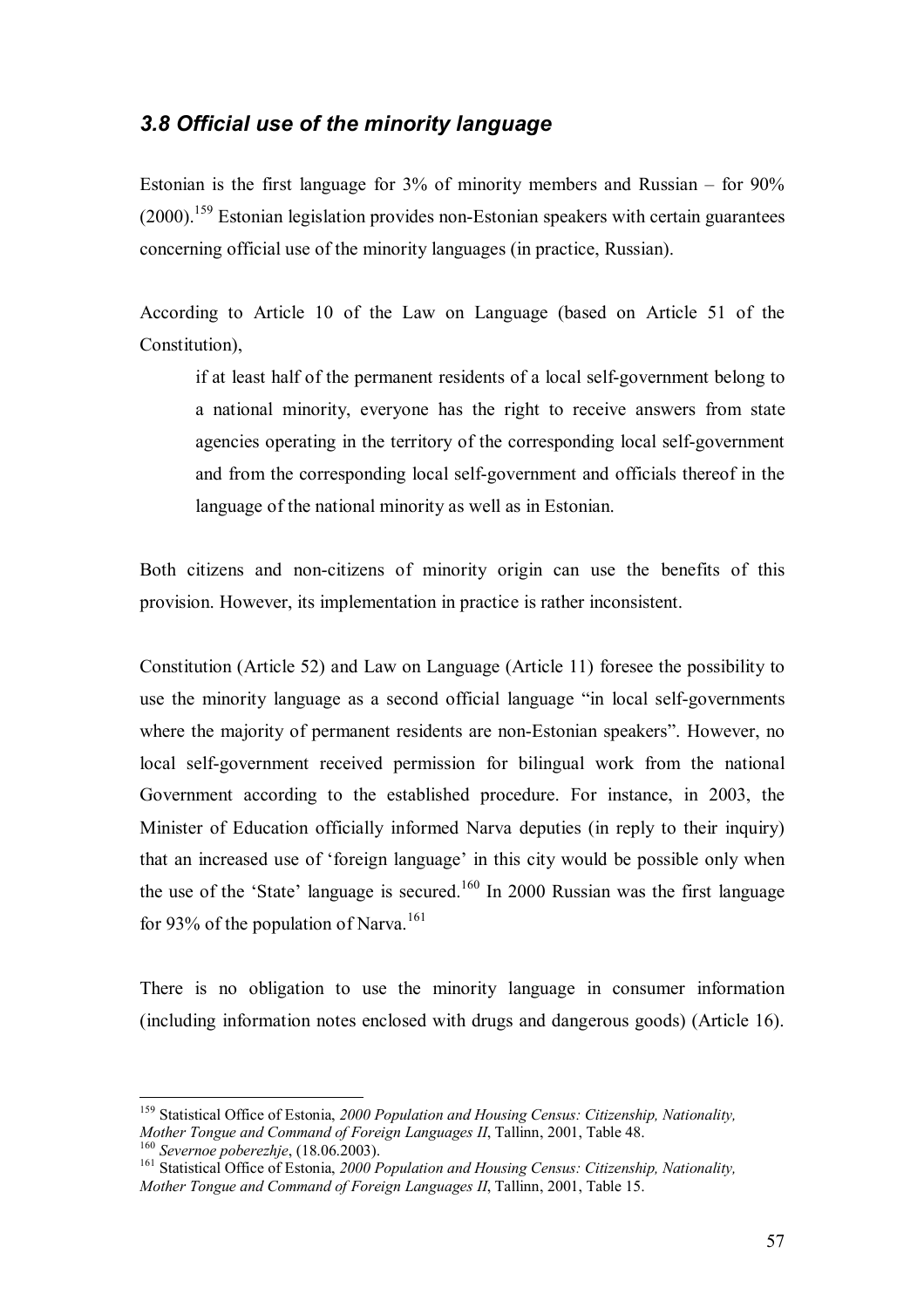Regretfully, Russian is almost totally absent in street or public transport warning signs in Estonia (see also section 3.5 above).

As for the use of minority languages in Estonian courts, some concerns might be raised regarding the relevant provisions of the new Code of Civil Procedure (valid since 1 January 2006). Article 34(1) of the Code permits the parties to use translators. However, if the court cannot immediately find a translator, it may be made an obligation of a party non-proficient in Estonian. Importantly, if this party fails within certain time limits to find a translator or an Estonian-speaking representative, the court still may examine the case on merits (or if this party is a plaintiff, the case may be dismissed).

The problem may also arise regarding the language of legal actions and complaints. These days in most cases courts reject legal actions and complaints in Russian with the reference to the provisions regarding official court language. However, in some cases such complaints were accepted.<sup>162</sup> To certain extent language related problems may be solved by application of the Law on State Legal Aid.

<sup>&</sup>lt;sup>162</sup> Information provided by Andrei Arjupin, chief legal advisor of the Legal Information Centre for Human Rights (01.07.2006).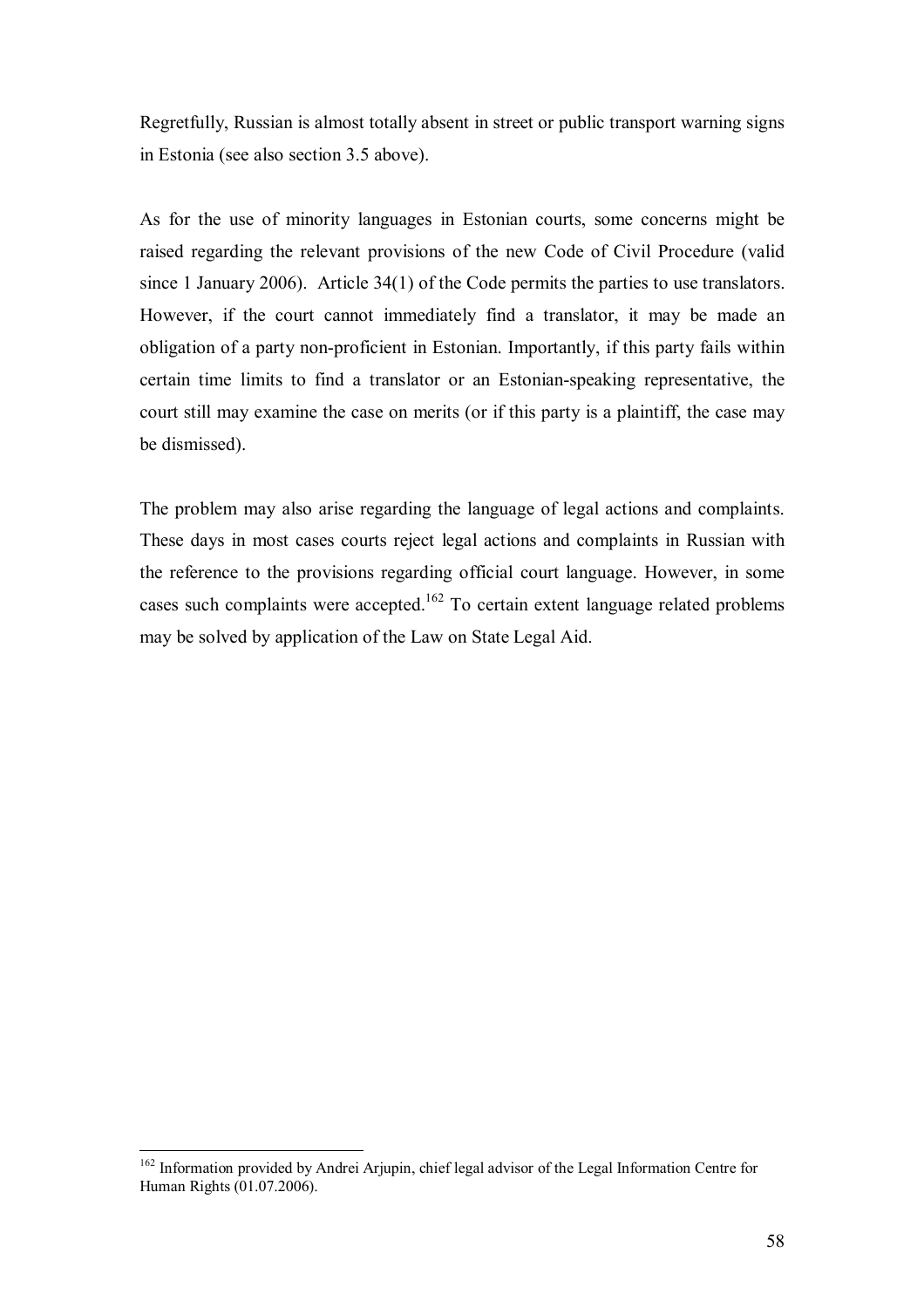## RECOMMENDATIONS

Estonia is a multiethnic state with high proportion of non-citizens in its population. However, the problems of ethnic non-discrimination are not addressed in the official ethnic and migration policies.

**We recommend incorporating non-discrimination related issues into the new integration program and to monitor regularly official ethnic and integration policies from the perspective of equality.** 

There is no comprehensive system of collecting discrimination-related data in any spheres of public life in Estonia by official or semi-official bodies. There were no attempts to develop such systems in recent years. However, there is statistical evidence that this is a problem currently in certain areas and in particular geographical regions of the country.

**We recommend creating systems to collect discrimination-related data, especially in the labour market, in education and as regards access to publicly available goods and services.** 

The Estonian law-enforcement institutions have not established any comprehensive system to monitor and investigate ethnically and racially motivated crimes, partly due to a 'grey area' in the national legislation. Additionally, as a result of the 2006 changes in the criminal law, provisions regarding incitement to ethnic hatred (including hate speech) became quite limited in material scope.

**We recommend creating a comprehensive system of monitoring and investigation ethnically and racially motivated crime, backed up by specialised training of police officers on a permanent basis. Comprehensive protection against all types of incitement to ethnic hatred (and particularly against public hate speech) should be restored in the criminal law. Special attention should also be paid to potentially dangerous right-wing radical groups.**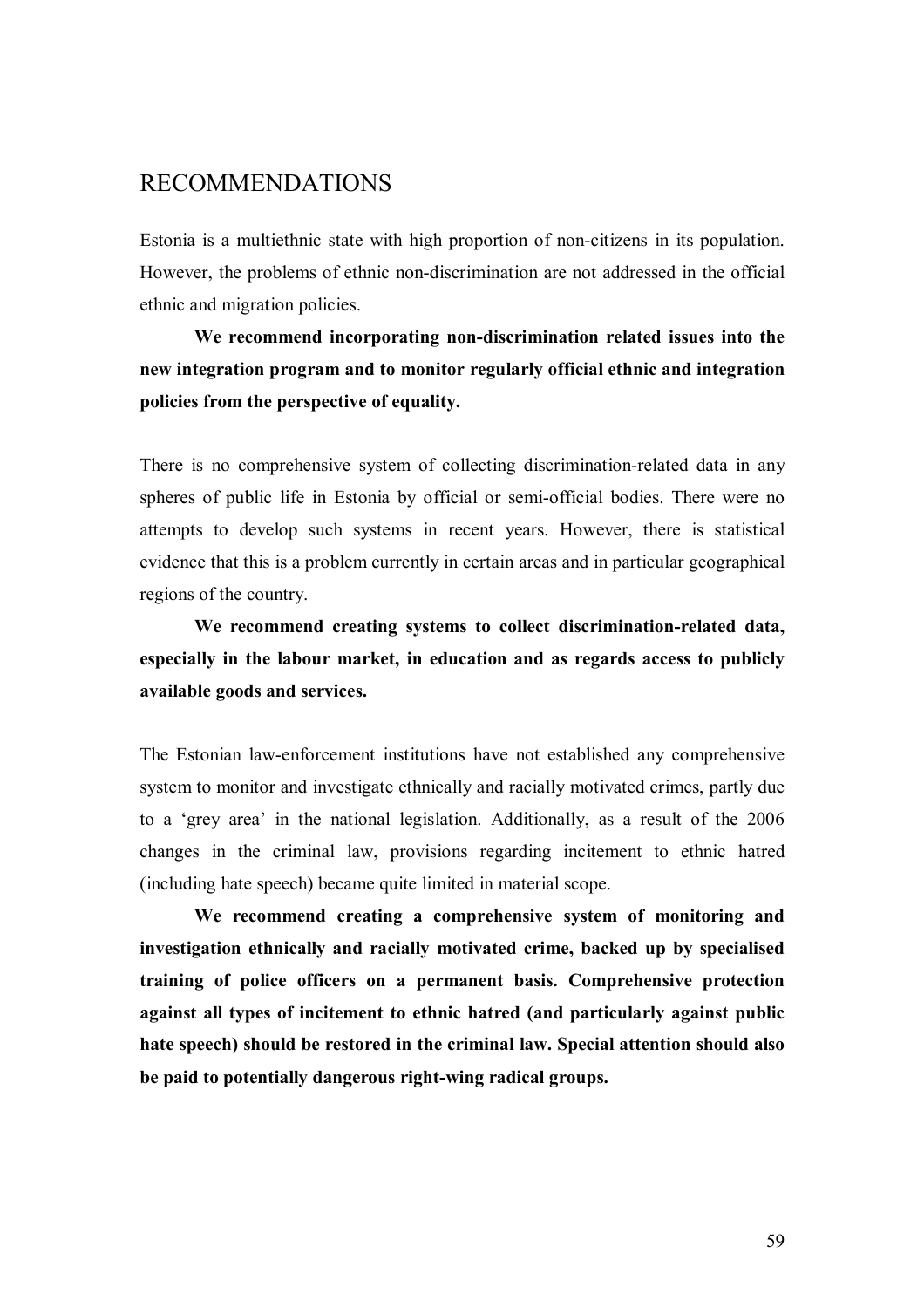The work of the Estonian equality body, the Legal Chancellor, should be enhanced. There is no statistical data to establish the efficiency of this institution in the field of non-discrimination in spite of positive changes in national legislation in 2003-2004.

**We recommend studying the practises of the Legal Chancellor's Office and the legal norms that regulate its work to identify reasons for the low interest of the Estonian population (especially minority members) towards the procedures available to fight racial and ethnic discrimination (including conciliation procedures).** 

There is statistical evidence that in Estonia minority members may be underrepresented in prestigious positions in the labour market, especially in high-ranked officialdom, and in higher education establishments.

**We recommend analysing thoroughly situation in these fields to remove any remaining obstacles for minority members. Furthermore, we recommend employing official positive action measures to promote full participation of ethnic non-Estonians in all spheres of employment and education.** 

The requirements of Estonian language proficiency and the obligation to use the official language may be justified in certain areas of social life. However, valid regulations hardly take into account the personal abilities of non-Estonian speakers and almost totally ignore a regional approach to the problem. Naturalisation requirements (which are normally based on language exam) are regarded as tough and humiliating by the majority of non-citizens.

 **We recommend monitoring the official linguistic policies in order to protect Russian-speakers and other minorities from unfounded and disproportionate control over use of languages at work, in public places, and in contacts with public administration. Naturalisation of non-citizens (especially residents from the Soviet period) should be as simple as possible and consideration should be given to dropping the requirement of a language exam.**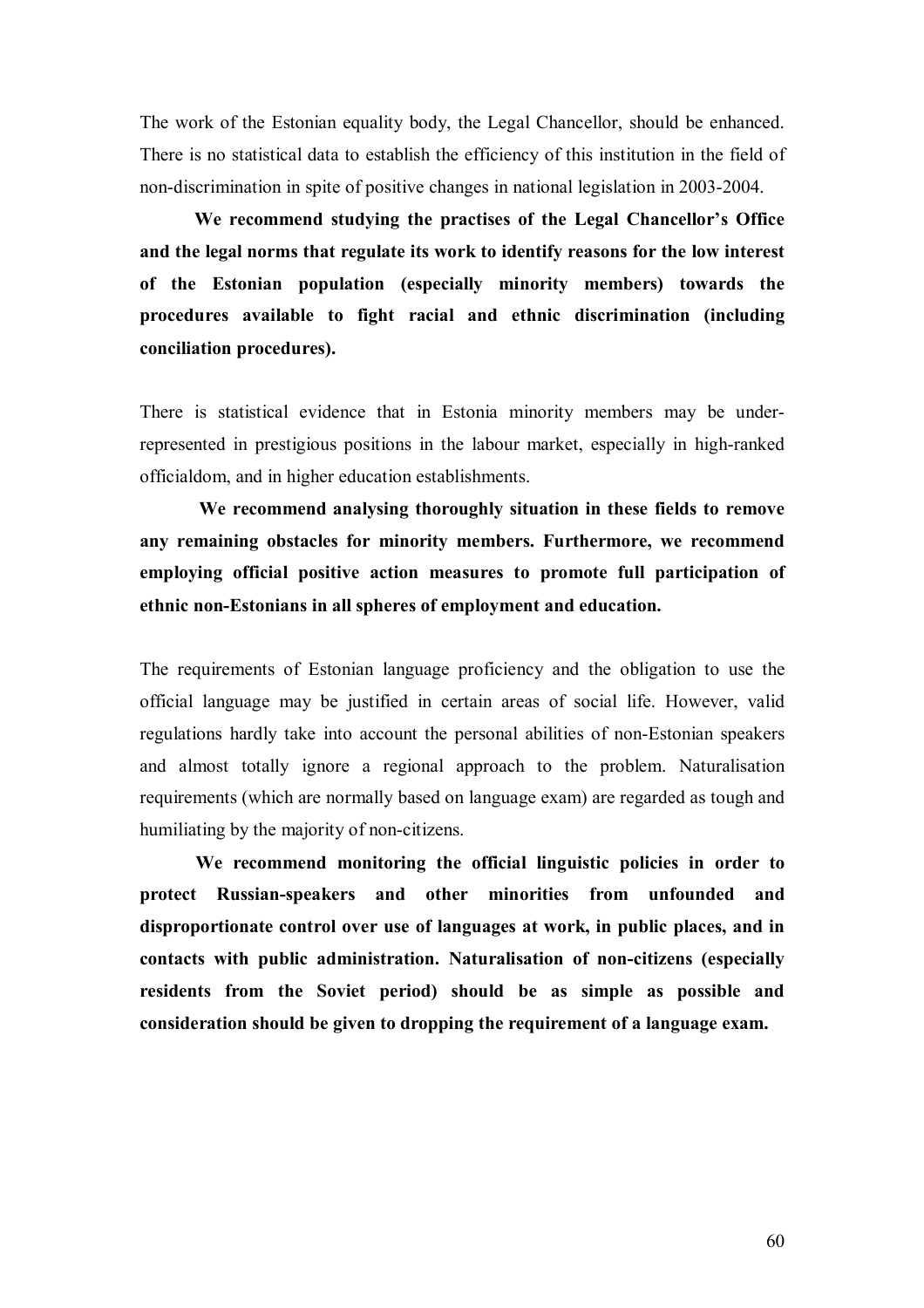# ANNEXES

## *ANNEX I*

# *Index of the Estonian Laws Referred to in the Report*

| English version of the<br>title of the legal act                               | Estonian (original) title of<br>the legal act                  | <b>References</b><br>the<br>to<br>official State Gazettes         |
|--------------------------------------------------------------------------------|----------------------------------------------------------------|-------------------------------------------------------------------|
| Code of Civil Procedure                                                        | Tsiviilkohtumenetluse                                          | RT I 2005, 26, 197;                                               |
|                                                                                | seadustik                                                      | RTI 2005, 49, 395.                                                |
| Constitution of<br>the<br>Republic of Estonia                                  | Eesti Vabariigi põhiseadus                                     | RT 1992, 26, 349                                                  |
| Law of the Republic of<br>Estonia on Employment<br>Contracts                   | Eesti Vabariigi töölepingu<br>seadus                           | RT 1992, 15/16, 241                                               |
| Law on Advertising                                                             | Reklaamiseadus                                                 | RT I 1997, 52, 835                                                |
| Law on Aliens                                                                  | Välismaalaste seadus                                           | RT I 1993, 44, 637;<br>RT I 1999, 50, 548;<br>RT I 2004, 58, 410. |
| Law on Applied Higher<br><b>Education Institution</b>                          | Rakenduskõrgkooli seadus                                       | RTI 1998, 61, 980;<br>RT I 2003, 33, 207.                         |
| Law on Basic School<br>and Upper Secondary<br>School                           | Põhikooli- ja<br>Gümnaasiumiseadus                             | RT I 1993, 63, 892,<br>RT I 1999, 42, 497                         |
| Law on Churches and<br>Congregations                                           | Kirikute ja koguduste seadus                                   | RT I 2002, 24, 135                                                |
| Law on Citizenship                                                             | Kodakondsuse seadus                                            | RT I 1995, 12, 122                                                |
| Law on Citizen of the<br>Union<br>European<br>(invalid since 1 August<br>2006) | Euroopa Liidu kodaniku<br>seadus (kehtetu alates<br>01.08.2006 | RT I 2002, 102, 599                                               |
| Law on Citizen of the<br>European Union                                        | Euroopa Liidu kodaniku<br>seadus                               | RT I 2006, 26, 191                                                |
| Cultural<br>Law<br>$\alpha$<br>Autonomy of National<br>Minorities              | Vähemusrahvuse<br>kultuuriautonoomia seadus                    | RT I 1993, 71, 1001                                               |
| Law on Election of<br>Local Self-government<br>Council                         | Kohaliku omavalitsuse<br>volikogu valimise seadus              | RT I 2002, 36, 220                                                |
| Law<br>European<br>on<br><b>Parliament Election</b>                            | Euroopa Parlamendi<br>valimise seadus                          | RT I 2003, 4, 22                                                  |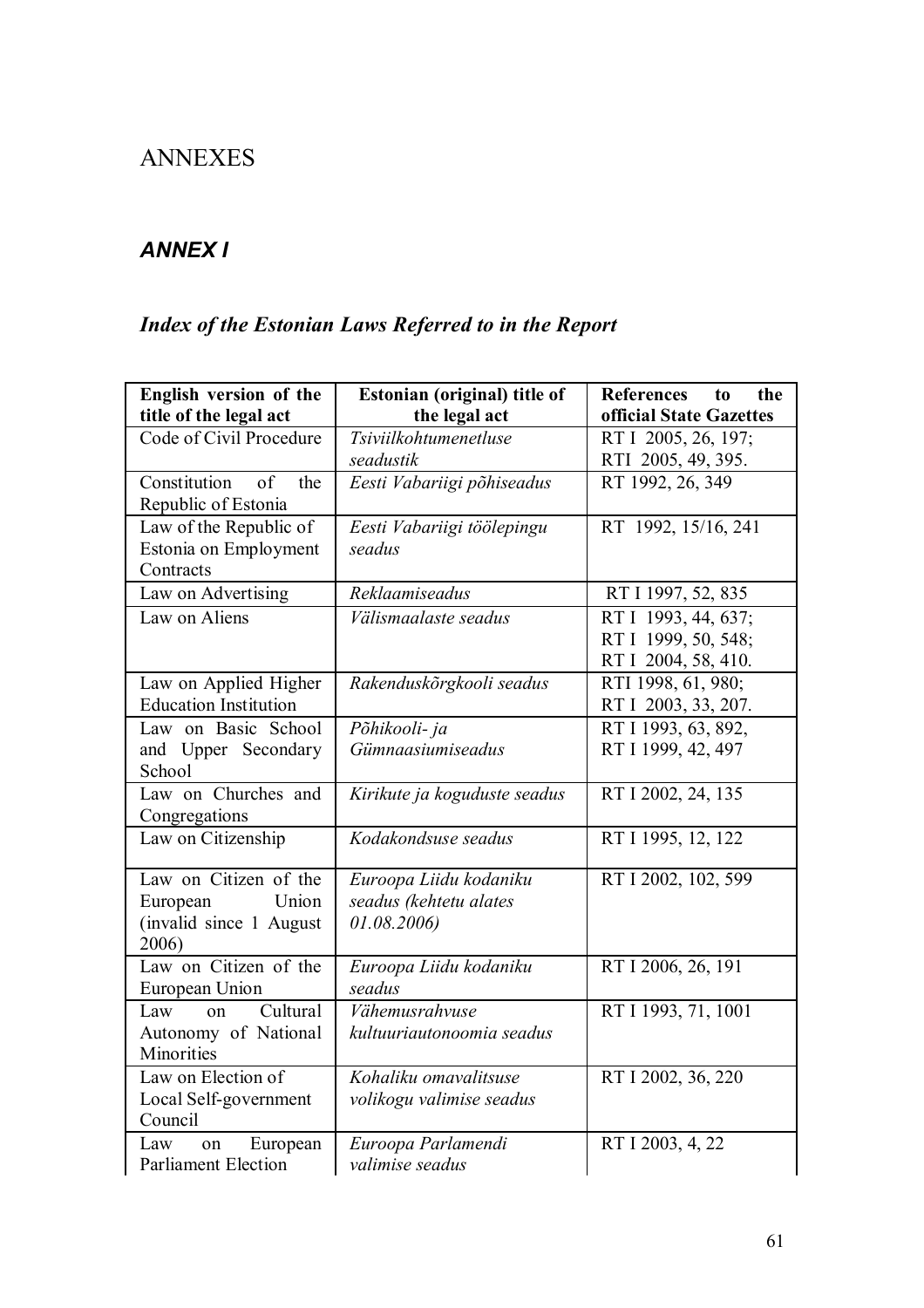| Law on Gender                    | Soolise võrdõiguslikkuse   | RT I 2004, 27, 181      |
|----------------------------------|----------------------------|-------------------------|
| Equality                         | seadus                     |                         |
| Granting<br>Law<br>on            | Välismaalasele             | RT I 2006, 2, 3         |
| International Protection         | rahvusvahelise kaitse      |                         |
| to an Alien                      | andmise seadus             |                         |
| Law on Language                  | Keeleseadus                | RT I 1995, 23, 334      |
| Legal<br>Law<br>on<br>Chancellor | Öiguskantsleri seadus      | RT I 1999, 29, 406      |
| Non-Profit<br>Law<br>$\alpha$ n  | Mittetulundusühingute      | RT I 1996, 42, 811,     |
| Organisations                    | seadus                     | RT I 1998, 96, 1515     |
| Law on Obligation to             | Väljasõidukohustuse ja     | RT I 1998, 98/99, 1575, |
| Leave and Prohibition            | sissesõidukeelu seadus     | RT I 2001, 68, 407      |
| on Entry                         |                            |                         |
| Public<br>Law<br>$\alpha$        | Avaliku koosoleku seadus   | RT I 1997, 30, 472      |
| Meetings                         |                            |                         |
| Law on Public Service            | Avaliku teenistuse seadus  | RT I 1995, 16, 228;     |
|                                  |                            | RT I 1999, 7, 112       |
| Refugees<br>Law<br>on            | Pagulaste seadus (kehtetu) | RT I 1997, 19, 306      |
| (invalid)                        |                            |                         |
| Riigikogu<br>Law<br>on           | Riigikogu valimise seadus  | RT I 2002, 57, 355      |
| Election                         |                            |                         |
| Law on State Legal Aid           | Riigi õigusabi seadus      | RT I 2004, 56, 403      |
| Law on Wages                     | Palgaseadus                | RT I 1994, 11, 154      |
| Criminal Code (invalid)          | Kriminaalkoodeks (kehtetu) | RT 1992, 20/22, 287,    |
|                                  |                            | RTI 1999, 38, 48        |
| Penal Code                       | Karistusseadustik          | RT I 2001, 61, 364,     |
|                                  |                            | RT I 2002, 86, 504      |

*NOTE: most of the texts of these laws are available on the Internet at: http://www.riigiteataja.ee (in Estonian) and http://www.legaltext.ee (in English).*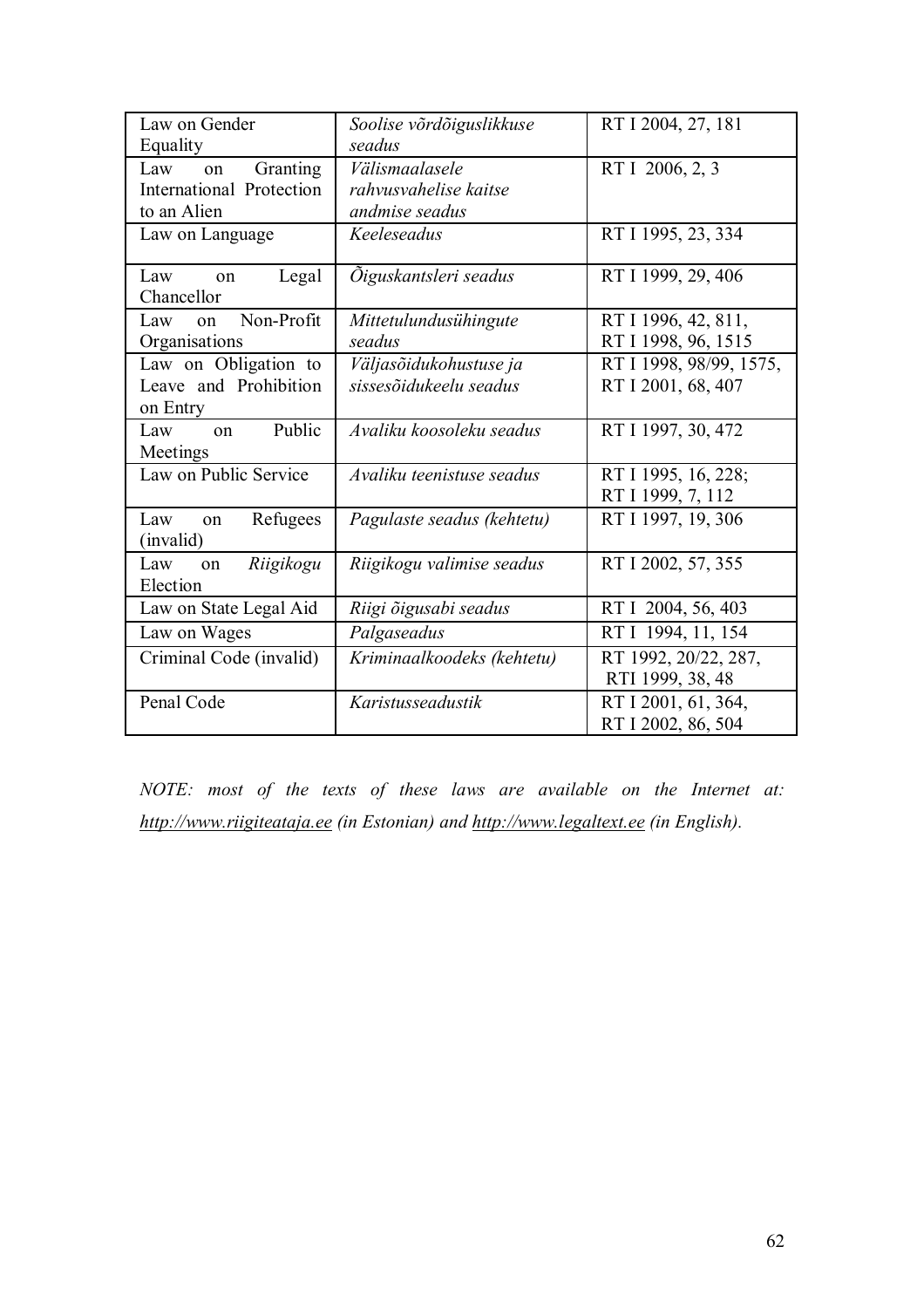### *ANNEX II*

# *List of requirements to citizenship applicants to know Estonian language, the Estonian Constitution and the Law on Citizenship*

The Law on Citizenship reads as following:

"Article 8. Requirements for and assessment of knowledge of Estonian language

(1) For the purposes of this Law, knowledge of the Estonian language means general knowledge of basic Estonian needed in everyday life.

(2) The requirements for knowledge of the Estonian language are as follows:

- 1) listening comprehension (official statements and announcements; danger and warning announcements, news, descriptions of events and explanations of phenomena);
- 2) speech (conversation and narration, use of questions, explanations, assumptions and commands; expressing one's opinion; expressing one's wishes);
- 3) reading comprehension (official statements and announcements; public notices, news, sample forms, journalistic articles, messages, catalogues, user manuals, traffic information, questionnaires, reports, minutes, rules);
- 4) writing (writing applications, authorisation documents, letters of explanation, *curriculum vitae*; completion of forms, standard forms and tests).

(3) Knowledge of the Estonian language is assessed by way of examination. The procedure for the holding of the examinations shall be established by the Government of the Republic.

(4) A person who passes the examination shall be issued a corresponding certificate.

(5) Persons who have acquired basic, secondary or higher education in the Estonian language are not required to pass the examination.

…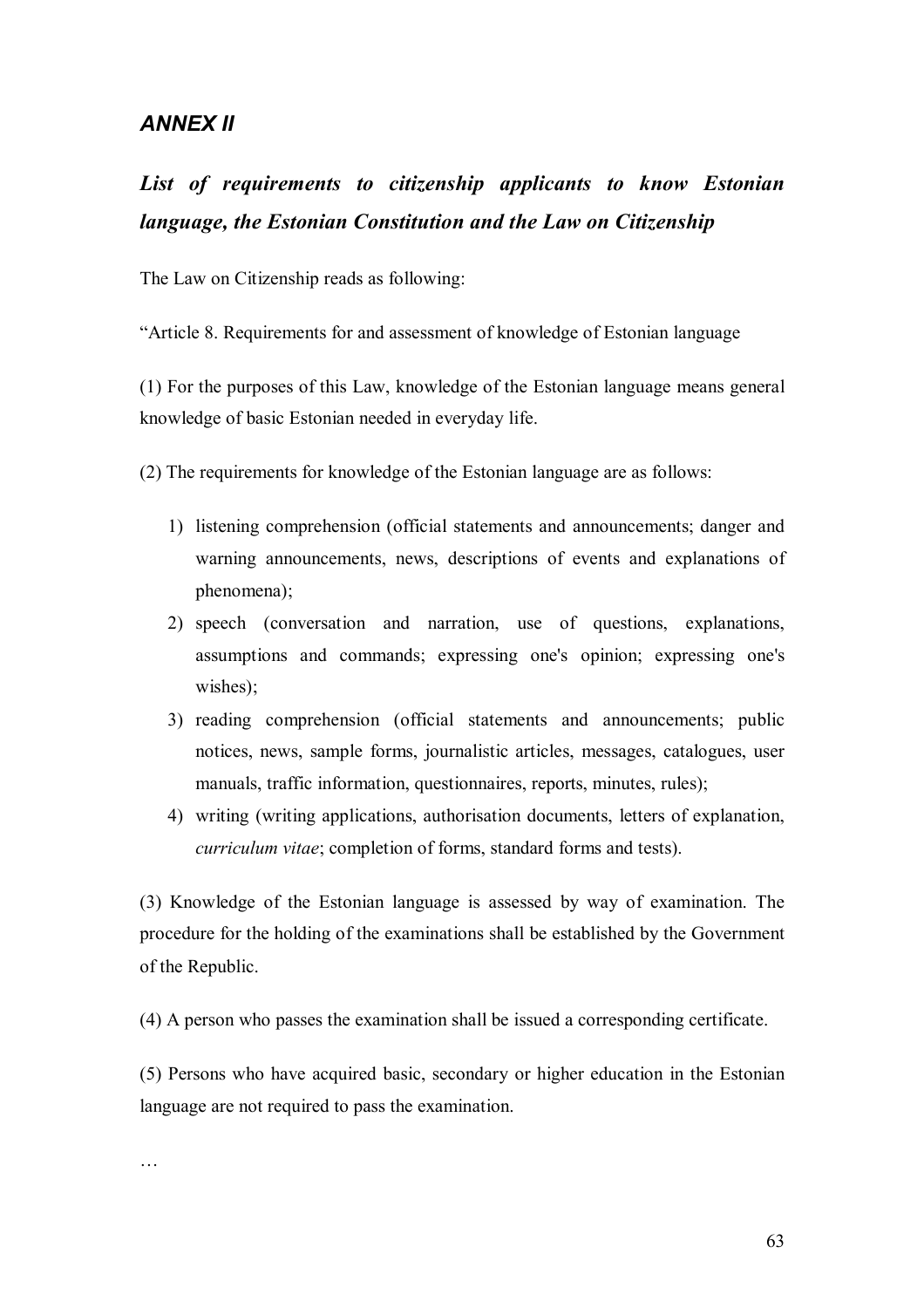Article 9. Requirements for and assessment of knowledge of the Constitution of the Republic of Estonia and Law on Citizenship

(1) A person who wishes to acquire Estonian citizenship by naturalisation shall have knowledge of:

- 1) the general principles of the Estonian public order which is provided for in Chapters I and III of the Constitution of the Republic of Estonia;
- 2) the fundamental rights, freedoms and duties of every person which are provided for in Chapter II of the Constitution of the Republic of Estonia;
- 3) the competence of the *Riigikogu*, the President of the Republic, the Government of the Republic and the courts in accordance with the Constitution of the Republic of Estonia;
- 4) the conditions and procedure for acquisition, resumption and loss of Estonian citizenship in accordance with the Law on Citizenship.

(2) Knowledge of the Constitution of the Republic of Estonia and the Law on Citizenship is assessed by way of examination which shall be held in Estonian. The procedure for the holding of the examinations shall be established by the Government of the Republic.

..."

## *ANNEX III*

### *Persons who cannot receive Estonian citizenship*

The Law on Citizenship reads as following:

"Article 21. Refusal to grant or refusal for resumption of Estonian citizenship

(1) Estonian citizenship shall not be granted to or resumed by a person who: